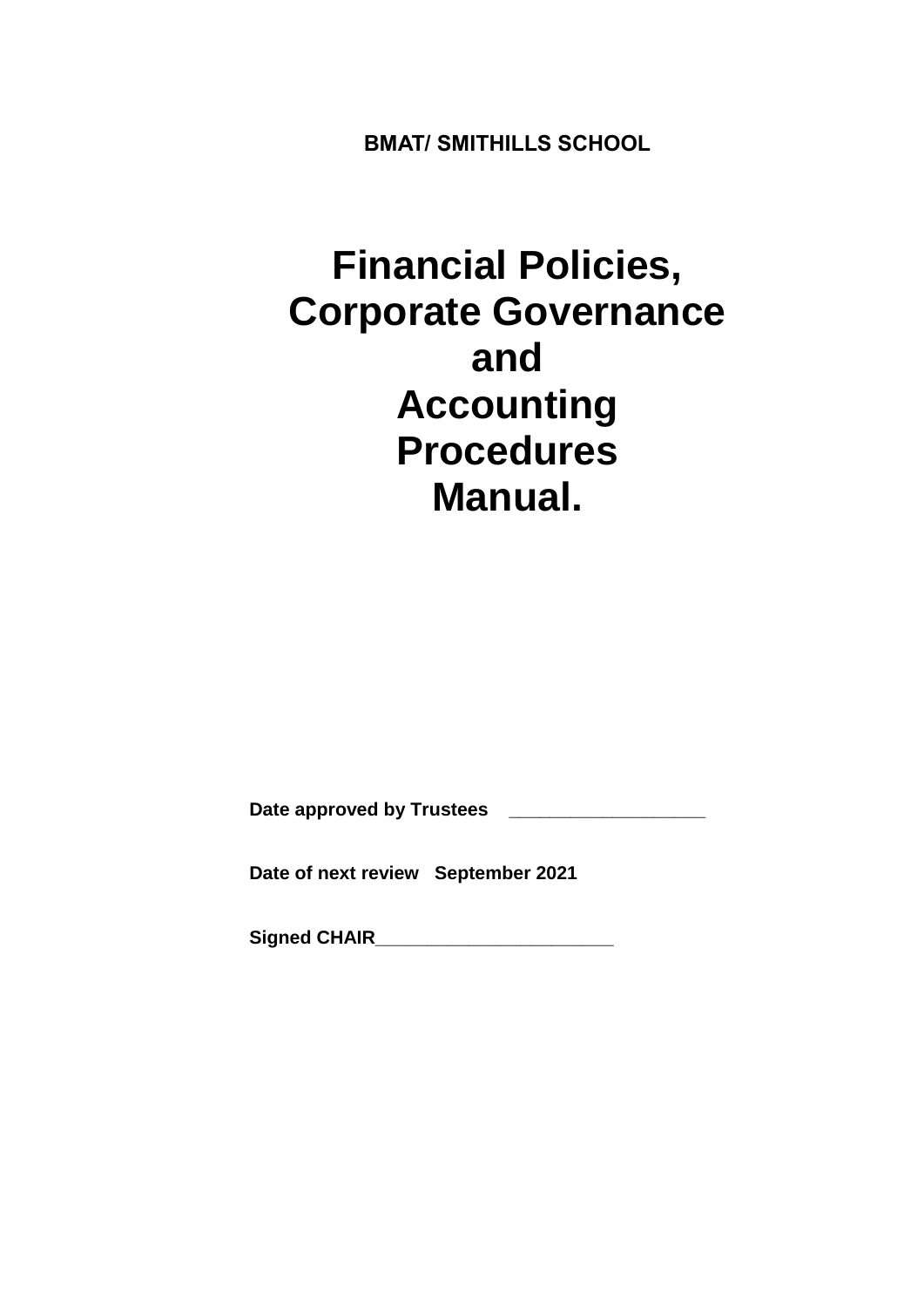#### **Introduction**

This Academy Financial Policies, Procedures Manual is the financial handbook for the trustees and managers of Smithills School. Drawing on the overall financial requirements specified in Academy Funding Agreements agreed with the DFE, it provides detailed guidance on a wide range of financial management, funding and accounting issues, with appropriate Policies annexed.

The Financial Policies, Procedures and Corporate Governance Manual sets out the overall governance framework for the academy consistently in line with advice and guidance in the DFE Academies Financial Handbook (as updated with effect from 1st September 2020 and describes and defines the key systems and controls that are in place within the academy. In particular it describes and defines the following.

- An overview of the legal status of the academy
- The grants that the DFE makes available
- The financial reporting management arrangements of the academy.
- The budget reporting management arrangements of the academy.
- The accounting policies adopted by the Academy
- The authority levels within the governance and management of the academy
- Procurement rules.
- The financial systems and controls operating within the academy
- The format of the Annual Report including the trustees report
- The formal reporting timetable to the DFE and other regulatory bodies (e.g. companies house a).
- Corporate governance.
- Risk Management.

It is essential that the academy's systems operate properly to meet the requirements of the funding agreement with the DFE.

This manual expands upon the guidance published by the DFE and provides detailed information on the academy's accounting procedures. As such this manual should be read by all staff involved with financial systems.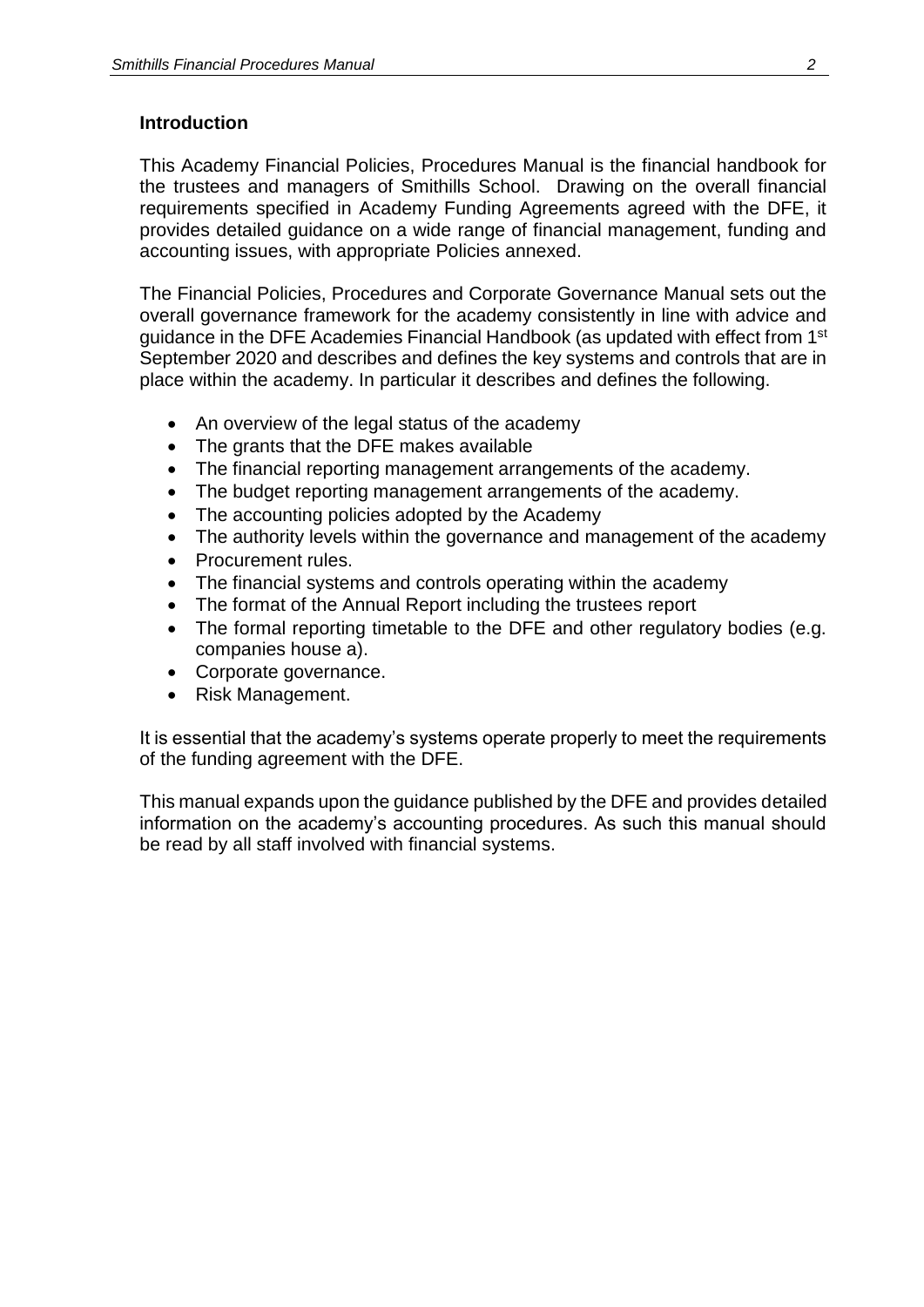# **Contents**

# **1. An overview of the legal status of academies - Page 6**

1.1 Regulatory Framework for Academies

1.2 Main Financial Requirements

1.3 Secretary of State disclosures – guarantees, land sales/purchase and staff severance payment rules

# **2. Corporate Governance - Page 9**

2.1 Status, Obligations and Roles of the Members, Chair, Board of Trustees & Principal (AO) 2.2 Roles and Responsibilities – DFE and ESFA and Trustees

2.3 Roles and Responsibilities - Principal (as Senior Executive & Accounting Officer), Chief Financial Officer (CFO)

2.4 Board Responsibility - Executive Pay & Pay Gender equality

# **3. Grants that the DFE make available – Page 18**

- 3.1 Introduction
- 3.2 General Annual
- 3.3 Devolved Formula Capital
- 3.4 Other Funding Streams

# **4. Financial Systems and Controls – Page 19**

- 4.1 Key Standards
- 4.2 Internal Scrutiny independent audit
- 4.3 Responsibilities of the Board of Trustees and School Leadership Team (SLT)
- 4.4 Organisation
- 4.5 The Board of Trustees
- 4.6 The Risk And Audit Committee and Internal Scrutiny
- 4.7 The Resources & Finance Committee
- 4.8 The Principal
- 4.9 The Business Director & Chief Financial Officer
- 4.10 The Sport Centre Manager
- 4.11 Other staff with financial responsibility
- 4.12 Register of Pecuniary Interest

# **5. Control Principles – Page 25**

- 5.1 Segregation of Duties overview
- 5.2 Safeguarding of Assets
- 5.3 Asset Registers
- 5.4 Disposal of Fixed Assets

# **6. Financial Reporting – Page 28**

- 6.1 Regular Financial Reporting
- 6.2 Budget Forecasting
- 6.3 Audit
- 6.4 Documentation of Systems
- 6.5 Whistleblowing

# **7. Accounting Systems – Page 29**

7.1 Accounting Systems

- 7.2 Cash, Banking, Petty Cash and Safe Limits
- 7.3 Payroll.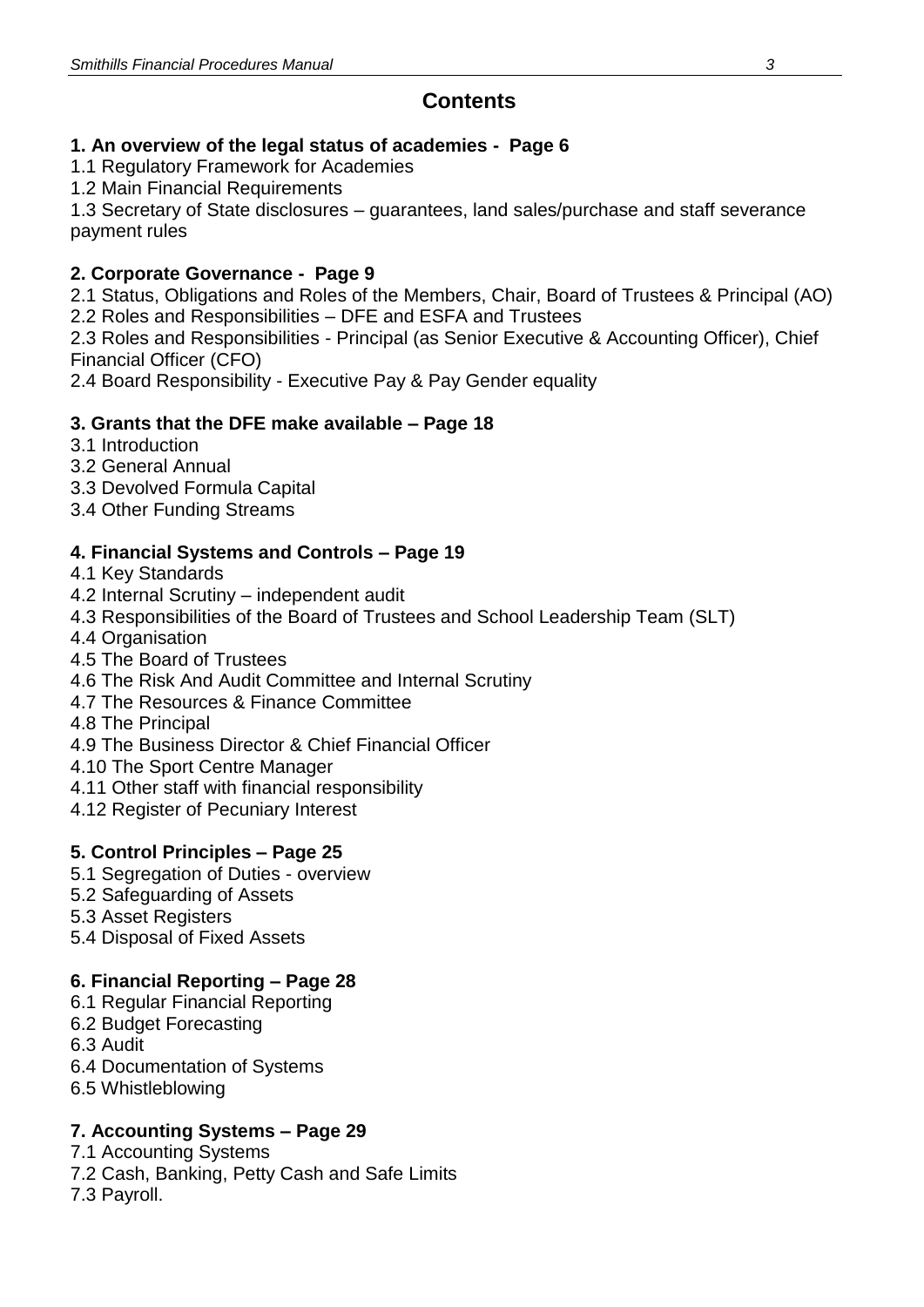- 7.4 Staff Appointments
- 7.5 Payroll Administration and Payment
- 7.6 Purchases
- 7.7 Sales Ledger
- 7.8 Related Party transactions
- 7.9 Income
- 7.10 On-Line banking Wisepay
- 7.11 Re-Val Machines
- 7.12 Fees and Charges
- 7.13 Cash-flow

# **8. Procurement Rules and Authorisation levels – Page 36**

- 8.1 Introduction
- 8.2 Probity including acceptance of gifts
- 8.3 How Purchases can be made
- 8.4 Capital Expenditure
- 8.5 Purchase Ordering
- 8.6 Vetting a new Supplier
- 8.7 Change of payee bank details
- 8.8 Purchase Orders
- 8.9 Credit Card Purchases
- 8.10 Expenses –inc Mileage Claims
- 8.11 Subsistence
- 8.12 Scheme of Delegation Authority Levels
- 8.13 Quotation and Tendering
- 8.14 Routine Purchasing
- 8.15 Tendering purchases above £50K

# **9 Budget reporting and Financial Planning – Page 49**

- 9.1 Financial Management
- 9.2 Financial Planning
- 9.3 Development Planning
- 9.4 Budget Setting preparation
- 9.5 Budget Approval
- 9.6 Dissemination and Control
- 9.7 Reporting the Budget to the DFE

# **10 Financial Reporting and management arrangement – Page 53**

- 10.1 Budget Monitoring Management Team and Trustees' Responsibilities
- 10.2 Special payment disclosure

#### **11 Accounting Policies – Page 54**

- 11.1 Format of Financial Statements
- 11.2 Basis of accounting
- 11.3. Incoming resources
- 11.4 Resources expended
- 11.5 Fund accounting
- 11.6 Tangible Fixed Assets & Security of Assets
- 11.7 Depreciation
- 11.8 Investments
- 11.9 Stock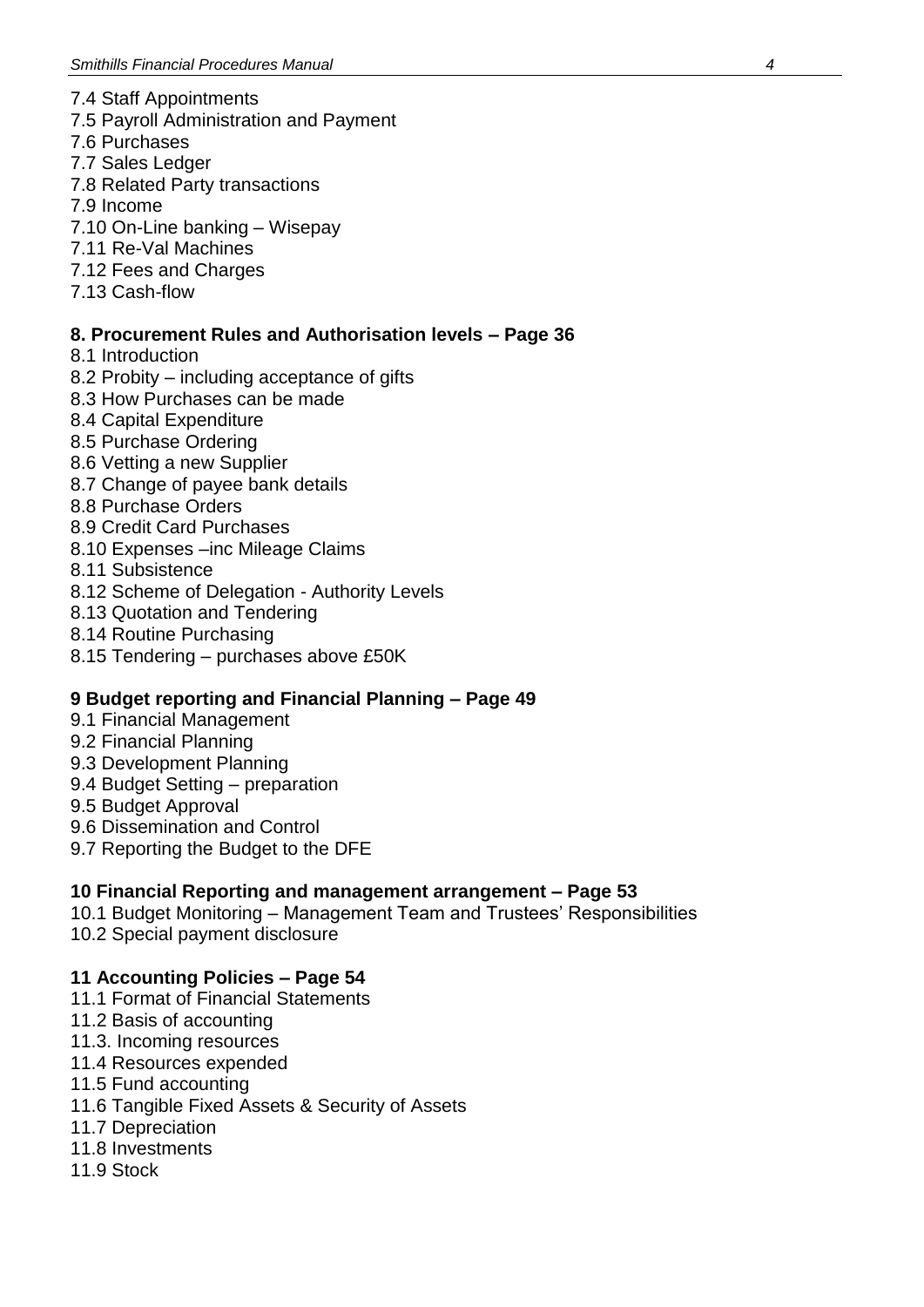# **12 Annual Audit and Accounts – Page 57**

- 12.1 Introduction 12.2 Audit Requirements.
- 12.3 Statutory Audit
- 12.4 Account Officer's Statement
- 12.5 Regularity Audit
- 12.6 Financial Management Review
- 12.7 Internal audit, the Responsible officer and Nominated Trustee

# **13 Reporting Timetable to Governing and Regulatory Bodies – Page 59**

13.1 Financial reporting timetable

# **14. VAT – Page 59**

- 14.1 Introduction
- 14.2 Procedure
- **15. Investment – Page 60**
- **16. Fraud – Page 60**
- **17. Risk Management – Page 60**
- **18. Insurance – Page 60**
- **19. Computer Systems – Page 61**
- **20 Charitable Donations by the academy – Page 61**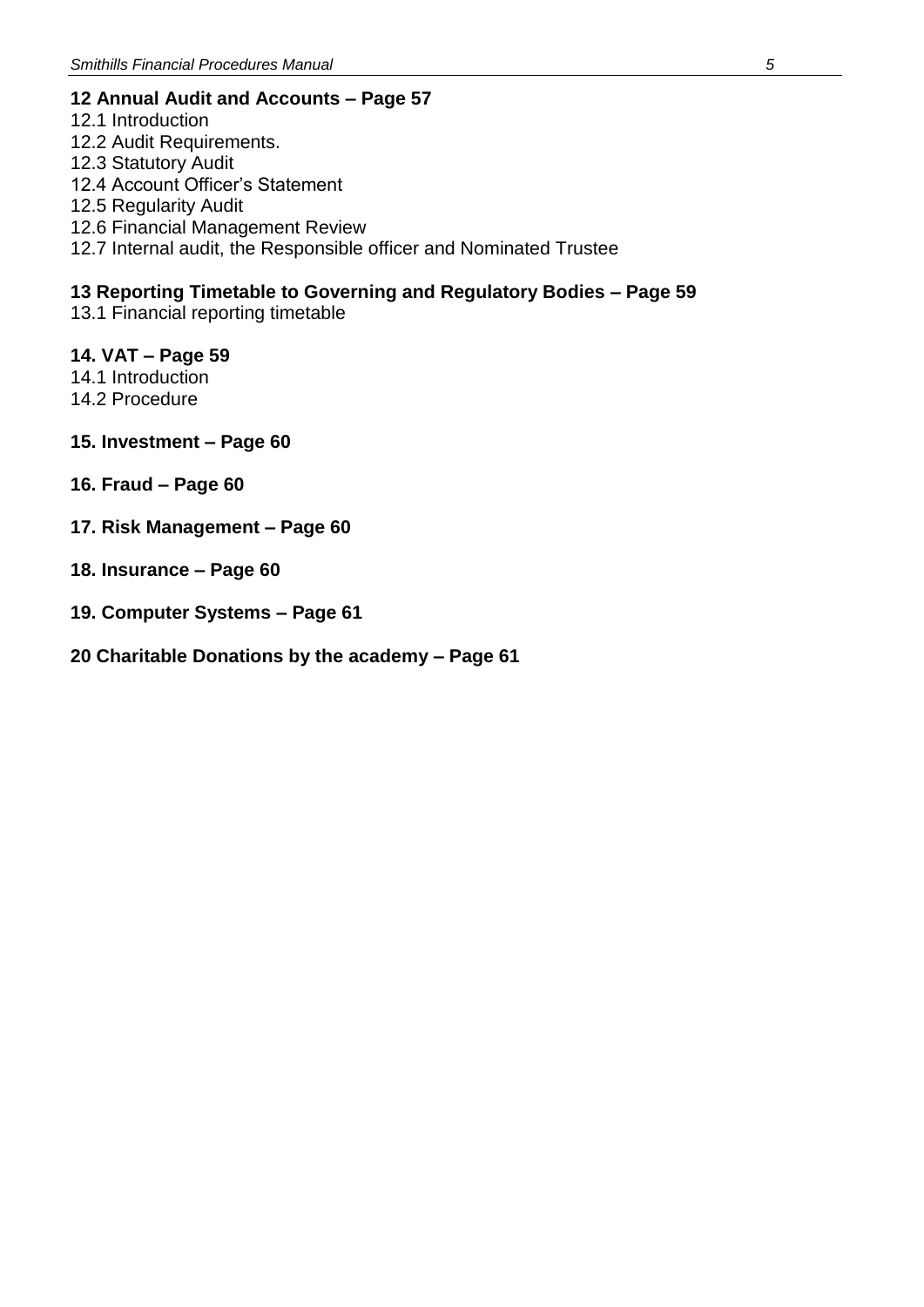# **APPENDICES**

1. Trust and Governing Board Procedures, Committees, Terms of Reference & Delegation Structures

> Risk and Audit Committee Pay Committee Resources & Finance Committee Standards Committee Sport Centre Committee Staff Appeals inc Grievance and Dismissal Committee Complaints Committee Nominated Trustee Remit

- 2. Value For Money August  $31<sup>st</sup>$  Statement
- 3. Organisational Chart
- 4. Lettings Policy
- 5. Anti-Fraud and Corruption Policy
- 6. BACS Authorisation Mandate
- 7. Credit Control Policy
- 8. Blank Purchase Order
- 9. Credit Card Policy
- 10.Blank Mileage Form
- 11.Procurement and Tendering Policy
- 12.School Development Plan/School Evaluation Form
- 13.Computer Back-up and Security Procedure
- 14.Meeting Schedule
- 15. Definitions and further sources of information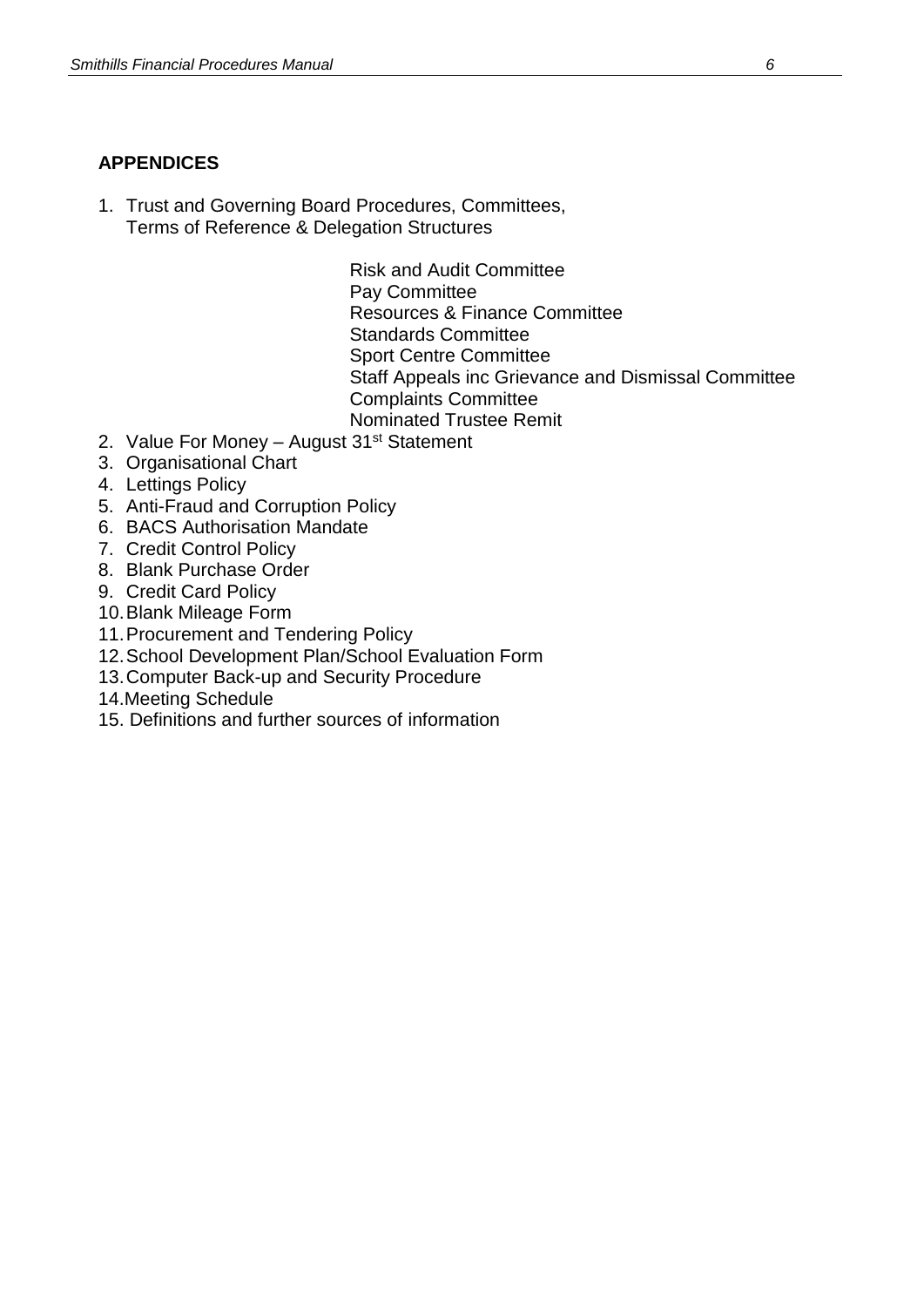# **1. Overview of the legal status of academies.**

# **1.1 Regulatory Framework for Academies**

The **Education Act 1996**, as amended by the Learning and Skills Act 2000 and the Education Act 2011, established academies as independent schools.

Academies have been constituted as exempt charitable companies limited by guarantee. This means that they must comply with:

**company law** as set out in the Companies Act 2006 (and subsequent Acts);

**charity law** in particular the *Statement of Recommended Practice (SORP) - Accounting and Reporting by Charities*, as revised in March 2015.

Namely to

- Act within their powers
- Promote the success of the company
- Exercise independent judgement
- Exercise reasonable care, skill and diligence
- Avoid conflicts of interest
- Not accept benefits from third parties: and
- Declare interest in proposed transactions or arrangements

Company and charity law brings a key requirement, in the context of financial management, that academies must prepare and publish a governors'/trustees report and audited accounts in a prescribed format on an annual basis.

Academies are also subject to a **DFE Funding Agreement** which is, in effect, a contract between the academy trust and the Secretary of State for Education and Skills setting out the arrangements to be followed as a condition of receiving grant from the DFE. One of these conditions is that academies comply with the provisions within the **Financial Handbook as updated from 1st September 2019.**

The guidance, contained in the Financial Handbook, aims to set a balance that will satisfy the Departments monitoring needs, the Companies Act and charity requirements, without imposing unnecessary administrative burdens on governing bodies. The overall aim is to ensure that there is, and is seen to be, effective use of public funds and that the mechanisms are in place to ensure accountability for their use. Trustees should follow guidance in the Governance Handbook.

# **1.2 Main Financial Requirements**

The MAT **MUST** take full control of the trusts financial affairs and under its financial agreement with the ESFA, the main conditions and requirements of the grant are:

# **Financial Systems**

 Financial controls must conform with the requirements of both propriety and good financial management and have rigorous procedures for preparing and monitoring financial plans.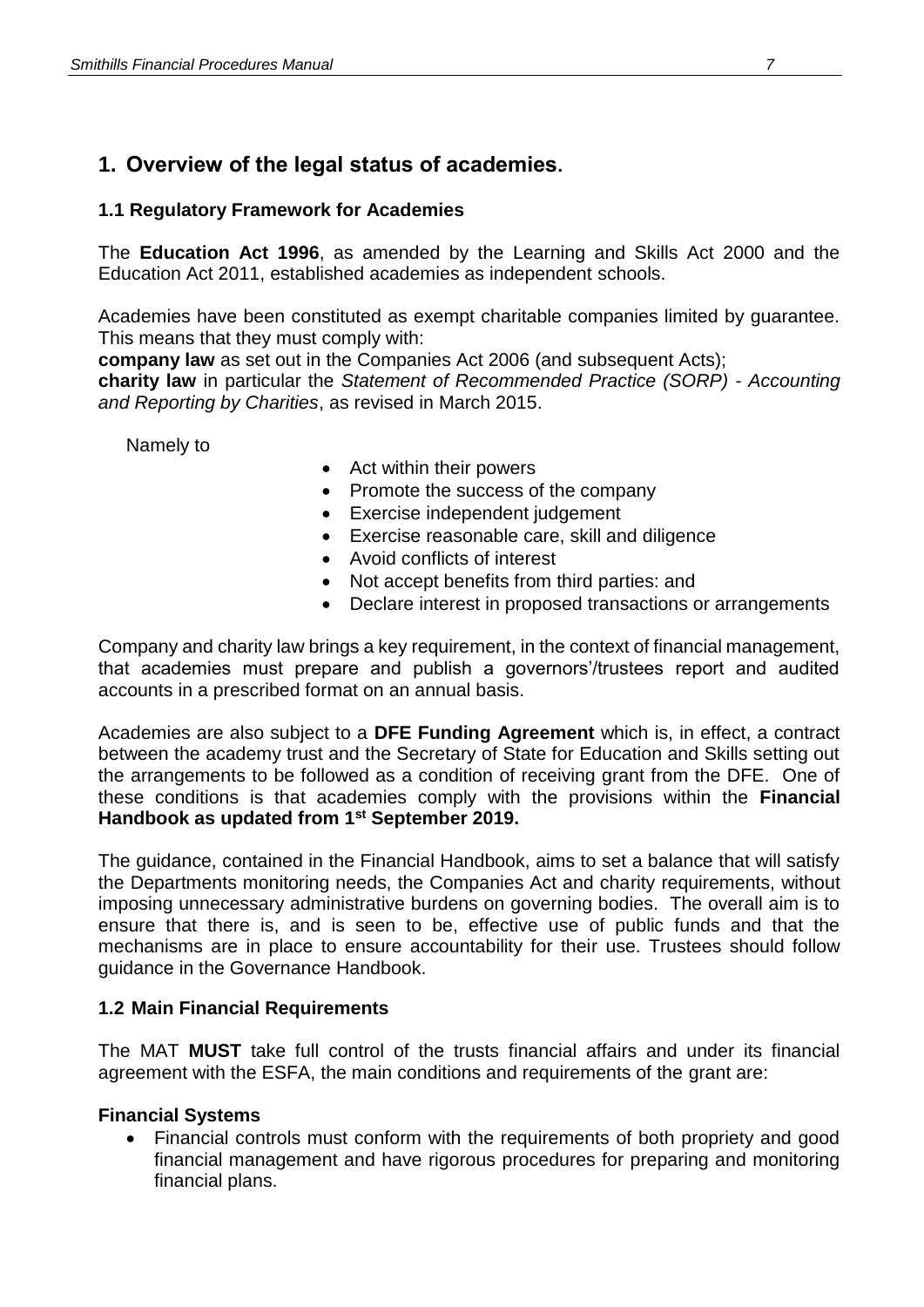- Proper accounting records must be maintained that deliver effective operational controls.
- Maintain a system of internal scrutiny to remain compliant including GDPR requirements.
- Trustees must ensure regularity and propriety and achieve ECONOMY, EFFICIENCY and EFFECTIVENESS, three key elements of Value for Money.

# **Budgeting**

- The Academy must prepare annually a balanced budget which has been approved by the governing body;
- A final budget for the coming financial year must be submitted to the Department by the preceding 31st July.\*\*

\*\**Should the ESFA not receive the information it requires, or the information is not of an acceptable quality, the ESFA may arrange for the work to be done and deduct the cost from GAG funding.*

# **Annual Accounts and Audit**

- Annual financial statements must be prepared for each period ending 31 August and independently audited by a independent registered auditor;
- The financial statements must record the academy's accounting policies which must be approved by the governing body;
- The audited financial statements and accounting policies must be submitted to the Secretary of State by 31 December following the end of the period;
- The audited financial statements must be published as required by the Companies Act and must be filed with Companies House by 31 May.
- The Annual Accounts Return (AAR) for the department must also be completed, audited and submitted to the department by December 31<sup>st</sup> each year.

# **Insurance**

- The Board of Trustees must ensure the academy has adequate insurance cover to support its activities and to comply with statutory requirements.
- Insurance should be subject to risk assessment to determine whether the policy concerned would represent value for money.

# **1.3 Borrowing & Secretary of State approval**

The Secretary of State normal policy is that academies should not be granted permission for borrowing;

# **The Secretary of State Prior Approval is required in the following circumstances**

- for any guarantees, indemnities and letters of comfort entered into;
- for any freehold sales or purchases of land or buildings
- for the grant of any leasehold or tenancy regardless of the length.
- for the take up of any leasehold or tenancy agreement for more than 3 years.
- The Academy may perform the following financial transactions up to the limits set out below: writing off debts and losses (including any uncollected fines); entering into guarantees, indemnities or letters of comfort (excluding those relating to borrowing by the Academy). The limits are: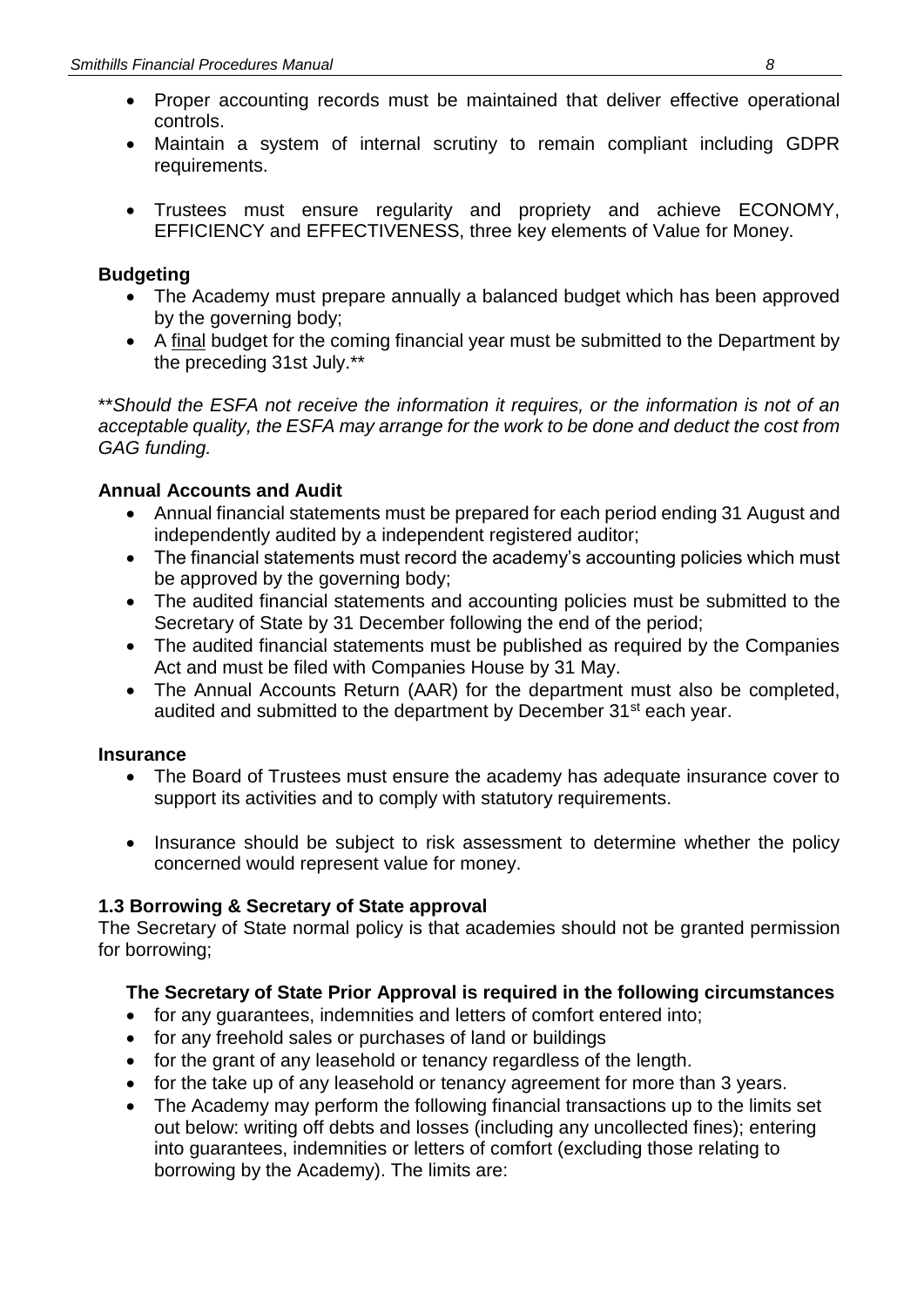- 1% of total annual income or £45,000 (whichever is smaller) per single transaction.
- Cumulatively, 2.5% of total annual income in any one financial year per category of transaction for any Academy that has not submitted timely, unqualified financial returns for the previous two financial years. This category includes new academies that have not had the opportunity to produce two years of financial statements.
- Cumulatively, 5% of total annual income in any one financial year per category of transaction for any Academy that have submitted timely, unqualified financial returns for the previous two financial years.

#### **Beyond these limits the Academy must seek and obtain explicit and prior approval of the Secretary of State (through the ESFA) to the transaction.**

#### **Staff severance payments and compensation payments**

When considering making a staff severance payment above the contractual entitlement, the academy must consider the following issues:

- Whether such a payment is justified, based on a legal assessment of the chances of the Academy successfully defending the case at tribunal. If the legal assessment suggests a better than even chance of winning, there is no rationale for settling the case. But where the case will be lost, there is a justifiable rationale for the settlement.
- **If the settlement is justified, the Academy would then need to consider the level of** settlement. This must be less than the legal assessment of what the relevant body (e.g. an Employment Tribunal) is likely to award in the circumstances.

Special severance payments should not be made where they could be seen as a reward for failure, such as dismissal for gross misconduct or poor performance. The only acceptable rationale in the former case would be where the claimant will win an Employment Tribunal claim because of employment law procedural errors. In the latter, an acceptable comparison would be the time and cost of taking someone through performance management and improvement procedures. ESFA Academies Financial Handbook - September 2019.

If Smithills is considering making a compensation payment it must consider whether the proposed payment is based on a careful appraisal of the facts, including legal advice and that value for money will be achieved. It is also good practice to consider routinely whether particular cases reveal concerns about the soundness of the control systems; and whether they have been respected as expected. It is also important to take any necessary steps to put failings right.

- Where the Academy is considering making a special staff severance payment or compensation payment above the contractual entitlement of £50,000 or more, prior approval will need to be sought from HM Treasury, via the ESFA contact at the earliest opportunity to discuss before any such payment can be made.
- The school must disclose individually any non-statutory/non contractual staff severance payments of any value in their audited annual accounts.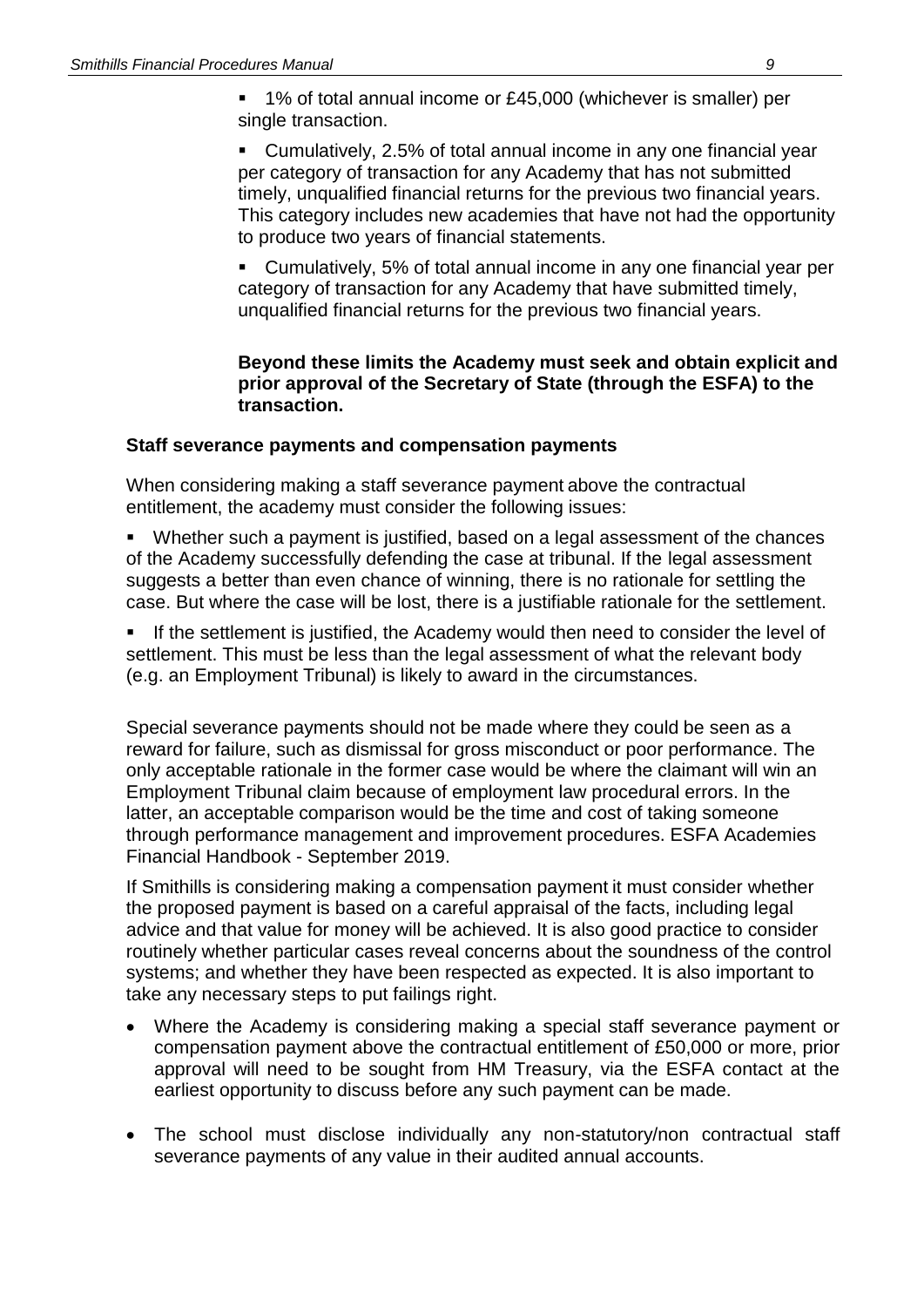# **2. Corporate Governance**

# **2.1 Status and Obligations of the Members and Board of Trustees.**

# **Members**

Bolton Multi Academy Trust comprises of 3 members ( where are least one must not be a trustee or local governor). Members can, by special resolution appoint or remove additional members or trustees. Members oversee the objectives of the Trust and must remain informed about trust business. They take part in annual and extra-ordinary general meetings, receive accounts and approve fundamental changes to the trust such as changes to the memorandum, and articles, adding schools, structure change, scheme of delegation change and closing the trust. Members must not be employees or occupy an unpaid staff role.

# **The BMAT Governing Body - Trustees**

Smithills is governed by a trustee board constituted under a Memorandum of Association and Articles of Association. Aligned to the **Governance Handbook**, the governing body must ensure the highest standards of corporate governance are maintained and that the trust is maintained as a going concern.

The board of trustees comprises of 9 persons, also holding the title of Directors in respect to their Companies house responsibilities. The Chair of the Trust is elected annually from the board of trustees.

The board of trustees has appointed a specialist clerk to the board - currently under a Service Level Agreement with provision by the local authority. Their duty is to ensure compliance and that the Register of Pecuniary Interests is maintained.

The trustees should focus on 3 core functions

- Clarity of vision, ethos and strategic direction
- Holding executive leaders to account
- Overseeing and ensuring effective financial performance.

It should exercise its powers and functions with a view to fulfilling a largely strategic leadership role in the running of the academy, addressing such matters as:

- **policy development and strategic planning**, including target-setting to keep up momentum on school improvement;
- ensuring **sound management and administration** of the academy, and ensuring that managers are equipped with relevant skills and guidance;
- ensuring compliance with **legal requirements**;
- establishing and maintaining a transparent system of prudent and **effective internal controls**;
- management of the academies financial, human and other **resources** (in particular control over the spending identified in the academies development plan);
- **monitoring performance** and the achievement of objectives, and ensuring that plans for improvement are acted upon;
- **accountability –** to drive up educational standards and financial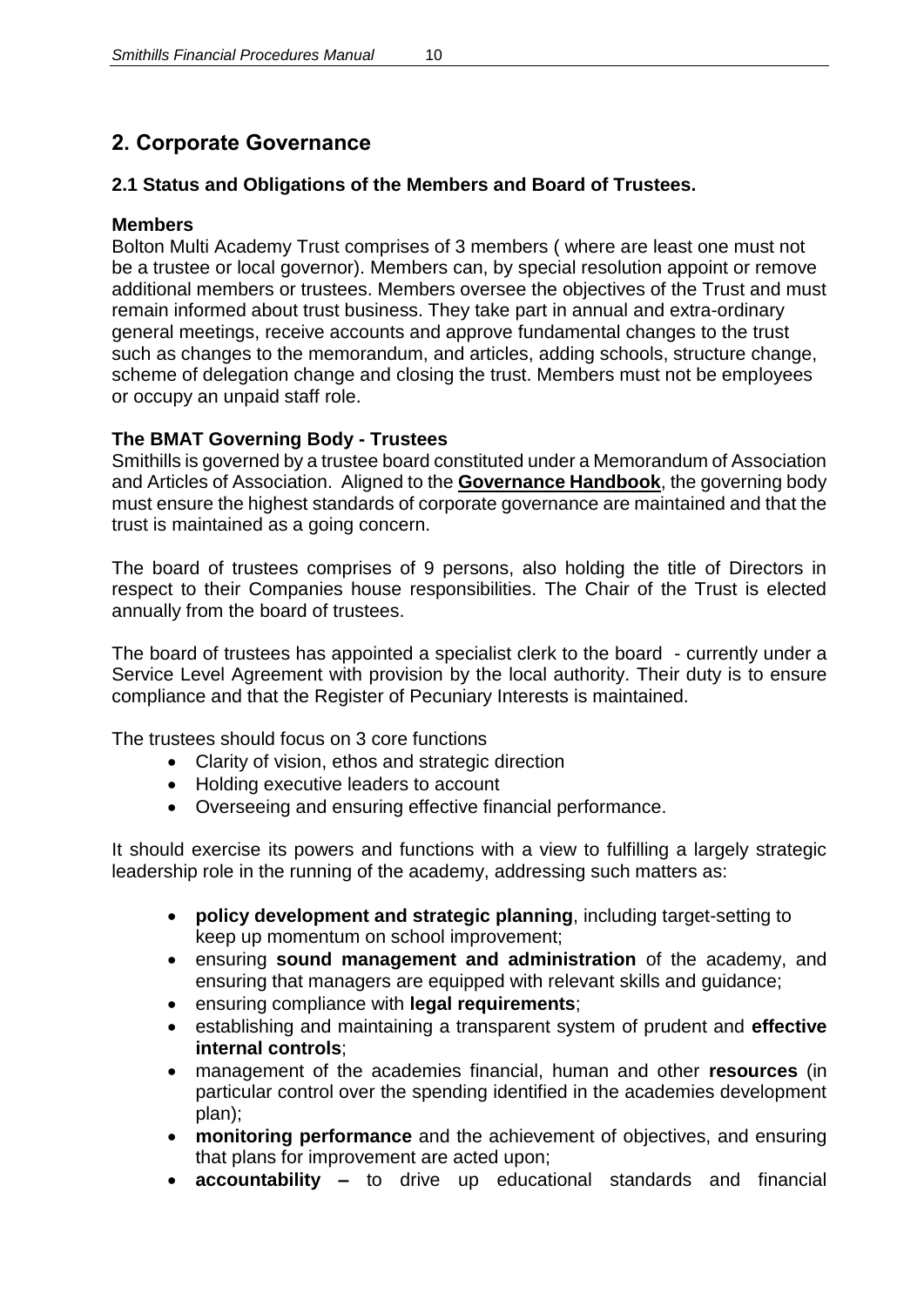performance.

- **Ensuring trustees and staff have the right skills, experience and qualities**
- helping the academy be **responsive to the needs of parents and the community** and making it more accountable through consultation and reporting;
- setting the academies **standards of conduct and values**;
- assessing and managing **risk** (including preparation of a statement on the academies risk management for its annual report and accounts).

The board of trustees also has a duty to take appropriate action when there are weaknesses in the academy.

# **Principal – appointment**

The board of trustees must appoint a **Principal** to the academy who can also act as a trustee. With delegated powers, the Principal is responsible for the delivery of the vision and strategy and held accountable for the performance of the academy, including internal organisation, management and day to day control of the academy, the implementation of all policies approved by the trustees and for the direction of teaching and the curriculum. Under the current Scheme of Delegation, the board of trustees consists of 9 members. Employees are NOT allowed to be members and are not allowed to be Trustees unless permitted by the articles of association.

# **Obligations of Trustees**

Trustees have full responsibility for the charity and must:

- act together and in person and not delegate control of the charity to others;
- align this document with the Governance Handbook and act strictly in accordance with the academies governing documents;
- act in the academies interests only and without regard to their own private interests;
- manage the academies affairs prudently throughout the life of the academy;
- must ensure regularity and probity in the use of trust funds and achieve ECONOMY, EFFICIENCY and EFFECTIVENESS – the 3 elements of Value for Money.
- appoint the trust's auditors and have powers to appoint and remove trustees/change company name/wind up the academy trust
- not derive any personal benefit or gain from the academy of which they are trustees; and
- take proper professional advice on matters on which they are not themselves competent.
- identify the key governance skills needed and address any gaps in those skills through recruitment or training. See the Competency Framework for **Governance**
- publicise the trusts governance arrangements on the trust website as well as on the Scheme of Delegation. (SoD)
- notify the DfE via the Edubase Portal of any appointments and resignations of members, trustees. accounting officer, chief financial officers, chairs of the trust WITHIN 14 DAYS.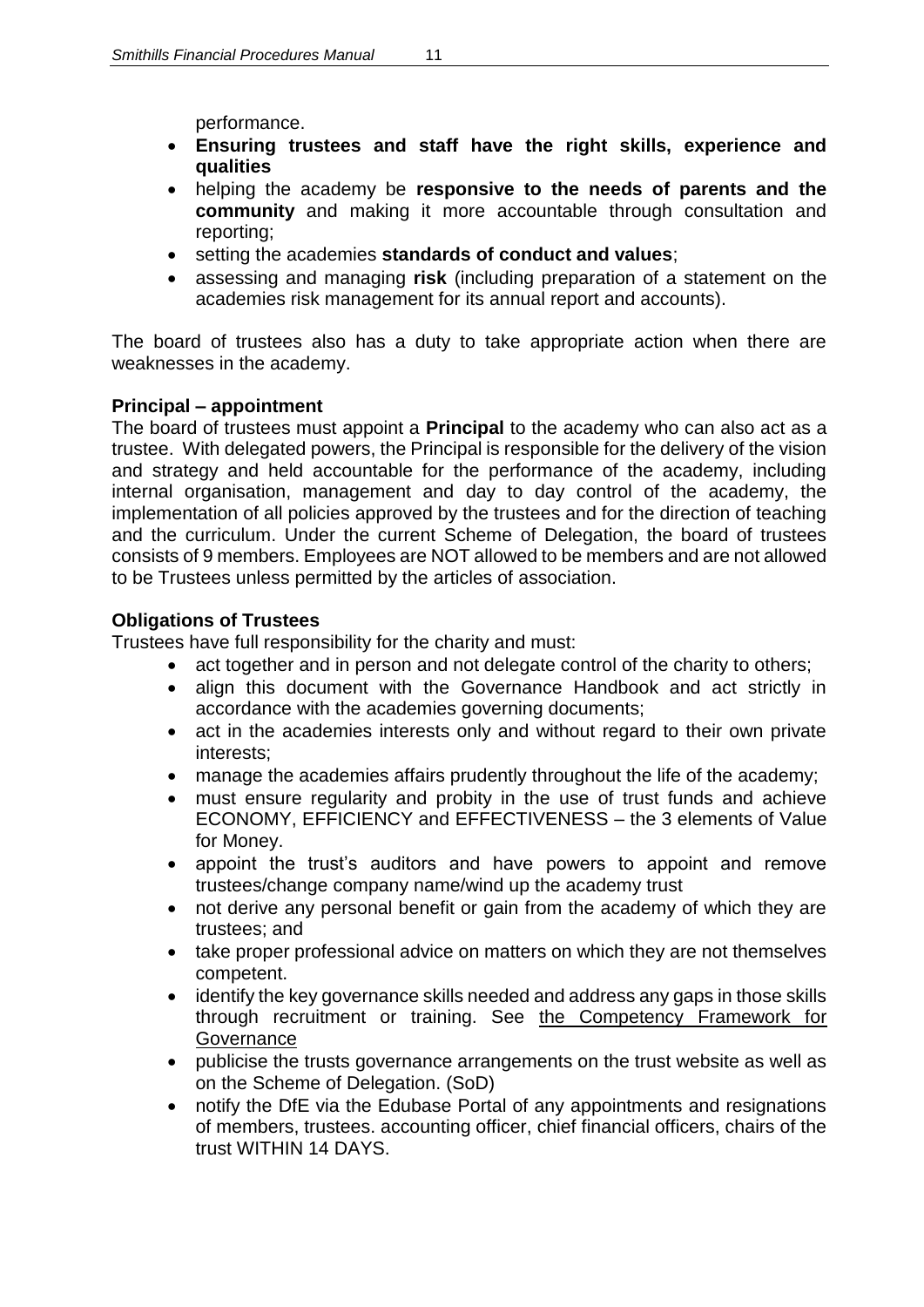With regards to financial matters the Board of Trustees of the Academy must appoint a 'non-rotating' Senior Executive Leader (currently the Principal, CEO and Accounting Officer) and ensure

- budget forecasts for the current year and beyond are compiled accurately based on realistic assumptions, especially pupil numbers.
- regularity and propriety;
- prudent and economical administration;
- avoidance of waste and extravagance;
- value for money though the efficient, effective and economic use of available resources; and
- effective day to day organisation, staffing and management.

That the ESFA 'Dear Accounting Officer' letters are read by all those involved in making decisions on behalf of the trust as well as the latest Financial Handbook, including Annex C and B.

# **Chair of Trustees**

The Chair is responsible for ensuring the effective functioning of the board and for setting the professional standards of governance and accountability for the board.

Annually, the Chair will review the boards composition in terms of skills, effectiveness, leadership and impact. The Governance handbook identified training material and contains an annual competency framework to help trustees develop and engage fully in their role.

# **Accounting Officer**

The board must also appoint a named individual as its **ACCOUNTING OFFICER.** At Smithills**,** the BMAT has appointed the Principal as Accounting Officer. This role does not rotate and the post holder is required to be an employee.

Such public office holders MUST adhere to the seven principles of public life – selflessness, integrity, objectivity, accountability, openness, honesty and leadership.

In managing the academies finances trustees must:

- manage its cash position robustly
- ensure rigour and scrutiny in budget management
- measure financial KPI's against performance regularly including analysis in the annual trustees' report.
- ensure accurate preparation of management accounts every month setting out its financial performance and position with sufficient information to manage cash, debtors and creditors.
- make sure that bank accounts, financial systems and financial records are operated by more than one person;
- make sure that all the academies property is under the control of the trustees:
- keep full and accurate accounting records, monitored through-out the year; and
- prepare accruals accounts giving a true and fair view of the academies incoming resources and application of resources at the year end.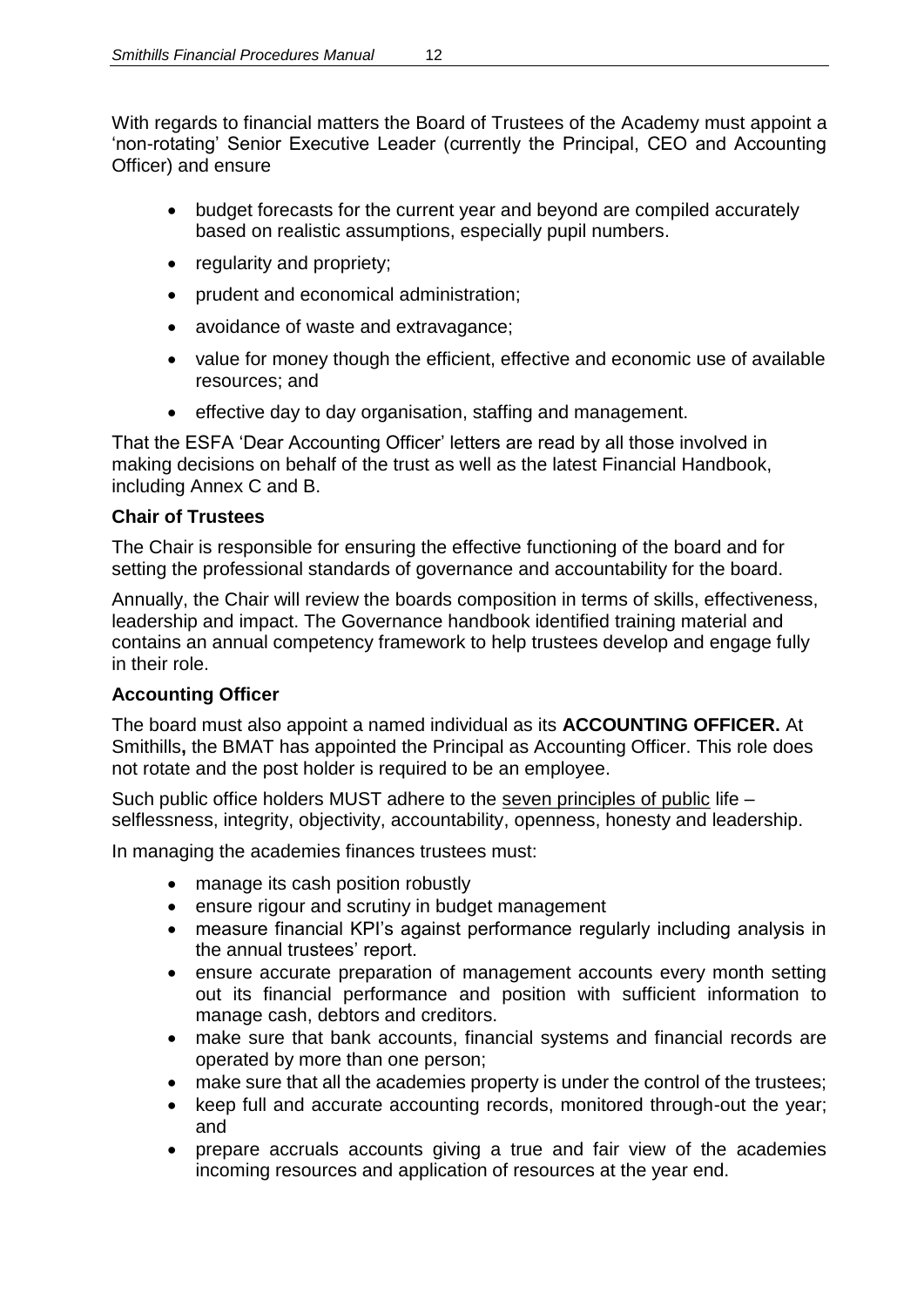In applying the academies income trustees must spend it solely for the purposes set out in the academies governing documents and spend it with absolute fairness between persons qualified to benefit from the charity.

**Conduct of Trustees.** Trustees' should maintain a register to record hospitality and gifts received through the Clerk to the Governors. This should record, as a minimum, the name of the organisation that gave the hospitality/gift, the date it was received, its nature and approximate value.

#### **Declarations of Business Interests**

All members of the board of trustees are required to complete a declaration of their own and related persons business interests. The Accounting Officer/Principal and other senior staff must also complete declarations of the same nature. This information is required to be published annually on the website.

Where a trustee or member of staff or related person has any interest, either pecuniary or non-pecuniary, in a matter to be discussed at a trustees' meeting the trustee or member of staff must declare their interest and withdraw from that part of the meeting.

As good practice, monthly/termly meetings of trustees and senior managers shall include a standing agenda item for attendees to declare any changes to their declarations of interests.

#### **Payments to Trustees**

It is illegal for trustees to receive any remuneration for their work as trustees, other than payment of all reasonable out of pocket travel, accommodation or other expenses legitimately incurred by them in connection with their attendance at meetings acting in the capacity of trustee of the academy.

However, subject to conditions, payment of trustees for the usual professional charges for business undertaken by any trustee who is a solicitor, accountant or other person engaged in a profession, or by any partner or connected person of his or hers, when instructed by the governing body to act in a professional capacity on behalf of the academy may be permissible.

#### **Trustees' Meetings**

The Full Trust board meets four times a year including the AGM at a strategic leadership level. To ensure high standards of corporate governance, key areas are delegated to trustee sub-committees – Risk and Audit, Standards, Resources and Finance and Pay. The board retains the right to create additional committees to deal with specific issues that may arise.

Whilst the Financial Handbook requires six meetings a year, BMAT addresses this requirement by having the following trustee sub-committees.

The Risk And Audit Committee meets three times a year and feeds directly to the Full Trust Meetings. It advises the Full Board on the annual and long term audit programme including the effectiveness of internal control and risk management including audit reports.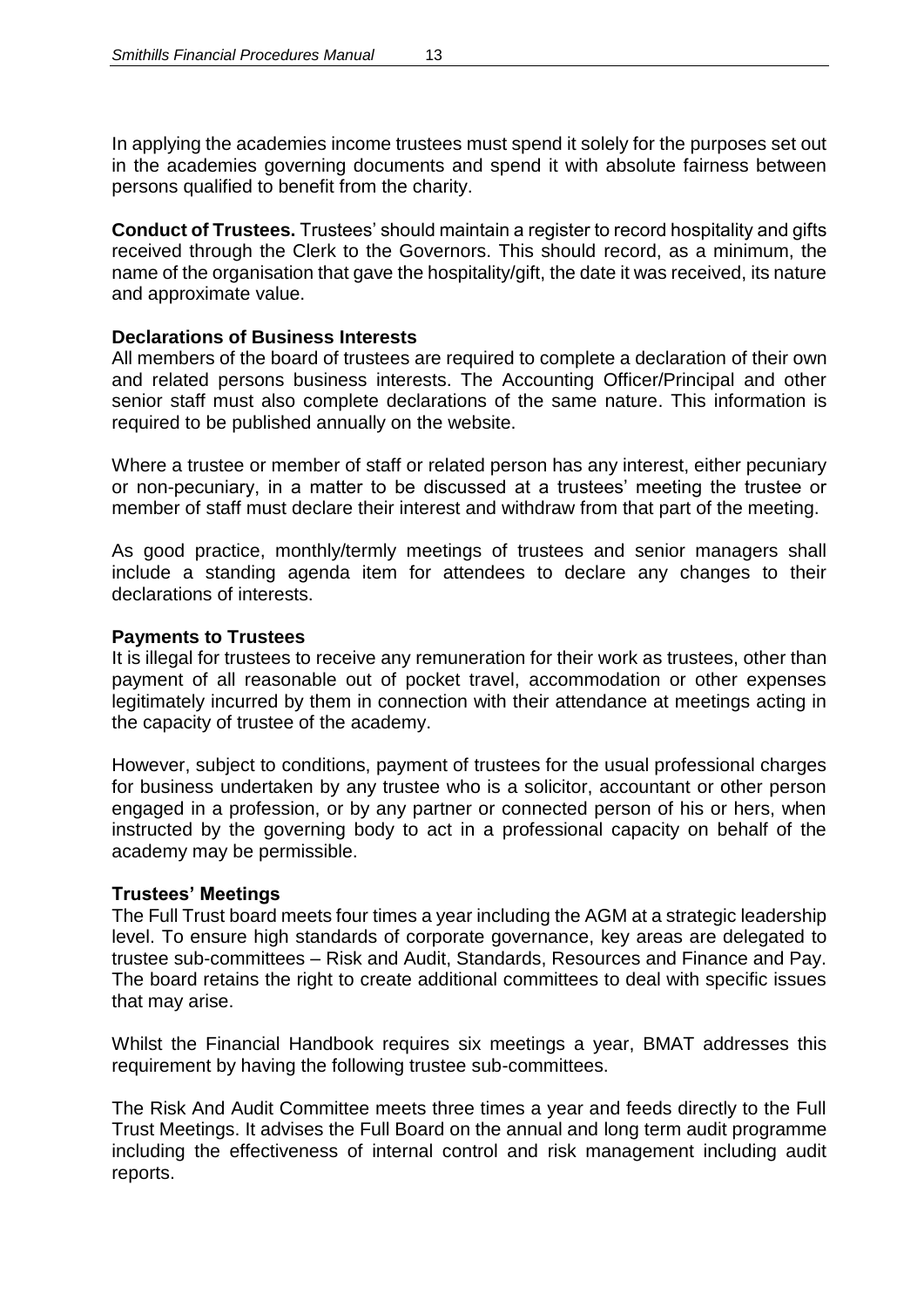The Standards Committee meets three times and year and reports to the full trust on the curriculum provision, including teaching and learning, progress, inclusion and attendance

The Resources & Finances Committee meets three times a year and reports to the full trust on personnel matters, financial matters and premises and buildings matters. No business can be conducted at any meeting unless a quorum is present. A quorum will consist of three trustees. (those with full voting rights)

Trustees will appoint a clerk to the governing body, who is be someone other than a trustee or the principal of the academy. This post shall normally be filled a third party skilled specialist – currently Bolton LA SLA

Meeting a minimum of once per term the trustee body Resources & Finance Committee) will consider:

- A report of the financial position of the Academy, to ensure effective monitoring of all its public and private funds – reviewing income and expenditure and financial commitments. Further ensuring school operates within set Financial Regulations and files accounts annually in line with the Companies Act/statutory legislation.
- Whether adequate financial monitoring of the Academies budget and activities is being undertaken, establishing a 3-year plan formulated from the School Development Plan
- Progress on any action identified to improve financial arrangements at the Academy;
- How effectively the budget supports the School Development Plan
- Significant contracts proposed to be entered into by the academy;
- Details of any significant matters affecting the Academies staff, pupil welfare or education including pay policy, review and performance management.
- To review the efficiency and effectiveness of services from external providers including internal scrutiny reports and annual statutory maintenance.
- To review the efficiency of the Sport Centre (community use) and any other internally generated funding – i.e. External/Internal Catering.
- To provide guidance in matters relating to premises and physical resources, approving spend/award contracts in line with the relevant operational financial limits
- To review relevant policies and ensure appropriate Business Continuity Plan, Lockdown Procedure and Emergency Procedures are in place
- Taking into account the Building Condition Survey, review priorities for maintenance and development of the school premises and grounds, including Sport Centre
- Ensure that appropriate Health and Safety policies are in place and reviewed as required and that school complies with Health and Safety Regulations.
- Details of any significant matters affecting the Academies assets e.g. I.T, fabric of the building etc.
- Premises, Health and Safety minutes/resume.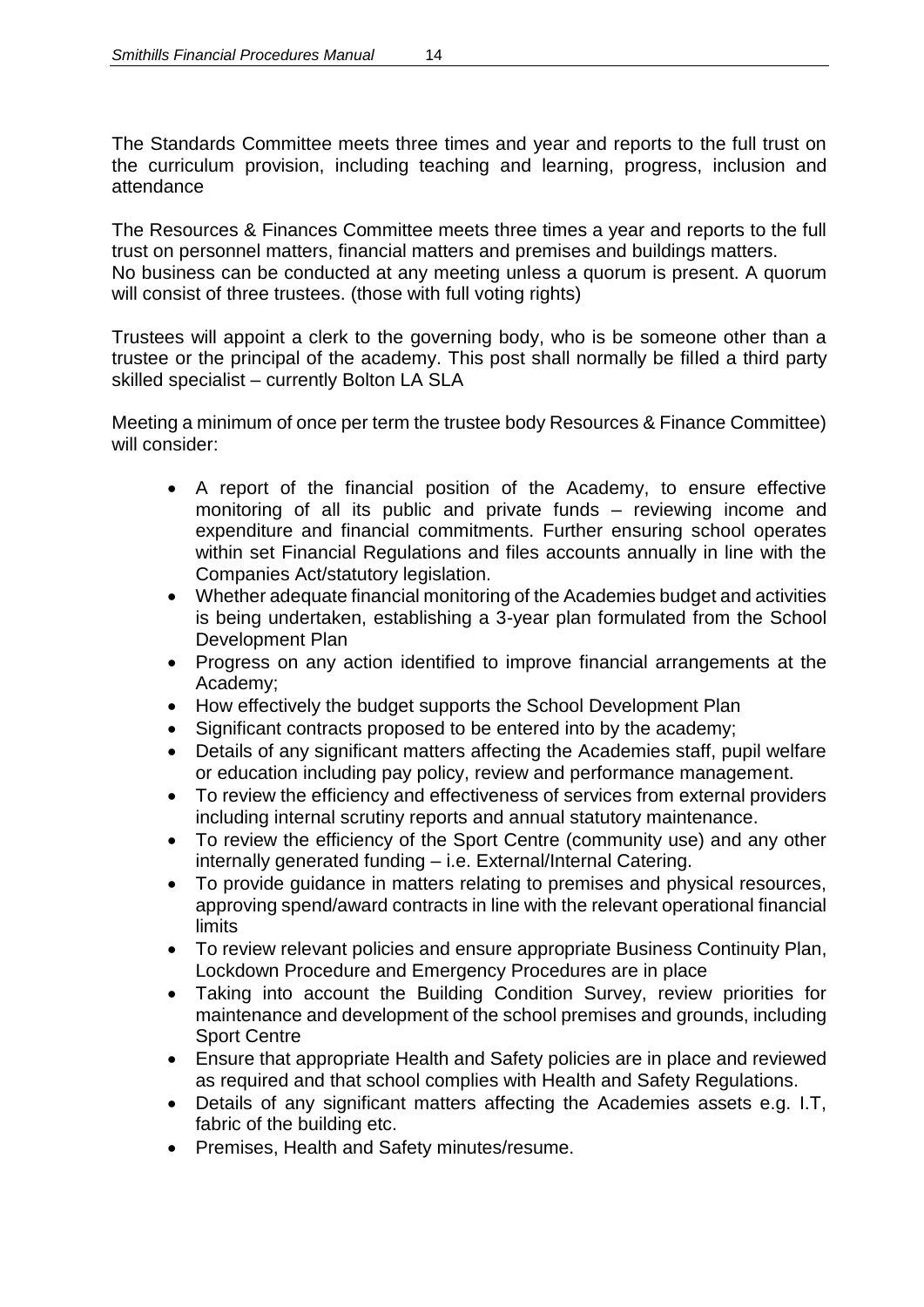On an annual basis the trustees shall consider the following:

- the academies goals and how they are being met;
- review of the management structure to ensure it is operating effectively;
- review of the performance of external providers e.g. bankers, services provided under SLAs;
- review and approval of the academies annual accounts and report of the trustees;
- review and approval of the financial budget for the following year;
- ensure appropriate policies are in place and reviewed as necessary, with procedures duly followed
- to ensure and up to date asset register is maintained, with annual inventory
- review and approval of the levels of insurance cover for the academies assets;
- findings made by the auditors and the auditors management letter, and any other financial reviews, and consideration of what actions should be taken arising from their recommendations;
- a review of the risks to which the academy is exposed and determination of whether systems are in place to mitigate those risks.

BMAT Trustees will focus on three core functions of governance - clarity of vision, ethos and strategic direction, holding executive leaders to account for the educational performance of the organisation and its pupils and performance management of staff and over-seeing and ensuring effective financial performance. Once per annum the Trust will convene an annual general meeting of its Members and Trustees to consider the following:

- To receive the annual accounts and trustees report
- To receive the Auditors report
- To elect new Trustees/Members as appropriate
- To appoint the auditors for the coming twelve months.
- To take appropriate action in response to any audit findings

# **Scheme of Delegation (SoD)**

The board of trustees has established specific committees in order to deal with the detailed aspects of academy business. The delegated responsibilities assigned to each committee are detailed in **Appendix 1 – Full Trust Board Procedures, Committees, Terms of Reference and Delegation Structures.**

- **Appendix 1 - Risk and Audit Management Committee Terms of Reference & Delegation Structure**
- **Appendix 1 - Standards Committee – Curriculum Terms of Reference**
- **Appendix 1 - Resource & Finance Committee Terms of Reference, with summary of key financial limits, & Sport Centre Committee Terms of Reference**

To ensure that matters can be dealt with in appropriate detail and with sufficient frequency, there are additional sub-committees that will meet 'as and when' required. Additionally, there are a number of trustees who have a Nominated link with departments within school, mainly curriculum areas, but extending to safeguarding, community cohesion etc and health and safety/risk management.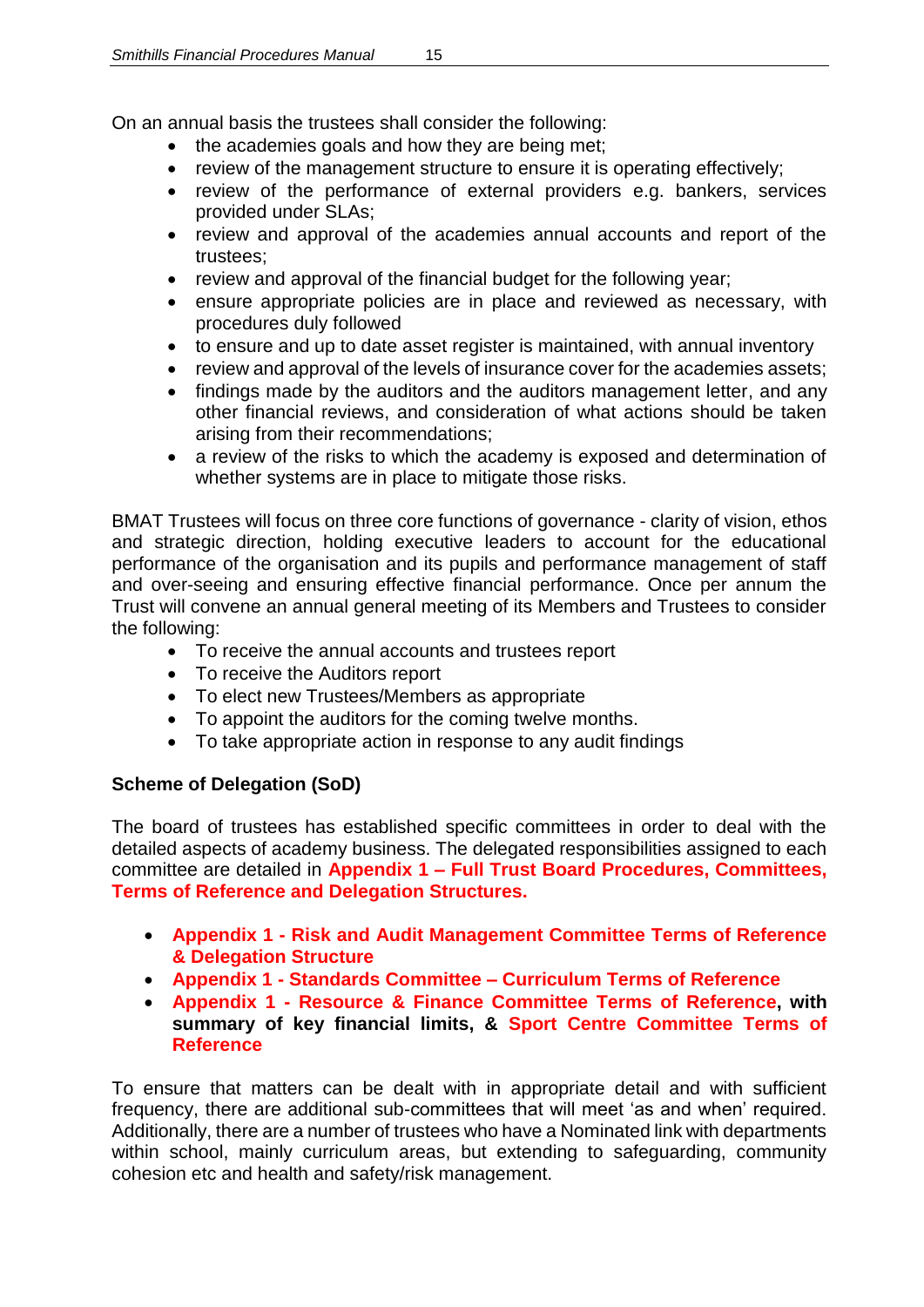**Appendix 1 – Pay Committee Appendix 1 – Appeals Committees inc Grievance and Dismissal– Terms of Reference Appendix 1 – Complaints Committee – Terms of Reference Appendix 1 – Pupil Discipline Committee – Terms of Reference Appendix 1 – Nominated Trustee – Remit**

**The Chair of Resources & Finance–** will visit the Finance Office regularly to review systems and risks to financial control. A critical friend to the Business Director, the Chair will consider the proposed budget, its strategic content and how the current budget is reflecting actual spend in line with the School Development Plan and supporting Self Evaluation Form. The Chair will bring any items of concern to the Resources & Finance Committee and feedback to the Board of Trustees.

**The Nominated Trustee for H&S/Risk Management** will attend at least one H&S Safety meeting per term and produce a termly management "risk report" for submission to the Resources & Finance Committee to consider - which demonstrates the results of the risk assessment process in place. The report will include any H&S issues raised from the fortnightly meeting of the Premises, Health and Safety Working Party, a summary of points arising from any assessments received – e.g. Fire Risk Assessment, H&S Audit report etc and an update of current works in progress.

The Nominated trustee will also ensure that annually the Business Continuity and Emergency Procedure Policies, along with all other relevant policies considered at the Health and Safety Meeting are reviewed and brought to the Resources Committee for approval.

#### **Transparent Governance**

The Trust must be transparent with its governance arrangements and provide details of its governance arrangements in the governance statement published with its annual accounts. Member and Trustee details must also be uploaded to the DfE's Get Information about Schools (GIAS), with any amendments uploaded within 14 days.

The Board must also publish on its web site up to date details of its governance arrangements including

- The structure and remit of the members, board of trustees and the committees
- Full names of the chair of each.
- Full names, date of appointment, date stepped down and relevant business and pecuniary interests of each member including governance roles in other educational institutions.
- Full names, date of appointment, who appointed them, term of office, date stepped down and relevant business and pecuniary interests of each trustee ( and Accounting Officer) including governance roles in other educational institutions.
- For each trustee attendance records at board and committee meetings over the last academic year
- $\bullet$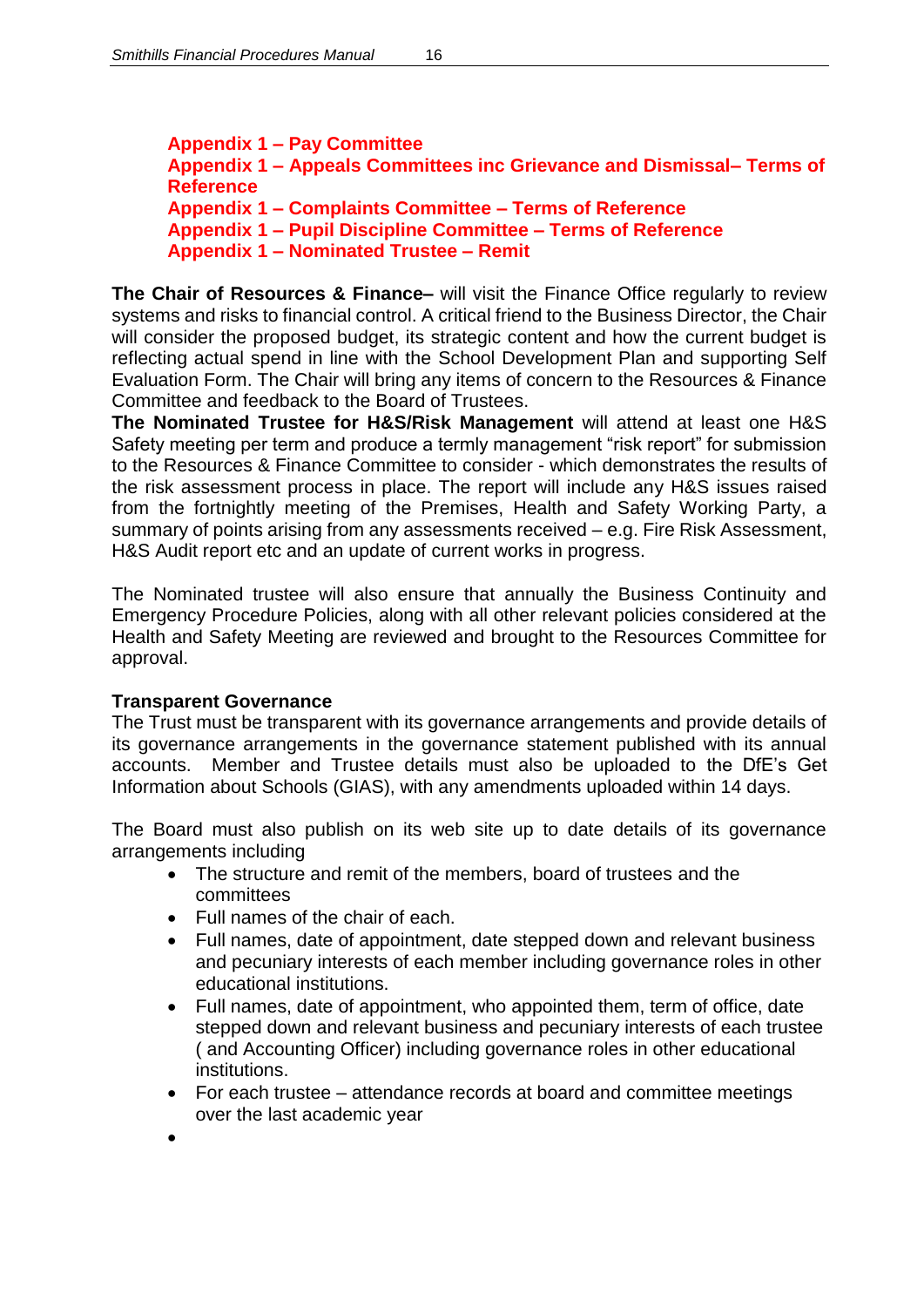# **2.2 Roles and responsibilities as defined in the Financial Handbook - DfE, ESFA and Trustees**

# **Responsibilities of the Department for Education**

The Department for Education (DfE) has ultimate responsibility and accountability for the effectiveness of the financial accountability system for academies. In particular, the DfE is responsible for ensuring there is an adequate framework in place to provide assurance that all resources are managed in an effective and proper manner and that value for money is secured.

# **Responsibilities of the ESFA**

The ESFA acts as the agent of the Secretary of State within the scope of the powers and discretions formally delegated to it. The Chief Executive of the ESFA has been designated as its accounting officer. The ESFA accounting officer is responsible and accountable to Parliament for how the ESFA uses its funds. The ESFA accounting officer is also personally responsible for the regularity and propriety of all expenditure of its funds and for ensuring value for money in how they are used. To discharge these duties, the ESFA accounting officer must be satisfied that an Academy has appropriate arrangements for sound governance, financial management, securing value for money and accounting; and that the way the Academy uses public funds is consistent with the purposes for which the funds were voted by Parliament.

# **Responsibilities of Trustees of the Academy Trust**

The Board of Trustees of the Academy have wide responsibilities under statute and regulations, charity law and the Finance Agreement (FA), which are not repeated in detail here. However, it is specifically responsible for ensuring that the Academies funds are used only in accordance with: the law; the boards powers under the FA (including the Academies Articles of Association which set out the powers of the Academy and its governance arrangements); and this Handbook.

The Board of Trustees has wide discretion over its use of the Academies funds. It is ultimately responsible for the proper stewardship of those funds and for ensuring economy, efficiency and effectiveness in their use – the three key elements of value for money. It must also ensure that it uses its discretion reasonably, and takes into account any and all relevant guidance on accountability or propriety.

Legally, Academies are companies limited by guarantee and, under the terms of the Academies Act 2010, exempt charities. Most academy trustees, therefore, are subject to the duties and responsibilities of charitable trustees and company directors (i.e. unless any trustees are not also trustees or directors), as well as any other conditions that the Secretary of State may require. These responsibilities are mutually reinforcing and are there to ensure the proper governance and conduct of the Academy. The key requirements are reflected in the Financial Agreement (including the articles) and this Handbook, but the Academy should be aware of the Charity Commission guidance for academies in Academy Schools: guidance on their regulation as charities and two guidance notes which are relevant for academy trustees. These guidance notes are CC3: The Essential Trustee - What You Need to Know and CC8 - Internal Financial Controls for Charities.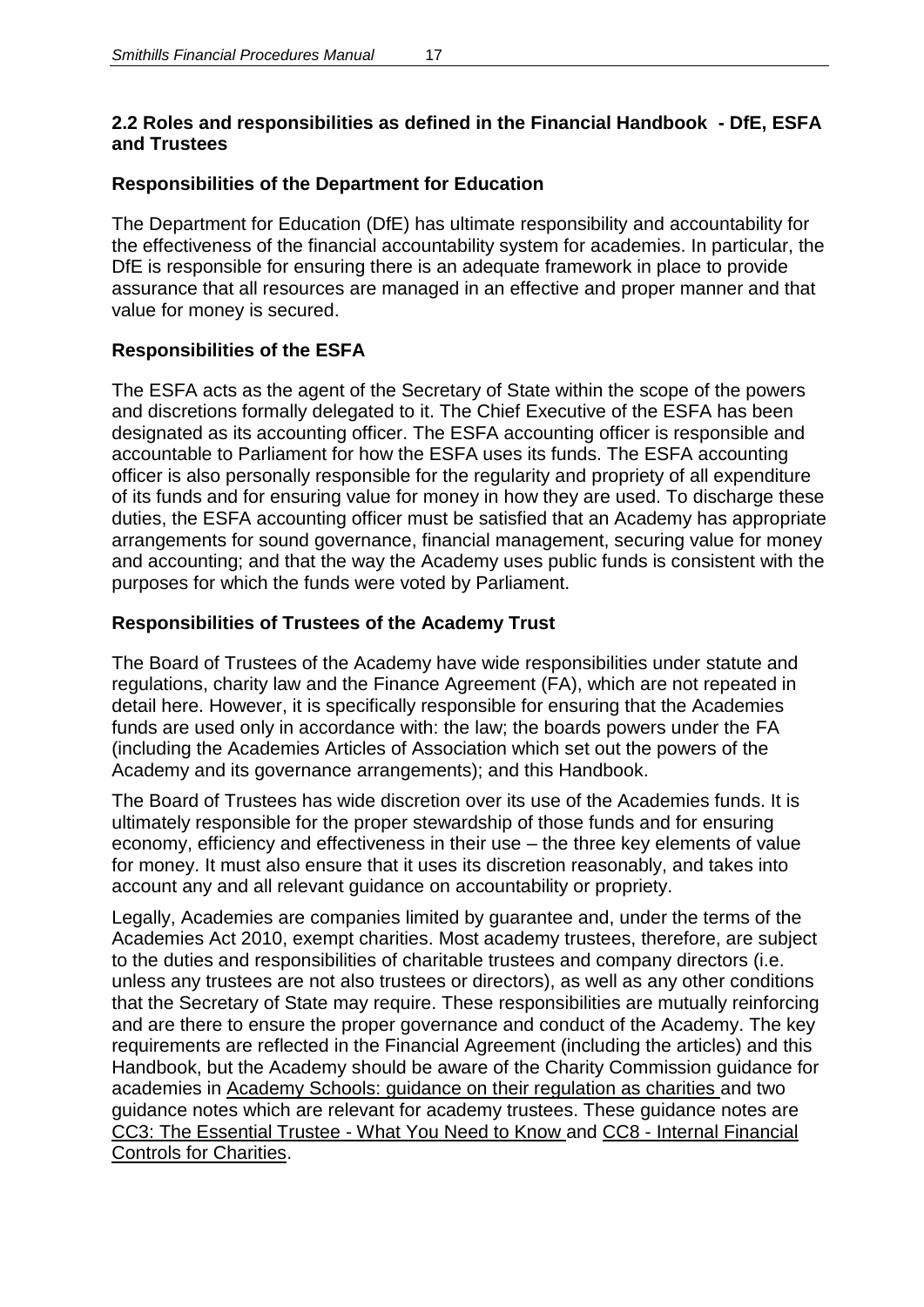The Members and the Board of Trustees of the Academy should also be aware of the statutory duties of company directors, which are set out in the Companies Act and include the duties to: Academies Financial Handbook - September 2019.

The Financial Agreement sets out the respective responsibilities of the Board of Trustees and the Accounting Officer of the Academy. The Accounting Officer must take personal responsibility (which must not be delegated) for assuring the board that there is compliance with the Handbook, the FA and all relevant aspects of company and charitable law.

#### **2.3. Roles and Responsibilities - Principal (Senior Executive and Accounting Officer, (AO)) & Chief Financial Officer**

The Academy must designate a named individual as its Accounting Officer. In Smithills school, comprising a single school, this is the Principal. The Principal has personal responsibility, under the Board of the Academies guidance, for overall organisation and financial management. The Principal, as senior executive takes day to day responsibility that staffing, procedures in finance and other matters including conduct and discipline are in place and ensures bank accounts, financial systems and records, including the fixed asset register, are operated by more than one person and contain a full and accurate accounting record.

The Accounting Officer is personally responsible to Parliament and to the Accounting Officer of the ESFA for the resources under their control. The essence of the role is a personal responsibility for the propriety and regularity of the public finances for which they are answerable; for the keeping of proper accounts; for prudent and economical administration; for the avoidance of waste and extravagance; for ensuring value for money; and for the efficient and effective use of all the resources in their charge. Essentially Accounting Officers must be able to assure Parliament and the public of high standards of probity in the management of public funds.

**Academy Accounting Officers are no longer required to write a separate 'VALUE FOR MONEY statement – but must include a review of value for money in the accounts. This should focus on how resources spent have impacted positively the educational outcome – for example targeted intervention programme or collaboration. THREE EXAMPLES should be used – and should be issues that have had the greatest impact on the trust's use of resources.**

#### **See APPENDIX 2 for the 31st August statement. (or page 14 of the 2018-19 Financial Statement audited accounts)**

**This must be sent to the ESFA by 31st December and published on the Trusts website by the end of January following the financial year to which the statement relates.**

#### **The Accounting officer MUST also complete and sign a STATEMENT OF REGULARITY, PROPRIETY and COMPLAINCE annually for submission with the audited accounts**

The Accounting Officer must advise the Board of Trustees in writing if, at any time, in his or her opinion, any action or policy under consideration by the governing body is incompatible with the terms of the Handbook or Financial Agreement. Similarly, the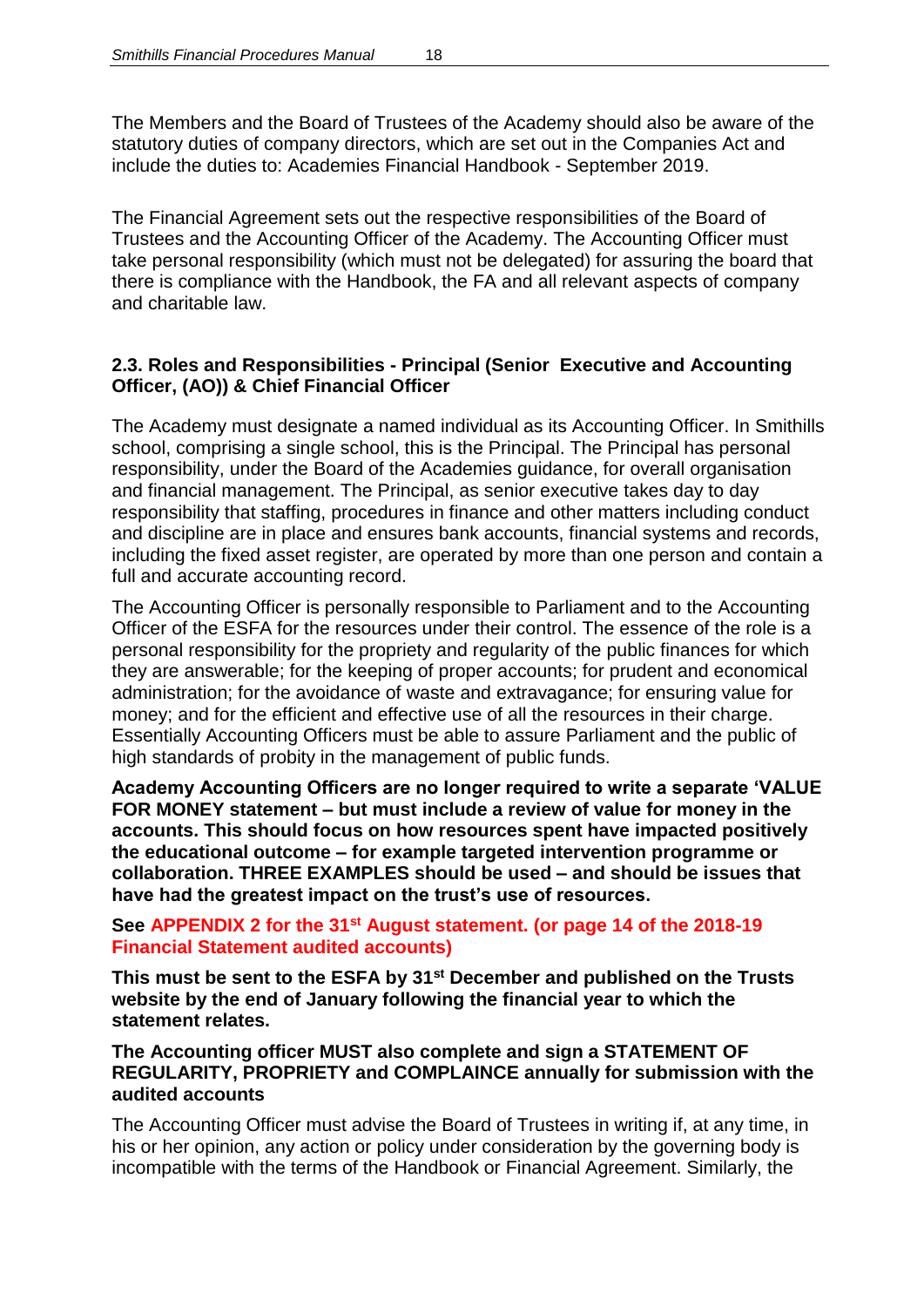Accounting Officer must advise the Board in writing if the Board appears to be failing to act where required to do so by the terms and conditions of the Handbook or FA.

Where the board of trustees is minded to proceed, despite the advice of the Accounting Officer, the Accounting Officer must consider the reasons the Board gives for its decision. If, after considering the reasons given by the board, the Accounting Officer still considers that the action proposed by the Board is in breach of the Handbook or FA, the Accounting Officer must advise in writing the ESFA Accounting Officer of the position.

More detailed guidance on the role of an Accounting Officer is set out in Chapter 3 of HM Treasury's Managing Public Money. HM Treasuries handbook, Regularity, Propriety and Value for Money describes what these concepts mean in a financial context.

The ESFA Accounting Officer will send a letter annually to the Academy Accounting Officer, with updates for new Accounting Officers, setting out their key responsibilities and highlighting any changes from previous years Academies Financial Handbook Sept 2018. This – and any other letters addressed to the Accounting Officer should be shared with other members of the SLT, Governors and Trustees.

# **Chief Financial Officer (CFO)**

The CFO should be an employee and requires ESFA approval, if exceptionally, they are not. As well as having appropriate financial skills, the CFO is expected to maintain personal professional development.

# **2.4 Board Responsibility - Executive Pay & Pay Gender Equality**

# **Executive Pay**

The board **must** discharge its responsibilities effectively, ensuring its approach to pay is transparent, proportionate and justifiable, including:

- process that the procedure for determining executive pay is agreed by the board in advance and documented. No individual can be involved in deciding his or her own remuneration.
- independence decisions about executive pay reflect independent and objective scrutiny by the board and that conflicts of interest are avoided.
- decision-making factors in determining pay are clear, including whether performance considerations, and the degree of challenge in the role, have been taken into account.
- proportionality pay is defensible relative to the public sector market. The ESFA can challenge inappropriate pay.
- documentation the rationale behind the decision-making process, including whether the level of pay reflects value for money, is recorded and retained.
- a basic presumption that non-teaching pay should not increase at a faster rate than that of teachers, in individual years and over the longer term.
- understanding that inappropriate pay can be challenged by ESFA, particularly in any instance of poor financial management of the trust.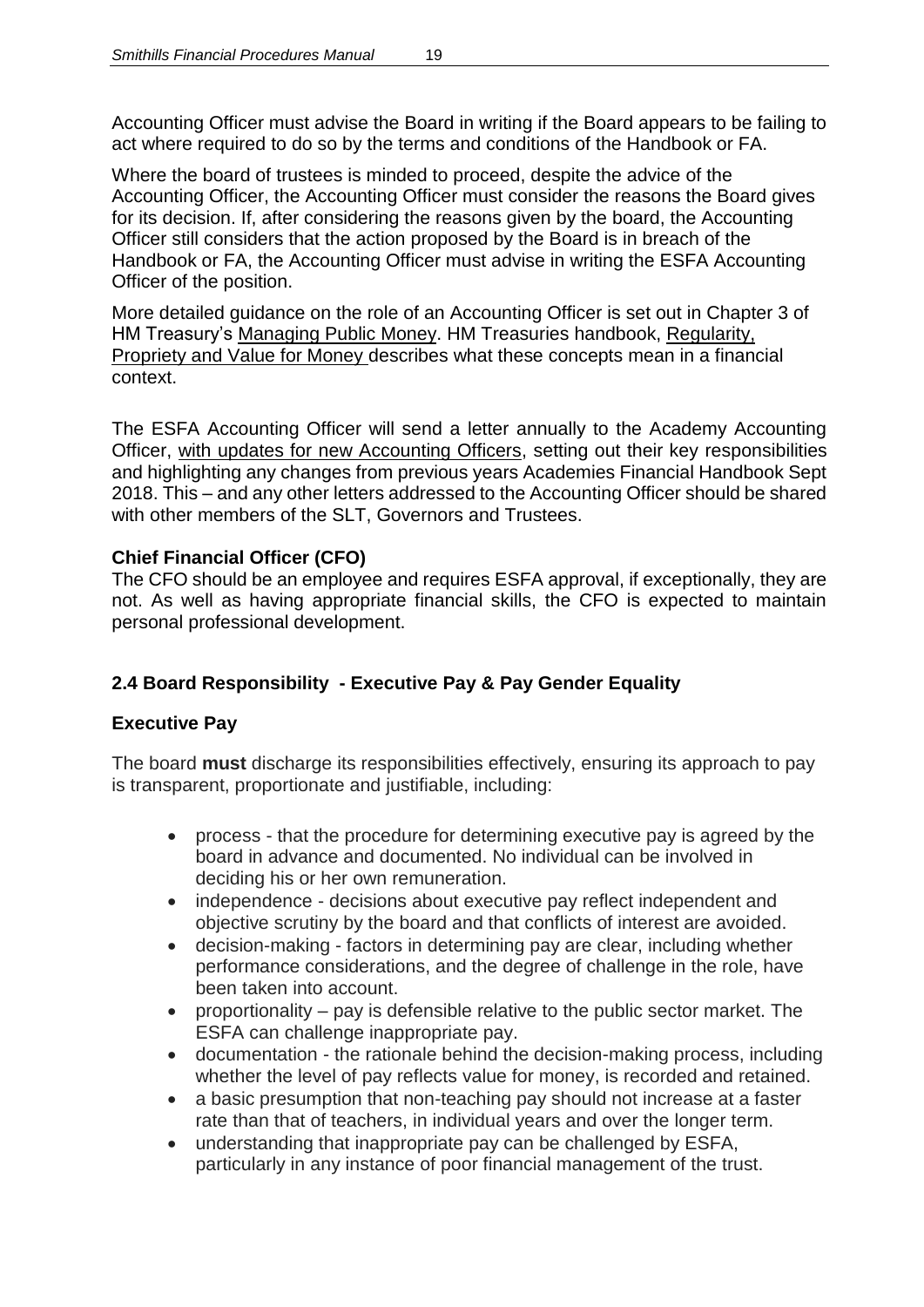• The trust must ensure senior employees payroll arrangements fully meet their tax obligations and are HM Treasury complaint.

The number of staff who have earnings over £100K are disclosed annually within the published accounts

The trust is reminded of the requirements under the Equality Act 2019 Regulations 2017 re the Gender Pay Gap.

# **3. Grants that the DFE make available**

# **3.1 Introduction**

The purpose of this section is to briefly outline the grants that are made available to the academy by the DFE. It is important for all those involved in financial matters are aware of where the funding comes from and what requirements are placed on the academy as a result.

DFE funding comprises the following

- General Annual Grant
- Devolved Formula Capital Grant
- CIF Capital Improvement Fund Not guaranteed funding. Bids submitted annually for assessment re urgent building repair. Most funding is awarded to projects that address building condition issues such as re-roofing. Submissions **must** be well prepared, with consultancy based specification/costings and other supporting evidence. **For further details see 'Academy Conditions Improvement Fund' ESFA, March 2019.**

# **3.2 General Annual Grant**

Once the Academy is open its main recurrent funding will be the General Annual Grant (GAG) from the DFE. The GAG consists of the following elements

- **School Budget share** based largely on pupil numbers, but with a minimum funding guarantee
- **Rates –** Payable to the LA at 20% of the total value. Claimed from the ESFA in March, paid June.

# **3.3 Devolved Formula Capital Grant**

The devolved formula capital grant is to provide the funding necessary to develop the educational capacity of the academy. Paid on a per pupil basis.

It places an obligation upon the Academy to follow particular procurement rules as laid out in section 5 of this manual.

# **3.4 Other funding streams**

**SEN/High Needs & Looked After Children (LAC)- Local Authority holdback** – intended to fund academies for functions that the local authority provides centrally for its own schools.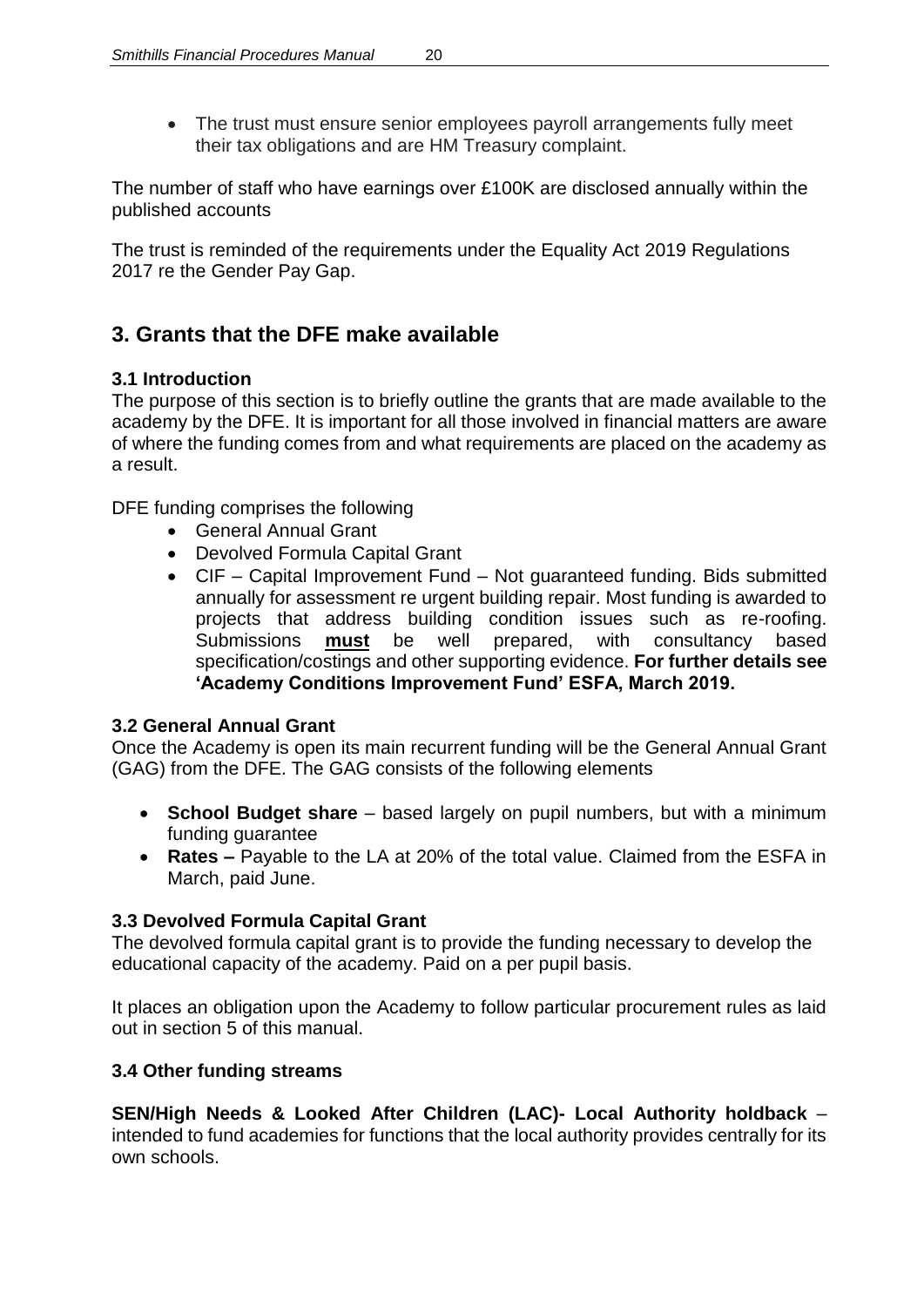# **4. Financial Systems and Controls**

# **4.1 Key Standards**

The following key standards for financial administration guide the board of trustees in the development its financial arrangements.

**Responsibilities -** the responsibilities of the board of trustees and academy personnel should be clearly defined, documented and allocated.

**Organisation -** there should be a clear organisational structure with identified lines of reporting for all operations.

**Control Principles -** financial systems should include adequate controls to ensure transactions will be properly processed and that errors will be detected promptly.

**Accounting System –** the academy should make arrangements to maintain proper accounting records which should be appropriately protected against unauthorised modifications, destruction, disclosure or loss whether by accident or intention.

**Cash and Banking -** the arrangements for cash handling and the operation of bank accounts should be properly controlled and bank balances should be regularly reconciled to accounting records.

**Payroll -** there should be efficient procedures for the administration of personnel matters including payroll.

**Purchases -** purchasing activities should be effectively controlled and designed to achieve the best value for money.

**Income -** all income due to the academy should be identified and all monies received should be receipted, recorded and banked promptly.

**Assets -** stock, stores and other assets should be recorded, and adequately safeguarded against loss or theft.

**Computer Systems -** information held on computer systems should be properly protected, regularly backed-up and access should be restricted to authorised personnel.

# **4.2 Internal Scrutiny**

The governing body of the academy needs to consider how it monitors and checks the operation of the financial management arrangements that have been established and are operated by officers of the academy. To assist in this they shall appoint an independent external auditor to undertake termly internal scrutiny control checks and subsequently prepare a report for trustees. This check will be in addition to the appointment of annual auditors who will have specific responsibility for overseeing the financial arrangements on behalf of the trust. The name of the appointed annual auditors must be notified to the DFE **and will not be a company associated with the internal scrutiny process.** The trusts appointed annual auditors are currently Dains Ltd.

Annual audit is intended to provide an independent oversight of the academy's financial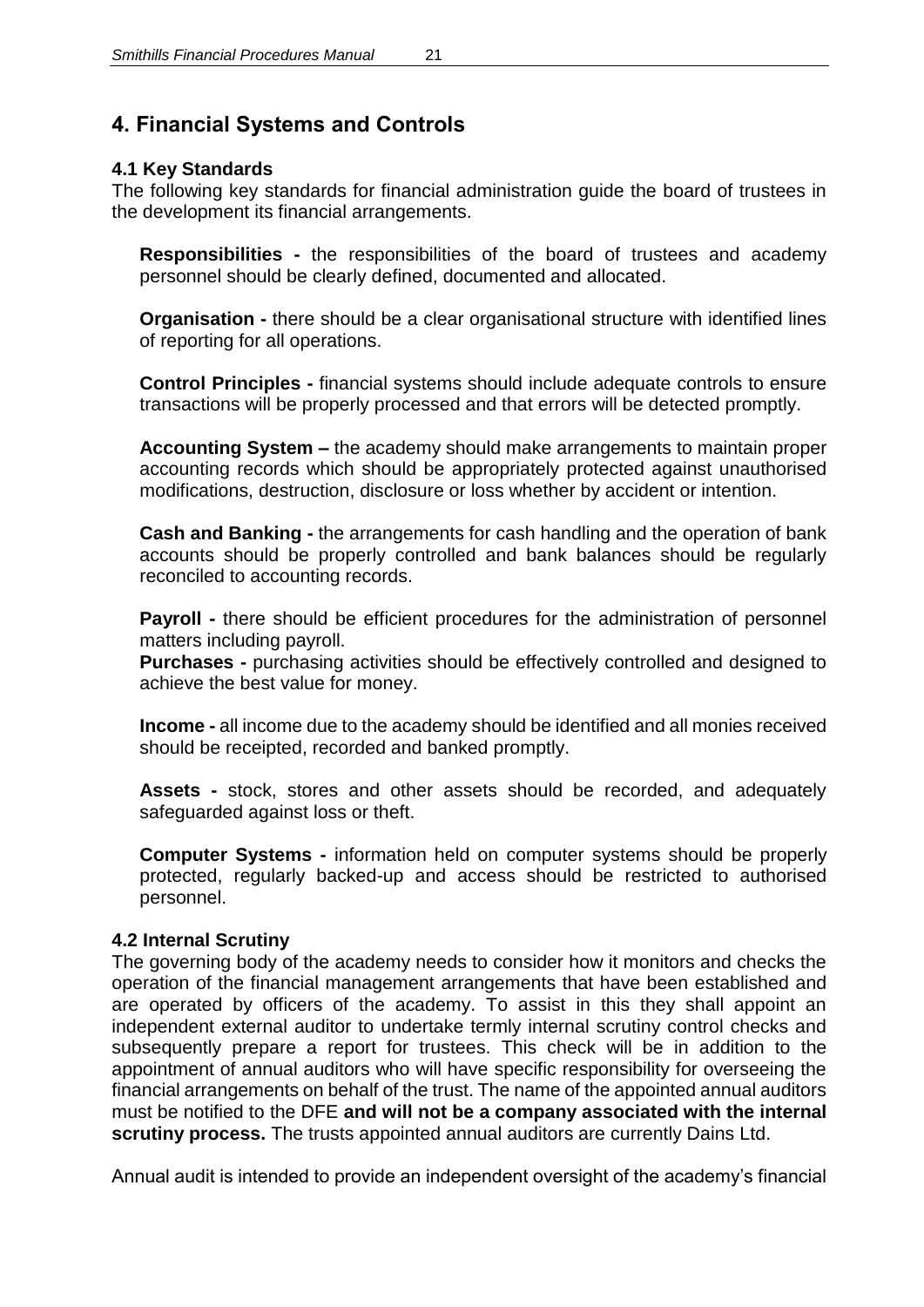affairs. The main duties are to provide the trustees with on-going independent assurance that:

- the financial responsibilities of the board of trustees are being properly discharged;
- resources are being managed in an efficient, economical and effective manner;
- sound systems of internal financial control are being maintained; and
- financial considerations are fully taken into account in reaching decisions.

At Smithills, the internal scrutiny duties shall be undertaken quarterly, by an appointed officer from an independent firm of Accountants – this appointment shall be reviewed annually by the Board of Trustees A report of the findings from each visit will be presented to the Resources Committee and be available at year end to the appointed year-end auditors.

At year end, the appointed auditors – currently Dains Ltd, will undertake a programme of reviews to ensure that internal scrutiny and financial transactions have been properly processed and that controls are operating as laid down by the trustess

### **4.3 Responsibilities -The respective role of the Board of Trustees and the Senior Leadership Team (SLT)**

It is the responsibility of the Trustees to determine the vision and the strategy of the Academy. The Board of Trustees consists of 9 members, appointed by the Trustees or Members.

The Board of Trustees is charged with ensuring that the business of the Academy is conducted in accordance with the principles laid down in the Articles and Memorandum of Association and with the strategic aims of the academy uppermost at all times.

The Board of Trustees also has the responsibility for supervising the work of the Principal and the management SLT executives.

The Clerk to the Governors is appointed by the Trustees and is part of the management executive.

The Board of Trustees meet termly. It has established a Audit and Risk Committee to evaluate systems and structures, and also a Standards Committee to evaluate the effectiveness of teaching and learning and a Resources & Finance Committee to evaluate the management of the Academies finances, premises, (including Health and Safety), resources and staffing. The Resources Committee incorporates the Sport Centre Committee.

The matters reserved to the Board of Trustees are outlined in this document. Before commencing or placing an order, Board approval is required where the contract value is reasonably estimated to be above £15,000 in value and at least three written quote should be obtained.

The Board must also approve vired fund transfers over £15,000.

For purchases over £50,000 trustees must advertise for application to tender in a local journal or amongst relevant trade professionals/trade journal. Tenders should be received in sealed envelopes and kept sealed until the closing date. Any purchases with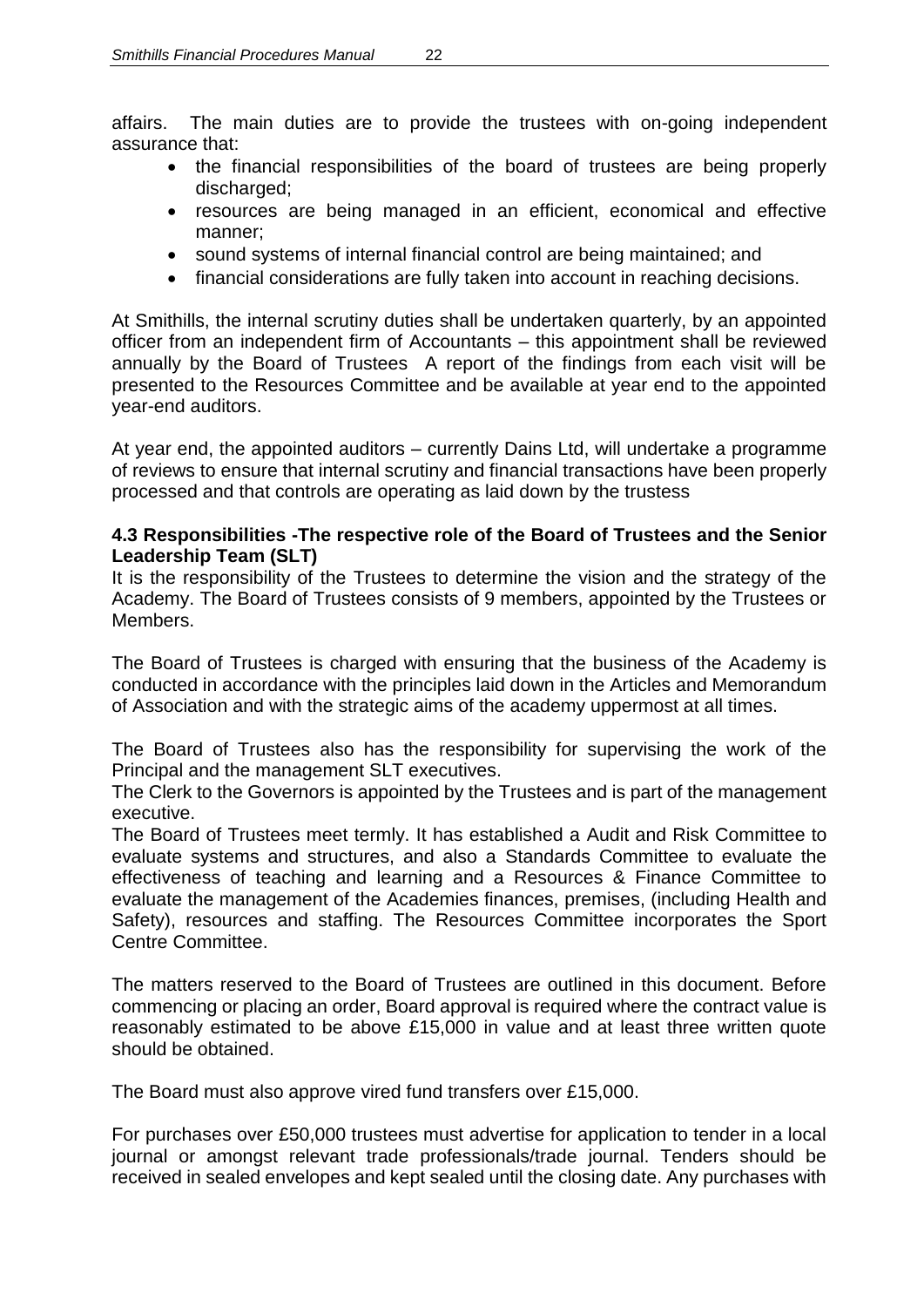a contract value likely to exceed EU financial thresholds must be advertised in the OJEU ( Official Journal of the European Union)

It is the responsibility of the management executive (SLT) to meet the strategic objectives of the Academy.

The Principal and the management executive (SLT) are responsible for conducting the business of the academy in accordance with the Academies rules and with regard to appropriate legislation and regulation that may be implemented from time to time.

The management executive meets regularly and reports to the Board of Trustees via the Principal. Day-to-day management of the academies activities, including teaching, rests with the Principal and the management executive (SLT).

Any novel, contentious or repercussive transactions – transactions out of the normal range of activities, those considered contentious or likely to cause pressure/have a financial implication on other trust MUST always be reported to the ESFA for approval, allowing sufficient time for such proposals to be considered prior to implementation.

The academy has defined the responsibilities of each person involved in the administration of the academies finances, to avoid the duplication, or omission of functions and to provide a framework of accountability for trustees and staff. **APPENDIX 3** - **Smithills School Organisational Chart** - SLT & financial structure

# **4.5 The Board of Trustees**

The Board of Trustees has overall responsibility for the administration of the Academies finances. The main responsibilities are laid down in the funding agreement with the DFE and include.

- Ensuring that grants from the DFE are only used for the purposes intended.
- Ensuring that funds from sponsors are received in accordance with the academies funding agreement and are used only for the purposes intended.
- Approval of the annual budget
- Appointment of the Principal
- Appointment of the Business Director in conjunction with the Principal.
- A full understanding of any differences between budget income/expenditure against actuals – to ensure challenge and obtain coherent response from the chief financial officer during trust meetings.

#### **4.6 The Risk and Audit Committee**

The Risk and Audit Committee meets three times per year and reviews and directs the trust's programme of internal scrutiny and reports to the Full board on the adequacy of the trust's financial and other controls and management of risk.

#### **Internal Scrutiny**

The DfE now requires each academy trust to implement a programme of internal scrutiny to independently inform the executive management that its financial and other controls a and risk management procedures are operating effectively. The latest scrutiny report will be required to accompany the year end audited accounts.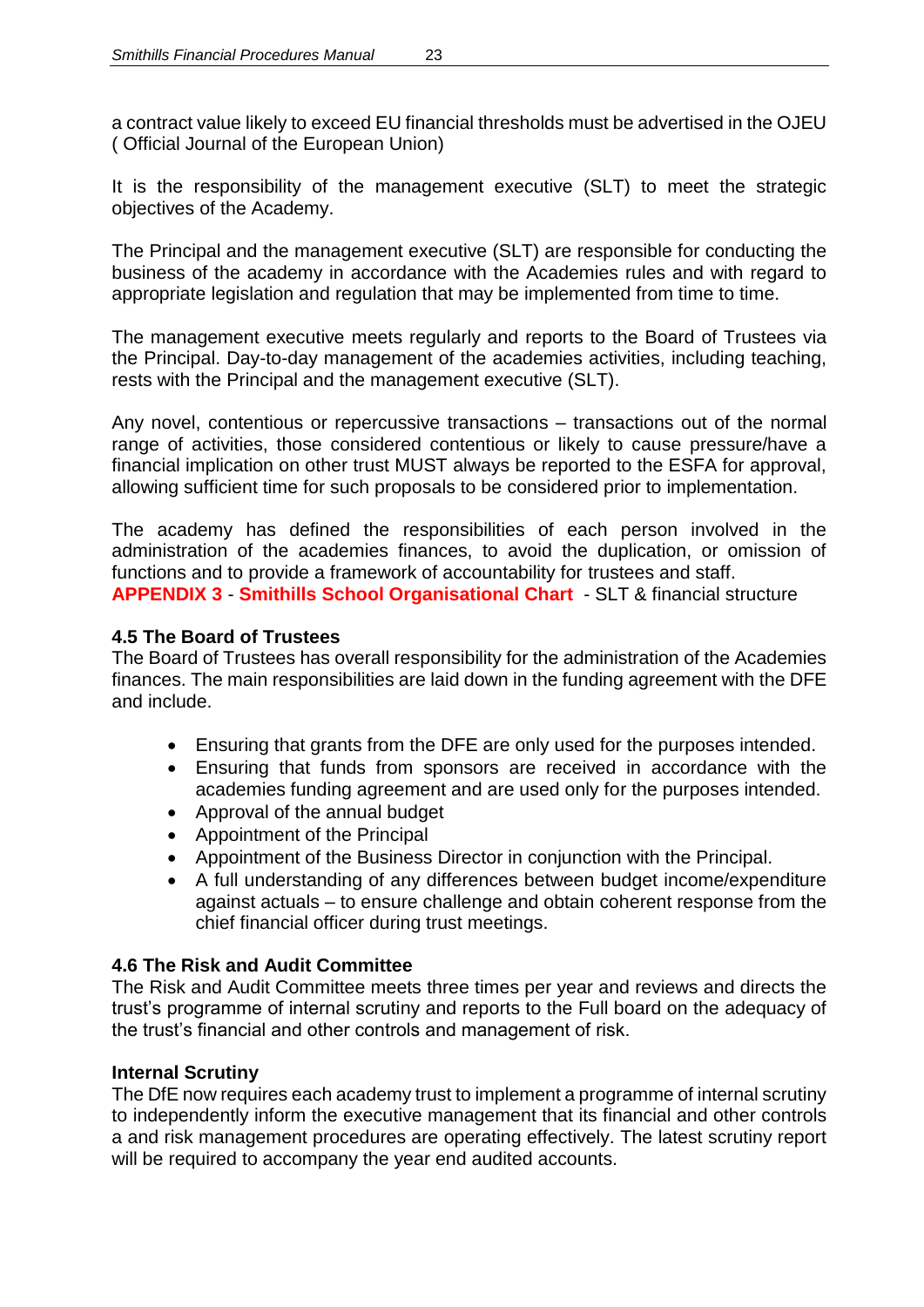The committee is responsible for

- A programme of work annually to deliver internal scrutiny that provides coverage across the year.
- Reviewing the Risk register, ensuring checks are modified as appropriate
- Agree who will perform the work
- Appoint an external auditor to deliver internal scrutiny
- Consider reports at each meeting from those carrying out the work
- Consider progress in addressing recommendations
- Consider outputs from other assurance activities funding audits, governance review, external audit reports etc
- $\bullet$

# **4.7 The Resources & Finance Committee**

The Resources & Finance Committee is a sub- committee of the board of trustees and Is responsible for considering the following financial controls

- The effectiveness of the regular management accounts and reporting of the academy
- The actual results against budget results and any mitigating actions to be recommended to the board.
- The initial review and authorisation of the annual budget.
- The review of the strategic forecast and 3 year budget
- The review and approval of the annual accounts and trustees report along with the annual audit and post-audit effectiveness review
- The effectiveness of financial controls and their amendment, addition to or improvement
- The management of Risk, Health & Safety and Premises
- That Smithills School complies with current H&S and other statutory legislation/ annual maintenance requirements.
- For purchases where the contract value is reasonably expected to be above £15,000 at least three written quotations must be obtained.
- Authorising capital spend and revenue purchases above £30,000 and authorising vired funds above £20,000.
- The effectiveness of Academy Financial Reporting Standards/Accounting Policies and their implementation
- The usage, efficiency and development of the school premises including external lettings and the Sports Centre
- Reviewing reports received from internal scrutiny on the effectiveness of the financial procedures and controls.

This list is by no means exhaustive and can be added to or amended as required.

# **4.8 The Principal**

Within the framework of the Academy Development Plan as approved by the trustees the Principal has overall executive responsibility for the Academies activities including those of a financial nature. Much of the responsibility for has been delegated to the Business Director, but the Principal is still responsible for

Approving the draft spending plan at strategic and operational level for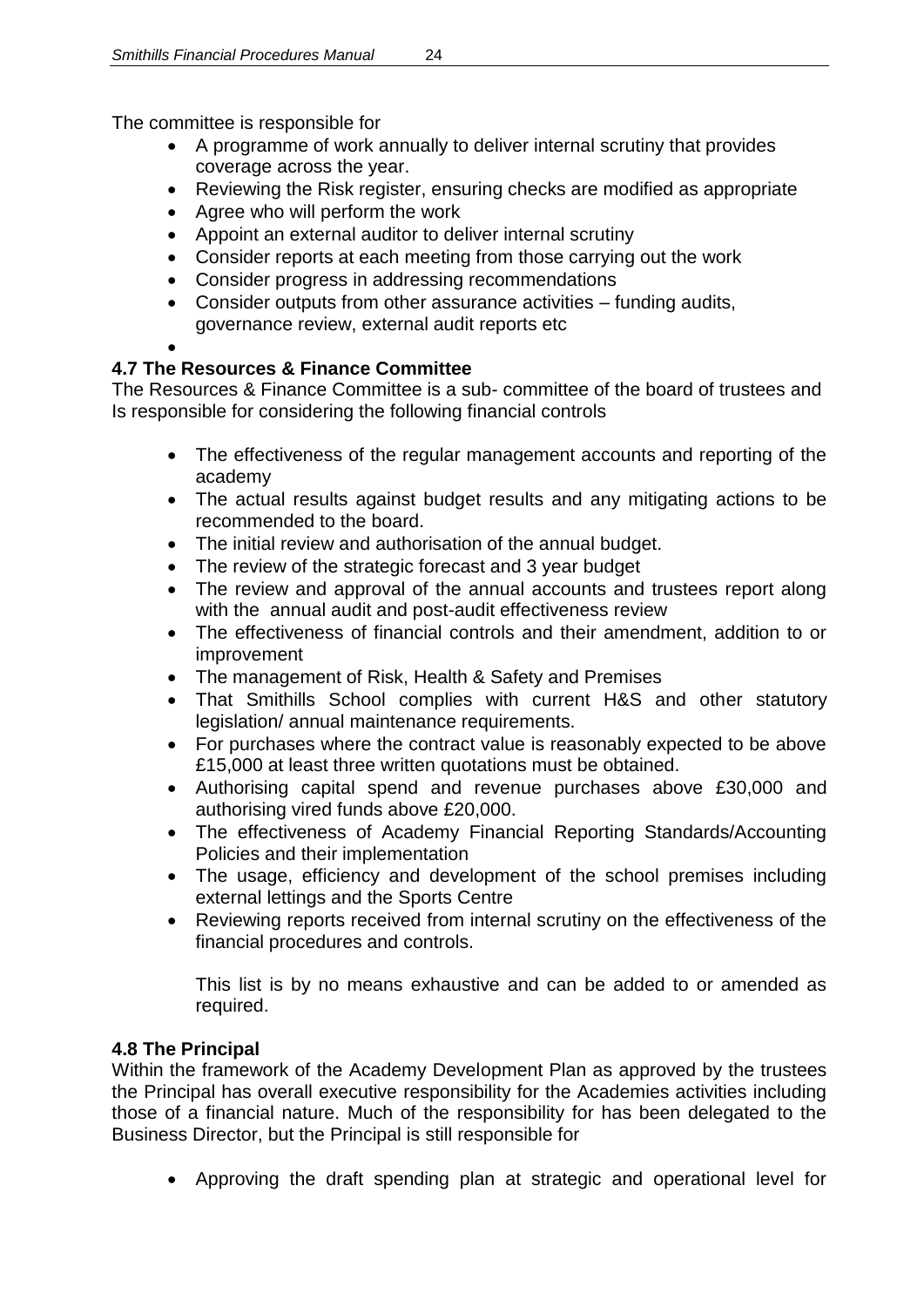submission to the Resources & Finance Committee.

- Approving new staff appointments within the authorised establishment, except for any senior posts which the governing body have agreed should be approved by them.
- Authorising contracts within the agreed authorisation limits
- Approving orders within the agreed authorisation limits purchases up to £30,000 in support of the school spending plan & vired funds up to £20,000.
- In the absence of the Principal, a Vice Principal may approve as above

# **4.9 The Business Director (& Chief Financial Officer)**

The Business Director works in close collaboration with the Principal through whom they are responsible to the Trustees.

The Business Director also has direct access to the Board of Trustees through the Resources & Finance Committee.

The main responsibilities of the Business Director are

- Day to day management of financial issues including the establishment and operation of a suitable accounting system.
- Management of HR
- The management of the academy financial position at a strategic and operational level within the framework for financial control as determined by the governing body.
- Maintenance of an effective system of internal control
- Ensuring the annual accounts are properly presented and adequately supported by the underlying books and records of the academy.
- The preparation of monthly management accounts
- Signing cheques /approving BACS runs within agreed authorisations limits
- Authorising contracts within the agreed authorisation limits approved by the board of trustees
- Ensuring all statutory returns are made (including the DFE)
- In the absence of the Principle to sign purchase orders up to the value of £5000
- To line manage the site team and chair the Premises, Health and Safety Working Party Meetings and Sport Centre Committee, working with both the Site Manager and Sport Centre Manager to prioritise and co-ordinate effective short, medium and long term facility management to ensure a safe teaching and learning environment
- To line manage and work with the Catering Manager to promote and develop a school meal provision that is financially self-sustaining and that meets healthy school nutritional standards.
- To line manage and work with the I.T Manager to promote and develop an IT network fit for purpose which fully supports pupils and staff that is robust, secure and GDPR compliant.
- Strategic development of schools facilities/services.
- To act as Chief Finance Officer for the MAT

# **4.10 The Sport Centre Manager**

Is responsible for placing orders in respect of the Community Sport Centre activities up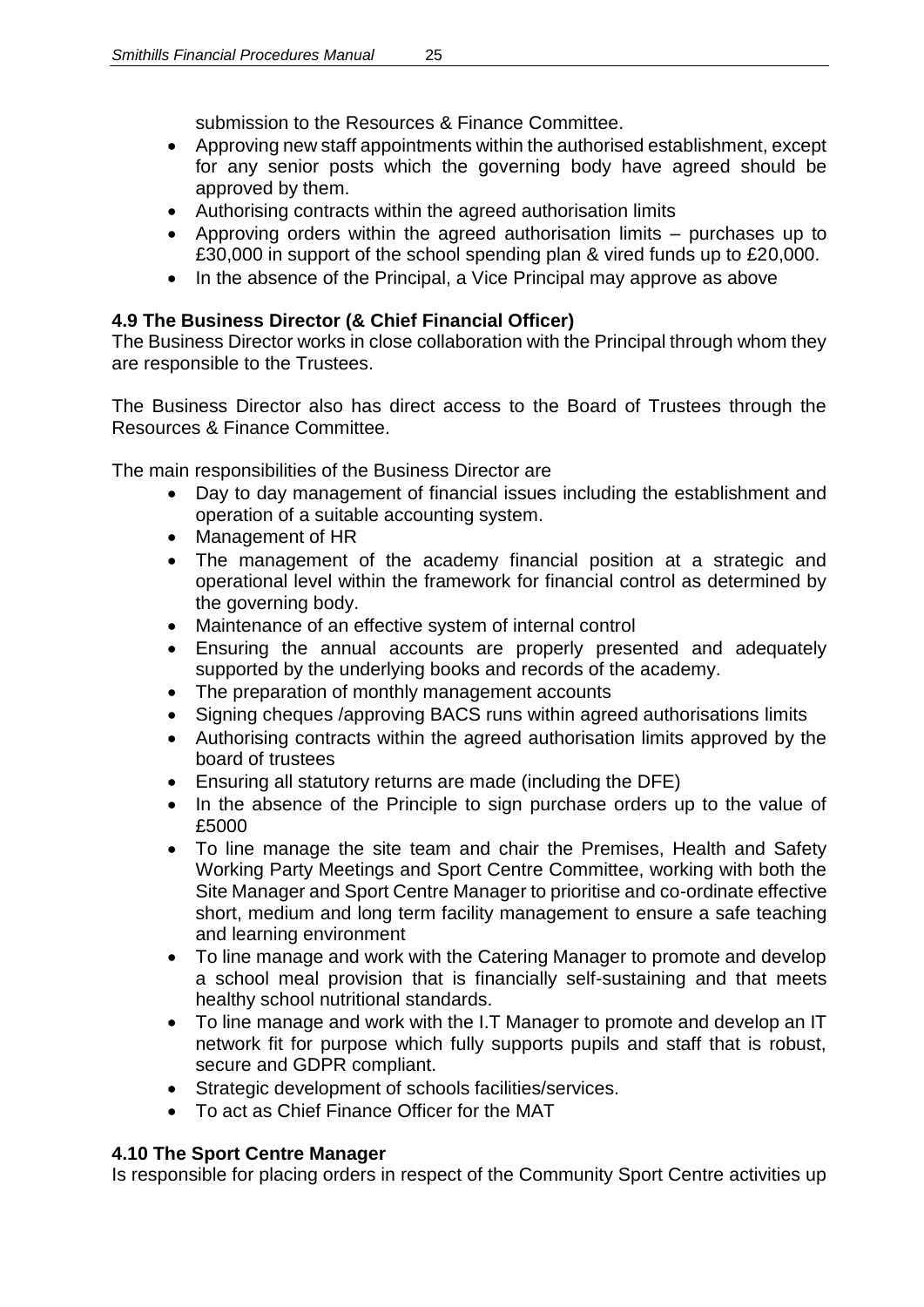to a value of £3000 (the Deputy Centre Manger or Business Director can cover in the Centre Managers absence). Additionally, the Centre Manager is responsible for the lettings charges and income relating to all out of hours sporting activities. **APPENDIX 4 - Lettings Policy.**

The Centre Manager will produce a termly report for the Sport Centre Committee. Spend up to £7,500 is approved in principle by the Sport Centre Committee. Spend above £7,500, if approved, is recommended by the committee to be ratified by the Resources & Finance Committee.

# **4.11 Staff with financial responsibility**

**Senior Finance Officer –** With responsibility for day to day HR, Purchase Ledger, Banking, School Trips and uniform sales.

**Finance Officer –** With responsibility for Invoice Processing, Sales Ledger, Credit Control, BACS processing, Bank Reconciliation, Petty Cash and co-ordination of the Fixed Asset Register

**Head of Department –** authorised to spend monies delegated by the principal on their curriculum areas in line with budget allocated and the departmental development/school development plan.

**This list is by no means exhaustive and can be added to or amended as required.**

\*\*All staff are responsible for the security of Academy property, for avoiding loss or damage, for ensuring economy and efficiency in the use of resources and for conformity with the requirements of the academy's financial procedures.

See also **APPENDIX 5 - Anti-Fraud and Corruption Policy**

#### **4.12 Register of Interests**

It is important for anyone involved in the spending of public money to demonstrate that they do not benefit personally from the decisions they make. To avoid any misunderstanding that might arise, all Academy trustees and staff with significant financial or spending powers are required to declare any financial interests they have in companies or individuals from which the academy may purchase Goods or Services. The register will form part of the annual accounts and is therefore open to public inspection.

The register should include all business interests such as directorships, share holdings or other appointments of influence within a business or organisation which may have dealings with the academy.

The disclosures should also include business interests of relatives such as parents or spouse, or business partner where influence could be exerted over a trustee or a member of staff by that person.

The existence of a register of business interests, does not of course detract from the duties of trustees, and staff to declare interests whenever they are relevant to matters being discussed by the governing body or one of its committees. Where an interest has been declared, trustees and staff should not attend that part of the committee or other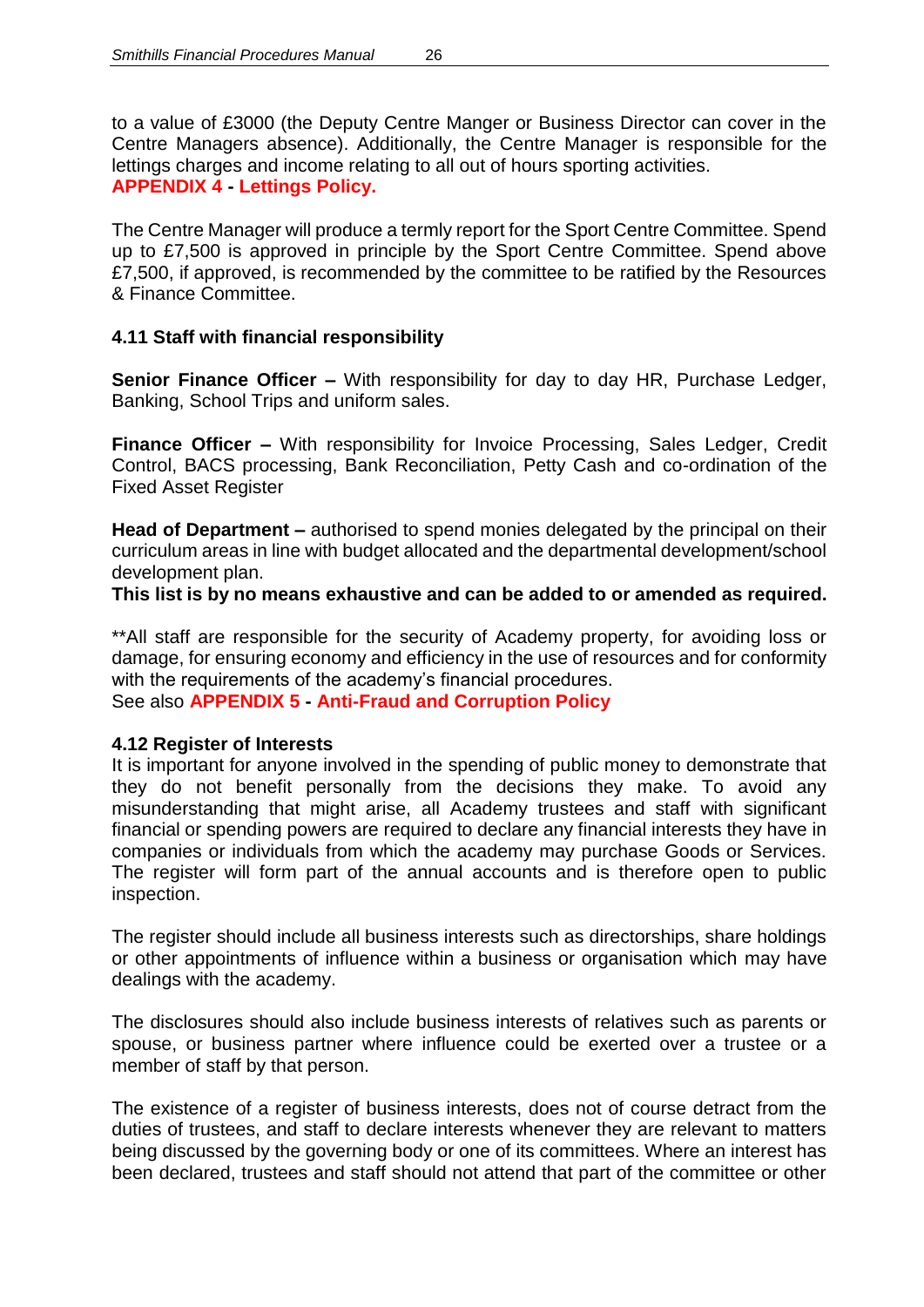meeting.

# **5 Control Principles**

The Academy Trust and managers must maintain robust oversight of the academy finances. A written scheme of delegation of financial powers is in place, with financial controls to ensure that transactions will be properly processed and that errors will be detected promptly. In broad terms these control principles can be defined under the following headings. Systems are also in place to ensure the higher value resources school has invested in, are tracked and monitored/accounted for.

#### **5.1 Segregation of Duties**

In so far as resources allow, no process will have the same person initiating the process, undertaking the process and concluding the process. (For example, procurement will require the authorisation of a purchase order by one person, the receipt and matching of the supplier invoice by another person, the authorisation of the supplier invoice by another person and the payment of that invoice by another person.)

Where such segregation is not possible all risks will be assessed and the process opened up to independent review and scrutiny.

#### **Authorisation Procedures**

The Academy will operate within a clearly defined series of authorisation limits for such things as ordering, purchasing and payments. The level of authorisation will increase as the value of the transaction increases.

#### **Internal Checks**

All of the Academies financial matters will be subject to basic arithmetical checks at each stage of the process. In addition each persons' work will be checked by another in order to safeguard against error or manipulation

#### **Reconciliations**

All nominal ledger control accounts will be reconciled on a monthly basis and the reconciliation will be documented checked and authorised by the Business Director.

Bank accounts and cash book will be reconciled on at least a monthly basis. The reconciliation will be documented and authorised by the Business Director. The Trust Bank account will be authorised by the Principal.

All reconciling items will be investigated and where possible cleared in the month following. Where it is not possible to clear a reconciling item reasons should be given on the face of the reconciliation.

In the case of unpresented cheques, any cheque that reaches 12 months old will automatically be added back to the bank balance and adjusted accordingly within the accounts.

The payroll will be reconciled and checked each month, to ensure that the correct amounts are being paid and that Inland Revenue payments are made in accordance will the timeframes laid down by regulation.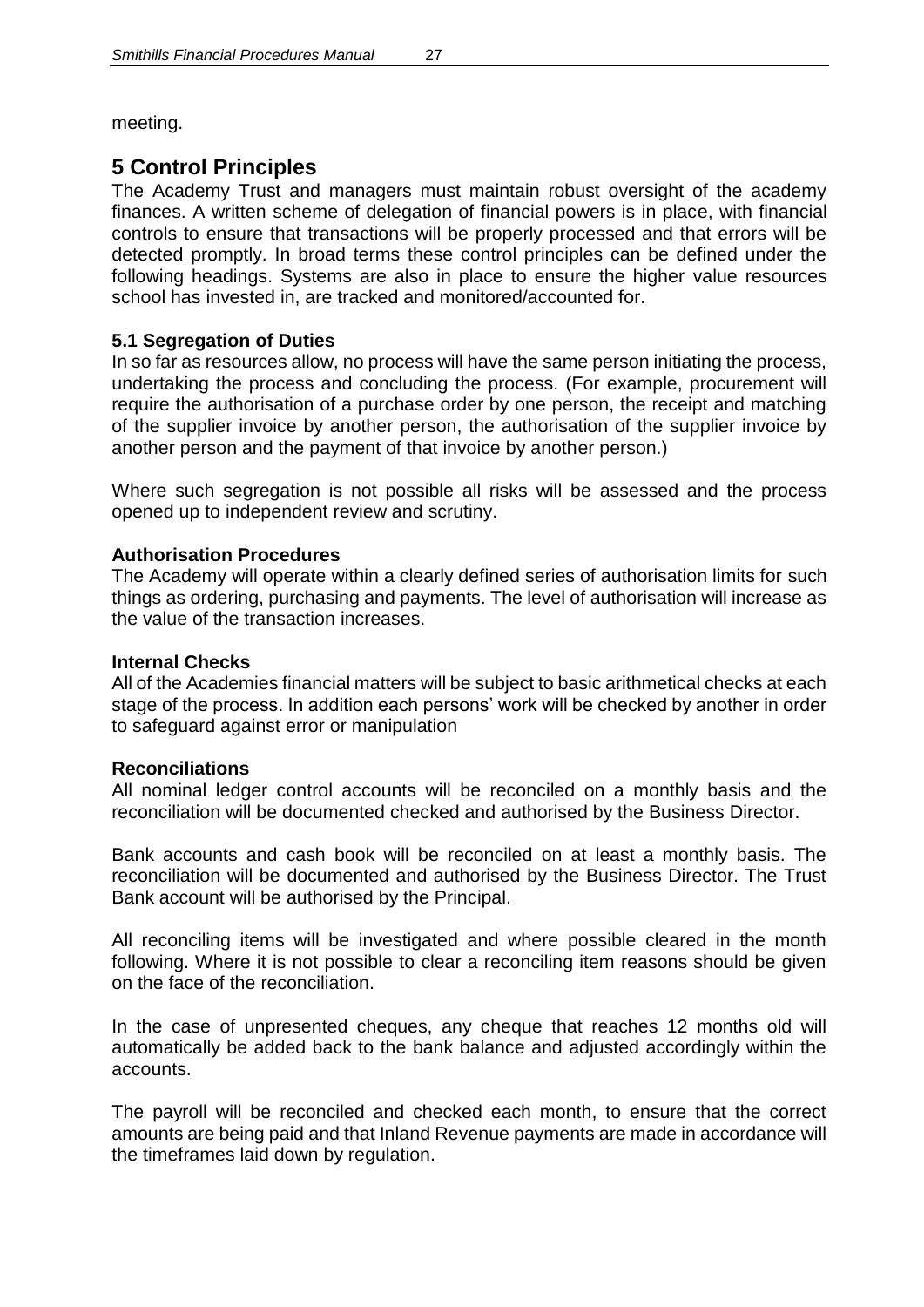# **5.2 Safeguarding of Assets**

The Academy employs a fixed asset register to record and maintain its fixed assets. Appropriate monitoring controls are in place, including annual check and the use of 'Smartwater' forensic marking on attractive/portable items.

# **5.3 Asset Register**

All items purchased with a value over the capitalisation limit of the academy (£2000) will be entered into an Asset Register. The Asset Register will include the following information.

- Asset description
- Asset number (unique)
- Serial number
- Date of acquisition
- Asset cost
- \*Expected useful economic life
- \*Any anticipated residual value
- Depreciation (annual accumulated)
- Current book value
- Location
- Member of staff responsible for the asset if applicable

All I.T assets of the academy are recorded and permanently and visibly marked with 'Smartwater' as the academies property. Smaller 'attractive' items such as kindles are also 'Smartwater' protected.

A physical check of the inventory is required on an annual basis, this is to be signed by a responsible officer and dated. Any discrepancies must be reported to the Principal who in turn will inform the trustees. All assets will be checked at least once per annum led by the Finance Officer.

All employees who are responsible for equipment will sign a release to have access to those assets, and can be asked to account for their location and condition from time to time.

Any losses must be reported to the Business Director immediately and an investigation held into the loss where appropriate. Such losses should be reported to the trustees

Where an employee consistently fails to take the necessary steps to secure and safeguard assets in their possession, this may result in disciplinary action being taken.

# **5.4 Disposal of Fixed Assets**

Academy trusts MUST obtain prior approval from the ESFA for the following transactions

- Acquiring a freehold of land or buildings
- Disposing of a freehold of land or buildings
- Disposing of heritage assets as defined in the funding agreement

**Write offs -** Any asset that either becomes obsolete, lost or damaged beyond economic repair will be removed from the Asset Register and from the accounts as a disposal. This must be authorised by the Business Director and reported to the Resources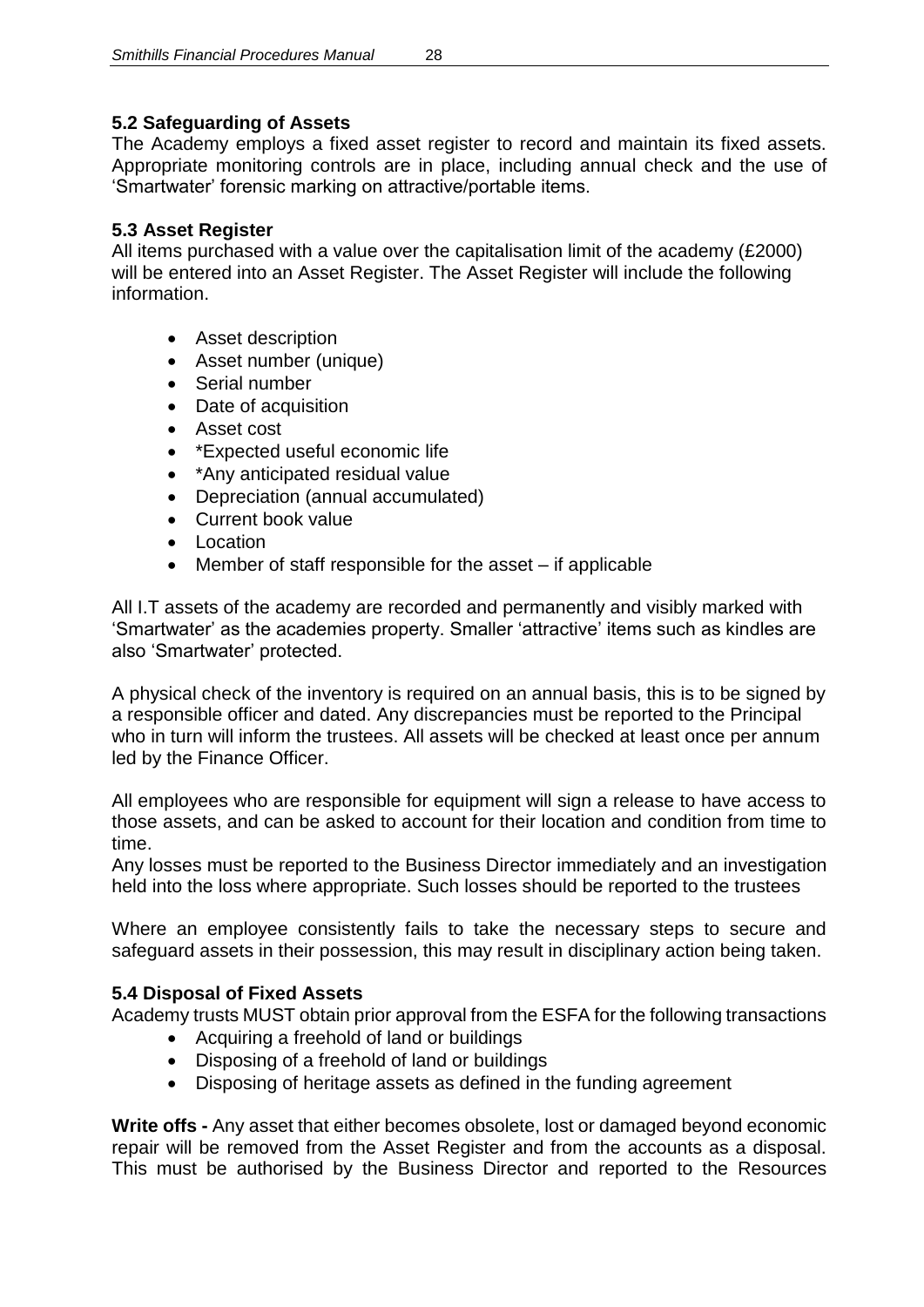committee at its next sitting.

Items which are to be disposed of either by sale or destruction must be authorised for disposal by the Business Director and, where significant, should be sold following a competitive tender.

All disposals should be recorded and notified to the Resources Committee as they occur.

Any disposal of an asset with an original value in excess of £10000 should be approved by the Resources & Finance Committee.

Where the Academy proposes to dispose of an asset for which a capital grant in excess of £20,000 was paid, the approval of the DFE will need to be gained before such disposal can take effect. ( Financial Academies Handbook 2019)

Disposals directly to staff are not encouraged. However, where there is a tendered offering of the asset, staff members are entitled to bid in an 'arms-length' open manner.

The academy is expected to reinvest the proceeds from all asset sales for which capital grant was paid in other academy assets. If the sale proceeds are not reinvested then the academy must repay to the DFE a proportion of the sale proceeds.

All disposal of land must be agreed in advance with the Secretary of State.

Depreciation will be calculated using the facilities within the fixed asset register on an annual basis and will be posted to the nominal ledger accordingly.

Where assets, other than musical instruments, staff laptops, school mobile phones etc. (individually assigned) are loaned out, the property of the academy must not be removed from site without the authority of the Head of Department. A record of the loan must be recorded in a loan book kept by the Business Director or/and Site Manager – depending on the item - and booked back into the Academy upon its return.

The managers should review the loan book monthly and identify any items that have been on loan for longer than a month and seek an explanation as to why and where the asset is now situated.

Any asset over 3 months on loan will need to be physically verified or the value repaid to school.

In relation to write-off's, the trust will always pursue recovery of amounts owed to it and should only consider writing off losses after careful appraisal, including whether all reasonable recovery action has been taken.

# **6. Financial Reporting**

#### **6.1 Regular Financial Reporting**

The Academy will produce regular financial monitoring information reports for management, the Resources & Finance Committee and the Trustees. The Business Director produces an Income and Expenditure Report and monthly set of accounts for discussion with the Principal at weekly/monthly meetings.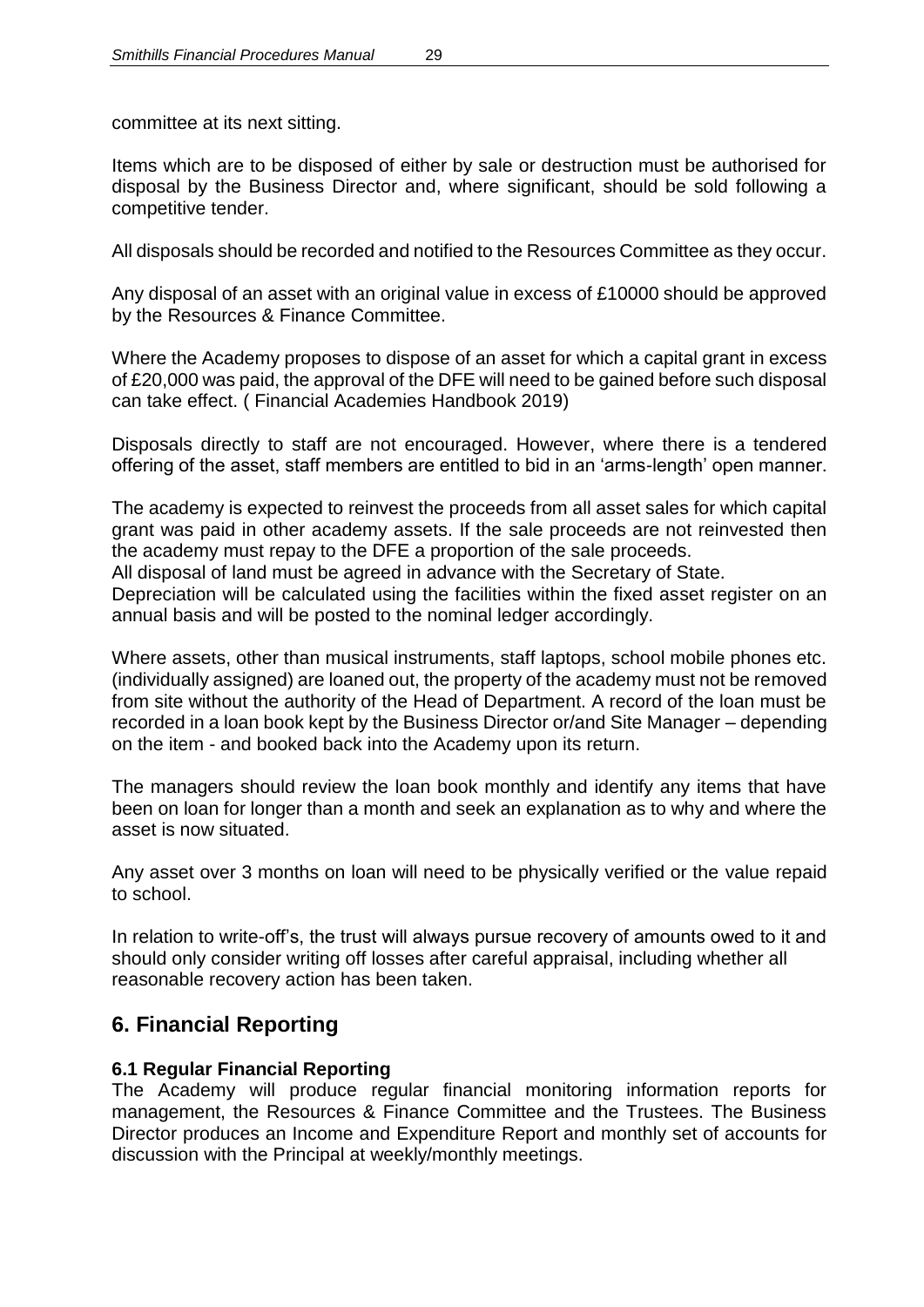This management information will include an Income and Expenditure account for the month and year to date, variance to budget and to forecast and an explanation of significant variances. A termly written report will be produced for the academy as a whole and presented at the Resources Committee meeting. The reports will include any Capital Spend. The Chair of the Trust and the Chair of Resources and Premises will receive monthly accounts.

Departmental Heads will receive a regular statement of spend to date.

Other financial information will be included on an 'as required' basis – such as termly accounts for Catering and the Sport Centre.

#### **6.2 Budget Forecast**

The board of trustees must approve a balanced budget. The school will produce an annual budget for the trustees and in accordance with the requirements of the DFE. Currently a budget forecast return is submitted 21 May and a three year budget forecast return by 30 July. The ESFA has specific on-line forms for the returns. The ESFA must be notified within 14 days should the school be unable to set a balanced budget.

The academy will produce a financial re-forecast half yearly budget for the trustees and in accordance with the requirements of the DFE. The budgets and forecasts will be reported and compared to actual performance with appropriate explanations. Monthly management accounts are produced against budget and monitored.

#### **6.3 Audit**

A termly scrutiny audit will be completed by the appointed auditors and reported to Trustees. Additionally a full annual regularity audit will be completed and conducted by external auditors at the year end.

Consideration will be given to the introduction of a regular programme of external audit to identify control weaknesses and to offer recommendations for continuous improvement.

#### **6.4 Documentation of Systems**

All operating procedures of the Academy will be documented as they are introduced and reviewed and amended/updated regularly. This will include

- Job descriptions filed with the Business Director
- Operating Instructions kept in the Finance Office
- Financial Procedures this document.

#### **6.5 Whistleblowing**

Trustees must agree the whistleblowing procedures that protect staff who report individuals they believe are doing something wrong or illegal. The trust must ensure that all staff are aware of the whistleblowing process and how concerns are managed. The school policy is on the staff website.

# **7 Accounting Systems**

#### **7.1 Accounting systems**

The academy will operate an adequate accounting system to meet the requirements of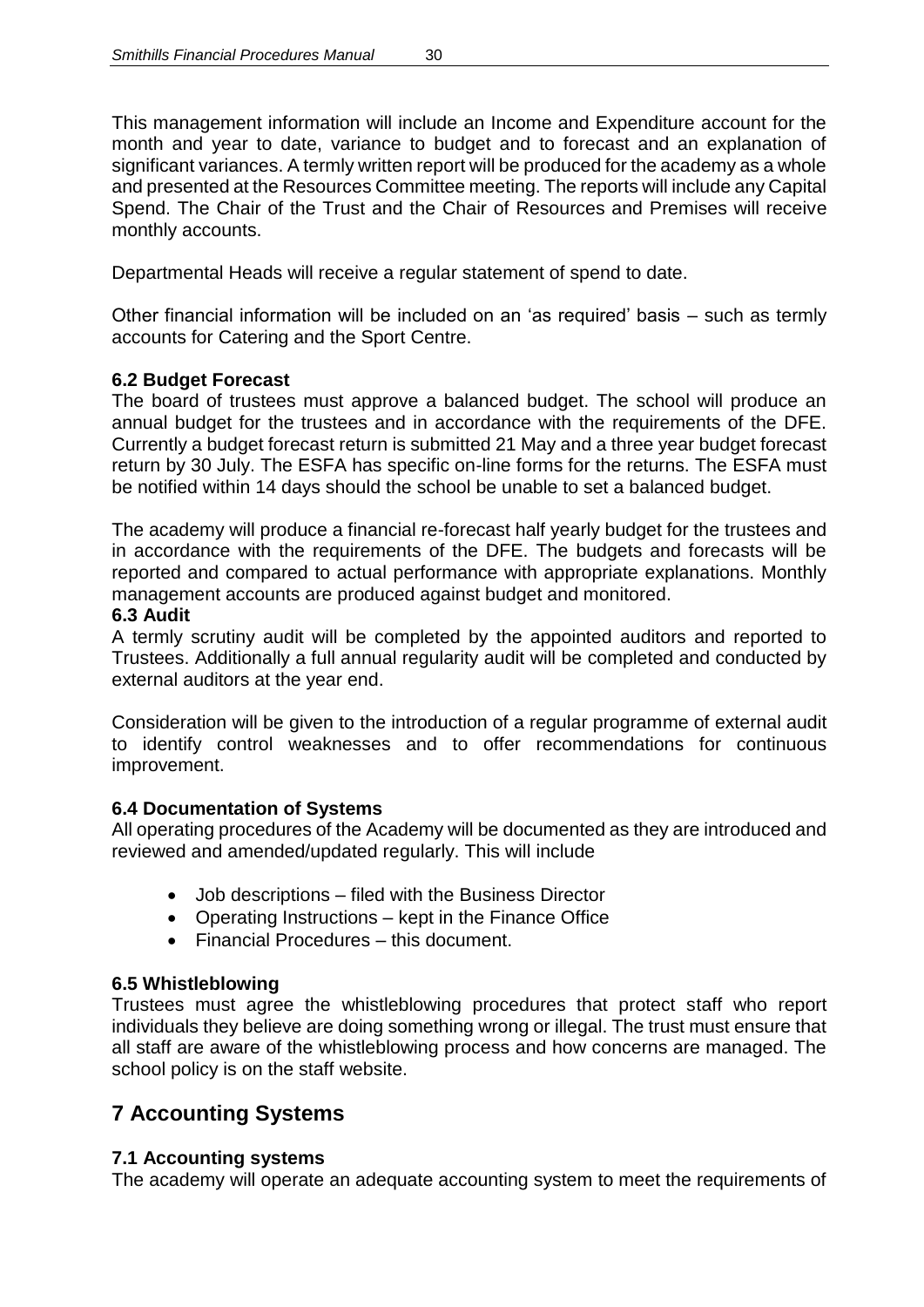the organisation. The academy accounting system will include the following.

Nominal Ledger Sales Ledger Purchase Ledger Cash Book Purchase Order Processing Sales Order Processing Fixed Asset Register Payroll Cost centre reporting Lettings Software Purchase Order Request system Cashless Catering System (inc. WisePay) Trips and uniform sales (inc WisePay)

All subsidiary ledgers will be reconciled to the main nominal ledger control accounts on a monthly basis and all variances investigated and explained.

The academy will procure appropriate accounting software in order to achieve this aim, and access to the accounting system will be safeguarded with password protection and an administrator allocating and deleting access rights on the basis of approved and authorised requests.

Access rights to the financial accounting software will only be authorised by the Business Director or the Principal. Information will be stored safely and securely in line with GDPR principles.

#### **7.2 Cash, Banking, Petty Cash and Safe limits.**

**The control of cash and banking is of utmost importance to the academy as this is an asset that is easily portable and easily manipulated. Ensuring adequate controls over cash and banking arrangements will minimise the risk to the academy of loss.**

#### **Banking**

The academy will maintain such bank accounts as are required from time to time. The academy must manage its cash position, reconcile bank and control accounts regularly and MUST avoid going overdrawn. Overdrafts are not permitted.

The academy currently maintains an interest bearing business bank account with Lloyds Bank

The opening and closing of bank accounts can only be authorised by the board of trustees who must set out in a formal memorandum, the arrangements covering the operation of the accounts including signatories and bank transfers. All bank mandate changes must be authorised by the board of trustees. The operation of systems such as Bankers Automatic Clearing System (BACS) and other means of electronic transfer of funds must be subject to the same level of mandate control.

Cash receipts will be banked on at least a monthly basis with monies held overnight in a secure safe until banked.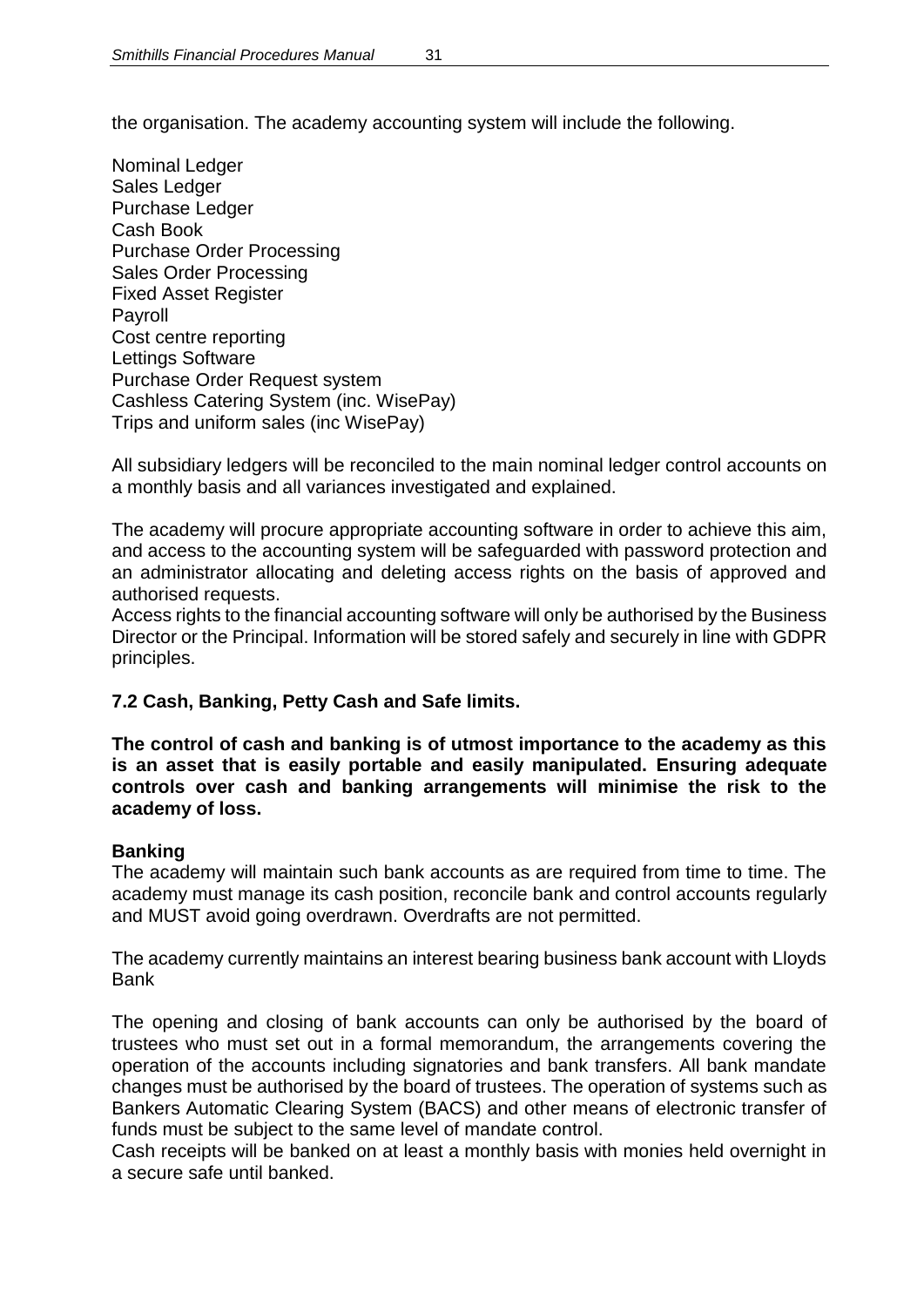A cash collection and banking service is in place, with a cash collection by arrangement.

The bank account is currently reconciled on a monthly basis to the cash book. If the level of transactions increases this frequency will increase. Bank reconciliations are checked and signed by two persons – usually the Finance Officer and Business Director. The Trust bank account is reconciled by the Business Director and signed by the Principal.

The cheque book is held in a locked safe. Cheques are only drawn for Petty Cash Top up.

The academy uses BACs payments through Lloyds-link On-Line Banking in preference to payment by cheque.

Appropriate authorisation controls will exist over the signing of each BACS run. The current authorisation mandate is shown in **APPENDIX 6** to this document.

Any earmarked grants awarded to the academy will be separately identified within the accounting system and cash book along with any payments from those accounts in order to ensure that no restricted funds are used to meet general running costs.

Authorised signatories should not normally sign cheques or approve BACS runs for goods or services which they have authorised.

#### **Petty Cash**

A separate system of petty cash will be maintained in order to address urgent needs. The petty cash tin will be locked and stored safety in the main safe. Petty cash will be maintained using an 'Imprest' system and will have a balance of £500.

No petty cash request will be made unless the claim is accompanied by appropriate signed receipts. In the case of a lost receipt, it will be the Principal's discretion as to whether school can consider reimbursement. The Finance Officer is currently responsible for the safe custody of the tin and paying out approved expenditure using a petty cash voucher that the recipient signs to confirm cash receipt.

All petty cash receipts must be authorised by the budget holder and the voucher signed by the person given the cash.

Petty cash will be available for such things as the following

Small items of stationery Small items of equipment Postage stamps Visitor expenses Staff travel expenses – car park, train fare, taxi fare Cleaning/R&M materials

This list is not exhaustive but a guide as to the type of sundry expenditure that can be made. However, the use of petty cash is restricted to small value items of an urgent nature (Normal maximum value up to £30. Any higher value must be authorised by the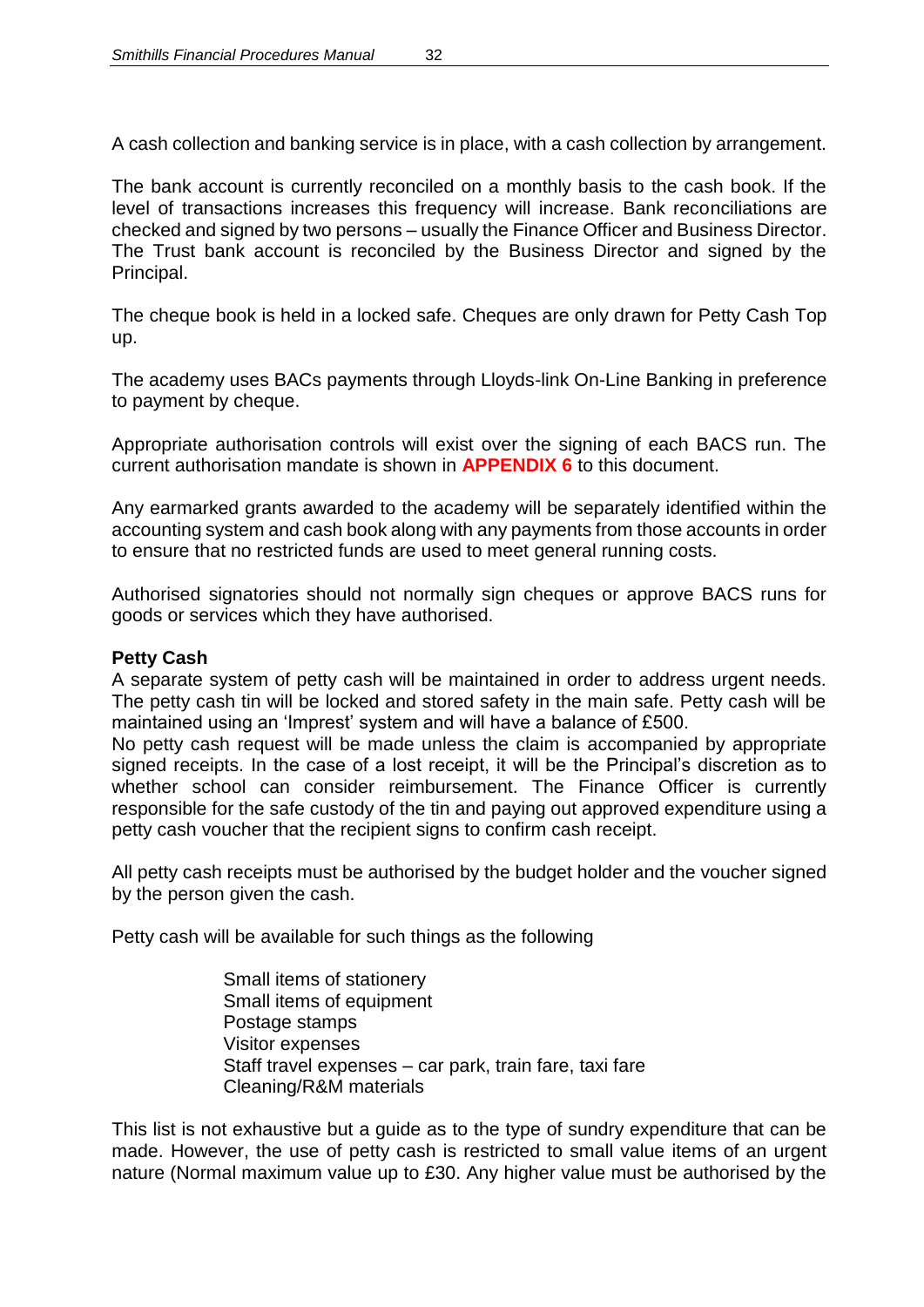Business Director). For all non-urgent requests above £30, the reimbursement will be made through the purchase order process (BACS) or paid via payroll following submission of an authorised mileage expenses claim.

The only deposits to the Petty Cash should be replenishments made from the main bank account. All other cash receipts are to be banked accordingly.

Whenever a cash replenishment is drawn to maintain the £500 imprest, the Finance Office will ensure all of the petty cash records are balanced and posted to the nominal ledger and that the petty cash control account balance is reconciled to the petty cash. The Business Director spot checks the receipts, counts the residual cash back to the £500 imprest before authorising the cash replenishment.

The trusts funds must not be used to purchase alcohol, either via petty cash, credit card or main funding.

#### **Safe Limits**

The main school safe is situated in the finance office. The safe is a Phoenix Castille 6 HS0605K keylock safe, with an insurance covered approved cash limit of £6000.00. The safe is situated on the second floor in an office that is locked when un-attended. Two keys are issued – one to the Finance Officer and one to the Senior Finance Officer. Both safe keys are to be taken off the premises each evening.

The finance office also has two smaller safes which contains mainly keys and blank banking books.

Reception has a MILNER safe, and the back office of the Sport Centre has a CHUBB Eurosafe 0 2001 C0436001. £6000 cash limit, £60,000 Valuables.

Cash must be collected weekly during term time from the Reception safe holding the Sport Centre banking and from the Finance safe - both require signed collection.

Under normal circumstances the £6000 safe limits are adequate across each safe, School accepts that this may, on rare occasion go above this over the summer holidays, especially when school uniform is being sold. School is promoting WISEPAY as an alternative 'non-cash' method, however, should it be felt necessary to do a manual banking due to a cash build up, two persons must take the monies to the bank.

#### **7.3 Payroll**

The main elements of the payroll system are staff appointments, payroll administration and processing. There will be segregation of duties within the payroll function as far as possible.

The payroll will be managed by a combination of the Principal and the Business Director.

The Business Director is responsible for the completion of new starter forms and any payroll adjustments/terminations.

The academy uses the local authority (LA) to run the monthly payroll. Under this Service Level Agreement, the LA is responsible to make all timely and appropriate payments to HMRC/Pensions.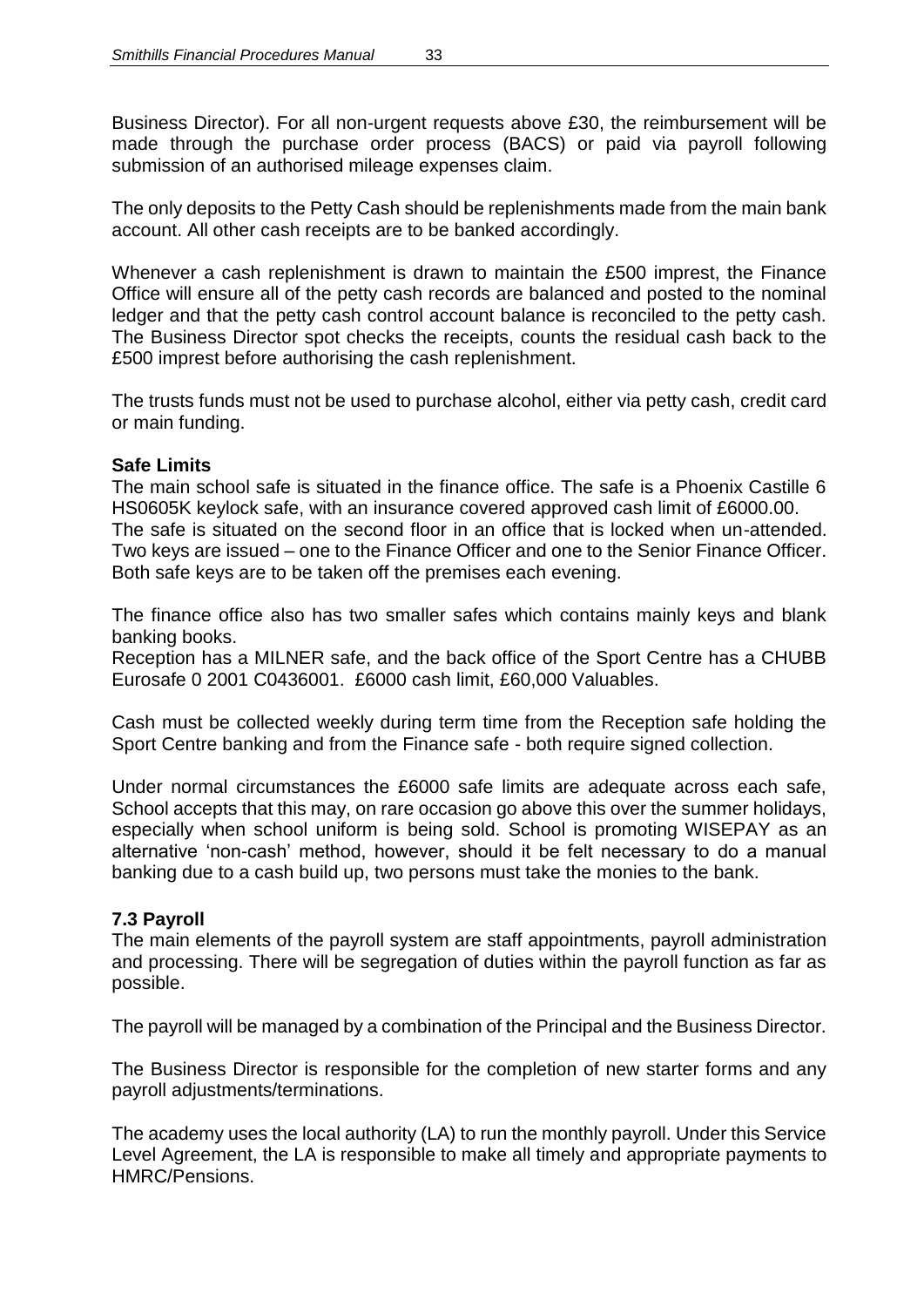Additional Hour or Casual Staff payments must be submitted on the appropriate forms, counter-signed by the Departmental Head responsible for that staff member – e.g. The Examination Officer countersigns all Invigilator and supply staffing casual hours.

The Business Director reconciles the payroll on receipt of the reports from the LA after the payroll has been run. Payments are checked against budget software twice a year, in conjunction with the Central Record kept by the Senior Finance & HR Officer.

#### **7.4 Staff appointments**

The board of trustees has approved a Staffing Structure for the academy. Changes to this structure can only be made with the express authority of the trustees.

The Principal has authority to appoint staff within the authorised structure except for Vice Principals and Business Director, whose appointments must follow consultation with the Trustees.

The Business Director is responsible for new starter and leaver forms along with any mid- term salary amendments. Paperwork is sent direct to the LA, with a copy to the Business Director. All personal information will held in a secure cabinet in a secure location and access will be strictly limited. This will be strictly enforced.

The Senior Finance Officer sets up, inputs and maintains the school CENTRAL RECORD and the day to day paperwork re new starters etc. The Business Director will monitor a record of all staff sickness and other absences, deal with any grievances, along with any terminations. Other HR duties include

> All new employee details Record staff absence GDPR Compliance Any changes to terms and conditions Leavers Meet Union Representatives (JCC) Deal with grievances, staff performance issues Dealing with other statutory information to the HMRC Any changes to tax coding as notified by the HMRC Issue of P45s Annual salary statements for teachers

#### **7.5 Payroll Administration and Payment**

Access to payroll files is restricted and password protected.

Support Staff are paid monthly on the 18<sup>th</sup> day of each month. Teachers are paid monthly on the 28<sup>th</sup> day of each month. (or nearest next working day to that date should it fall in a weekend or a bank holiday) Payment is via BACS.

Currently the Business Director checks and approves the output from the monthly payroll, which is run by the Local Authority. The Business Director sets up, inputs and maintains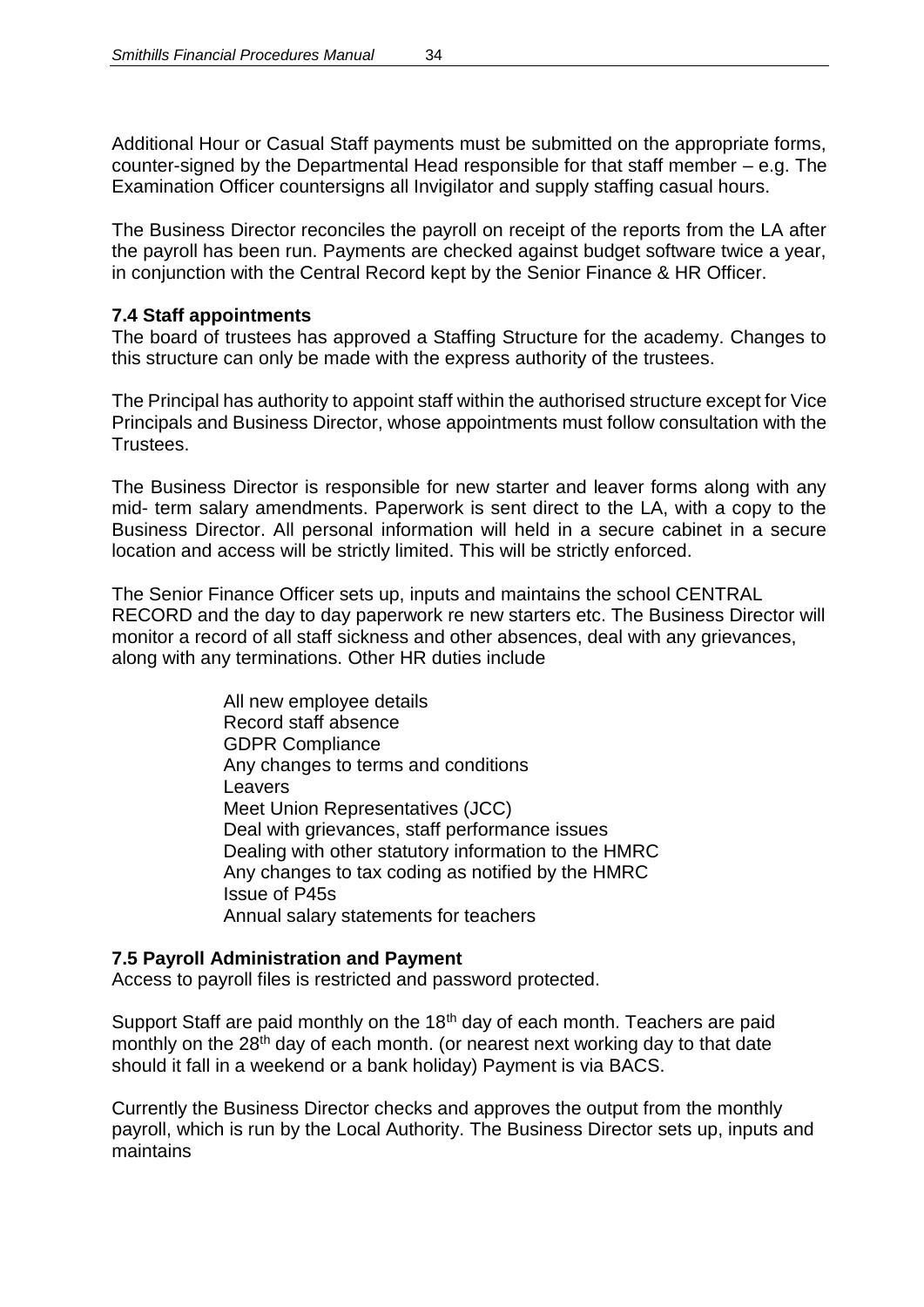Any other sundry and statutory deductions such as the 'Cyclescheme' and Child Care Vouchers

All financial data from the payroll system. From LA reports, data is summarised and posted to the nominal ledger by the Business Director. The reconciliation journal is counter authorised by the Principal.

Ensures payment of the payroll via Direct Debit to the LA monthly

An analysis of the changes from one month's payroll to the next

Twice yearly, the Business Director must check that each member of staffs gross pay per the payroll system agrees to the contract of employment held in the personnel files

All payroll control accounts in the nominal ledger will be reconciled on a monthly basis by the Business Director. All reconciling items must be investigated and cleared prior to the next month's data being input.

# **7.6 Purchases**

The school requires **Best Value** for money from all of its purchases. This means balancing the correct quality, quantity, time and best price.

With much of the expenditure being made using public funds the academy will need to maintain the integrity of these funds by following the general principles of

> Probity. Accountability. Fairness.

Purchasing activity will be strictly controlled using appropriate segregation of duties, control processes and authorisation limits.

Purchasing activity will take place in a number of ways but will fall under the following main headings for which specific procedures and policies will be in place.

Capital expenditure requests Purchase ordering Expenses Petty Cash

Purchasing activity will be controlled taking into account the requirements of the DFE for the best value to be obtained where public funds are involved. This will include consideration of the following

- OJEU rules and regulations where appropriate
- Tendering guidelines
- Probity
- Value for Money
- Quotes
- Suitable Authorisation levels to meet the needs of running the academy on a day to day basis. (segregation of duties)
- Cost Centre and budget responsibility
- Approved suppliers
- Sponsorship opportunities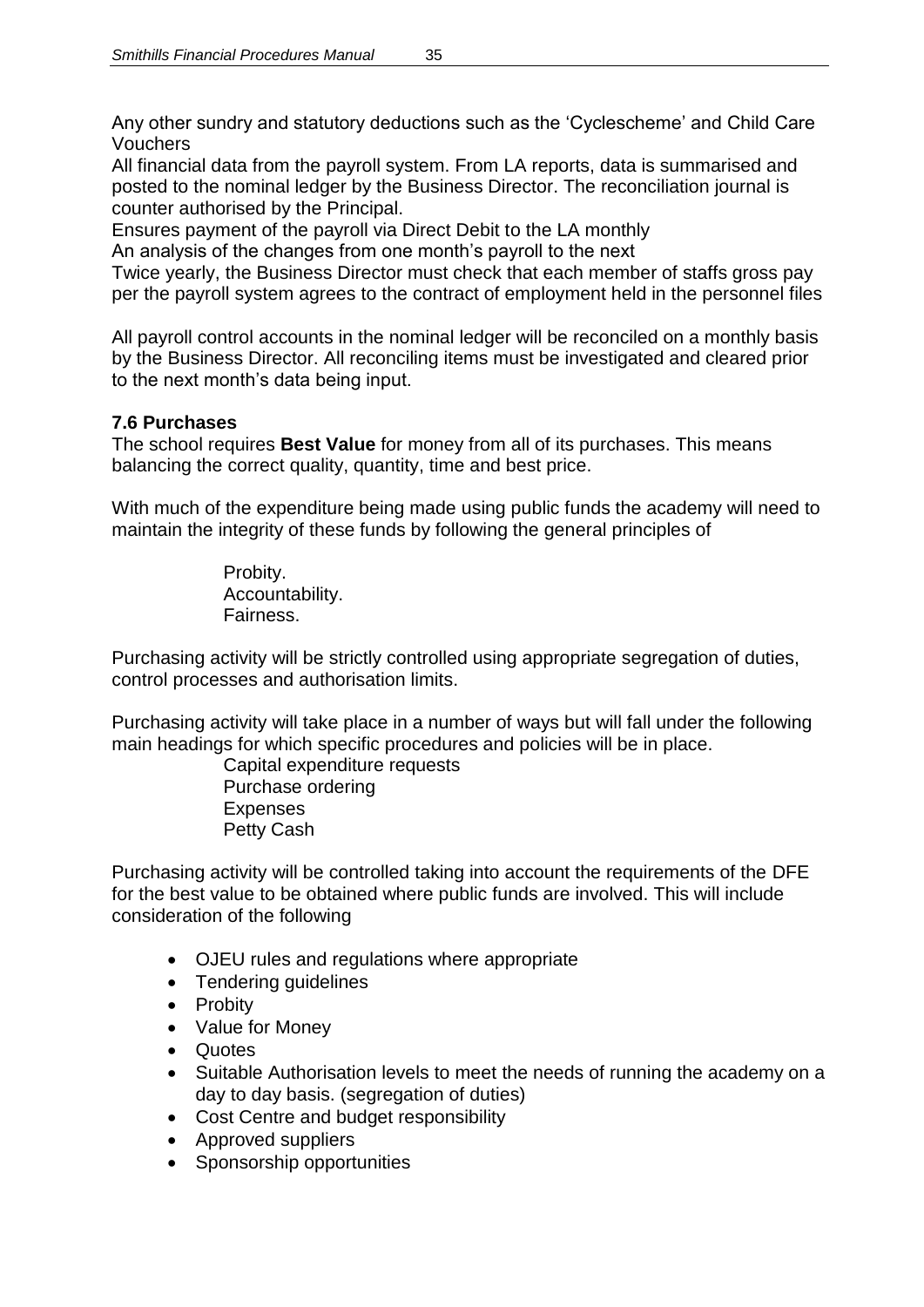• No alcohol purchase from trust funds

For more details on purchasing see Procurement Section 5 of this manual.

# **7.7 Sales Ledger**

Sales invoices will be raised in a timely manner using ACCESS Dimensions Sales Invoices will be sequentially numbered and will be recorded in the sales ledger. All Sales invoices are VATable.

Any invoice numbers that are missing in sequence will be investigated and explanations sought.

Credit control procedures will be carried out on any invoices which become due for payment and this will include telephone contact, reminder letters and finally legal proceedings. **APPENDIX 7 - Credit Control Policy** 

**7.8 Related Party Transactions –** The school MUST report all transactions with related parties to the ESFA in advance of the transaction taking place using their online form if the school order exceeds a £20K contract value individually or cumulatively. (A related party is any relative of staff, governor, trustee or sponsor who owns an organisation or more than 20% of a companies shares).

School must also report to the ESFA any purchases that are Novel – ie outside the range of normal business activities, Contentious – likely to cause criticism or Repercussive - have a wider financial implication.

# **7.9 Income**

All income, including sales invoices, trip money and charitable fund raising, will be recorded in the accounting system. Any income received in cash/cheque, including trip money and charitable fund raising, will be delivered to finance for banking and the amount will be recorded in the manual cash received book. Individual Trips and charity collections are also maintained on an Excel Spreadsheet that is balanced to the cash/cheques received against pupil names.

Banking is collated weekly ready for cash collection Wednesdays.

All banking is posted to the accounting software system, currently ACCESS Dimensions.

# **7.10 On-line Banking – Wisepay**

The Academy operates a cashless catering system. This can be utilised by parents who can add money to their child/childrens' account 'on-line' through Wisepay and money is deposited into the designated bank account through that route. Wisepay can also accept payments for trips over £10 and for uniform sales greater than £10.

The Wisepay bank account is kept separate from the main bank account to reduce the risk of hacking/cyber-crime – the bank account is reconciled monthly and payments received transferred into the main school bank account.

# **7.11 ReVal Machines on site**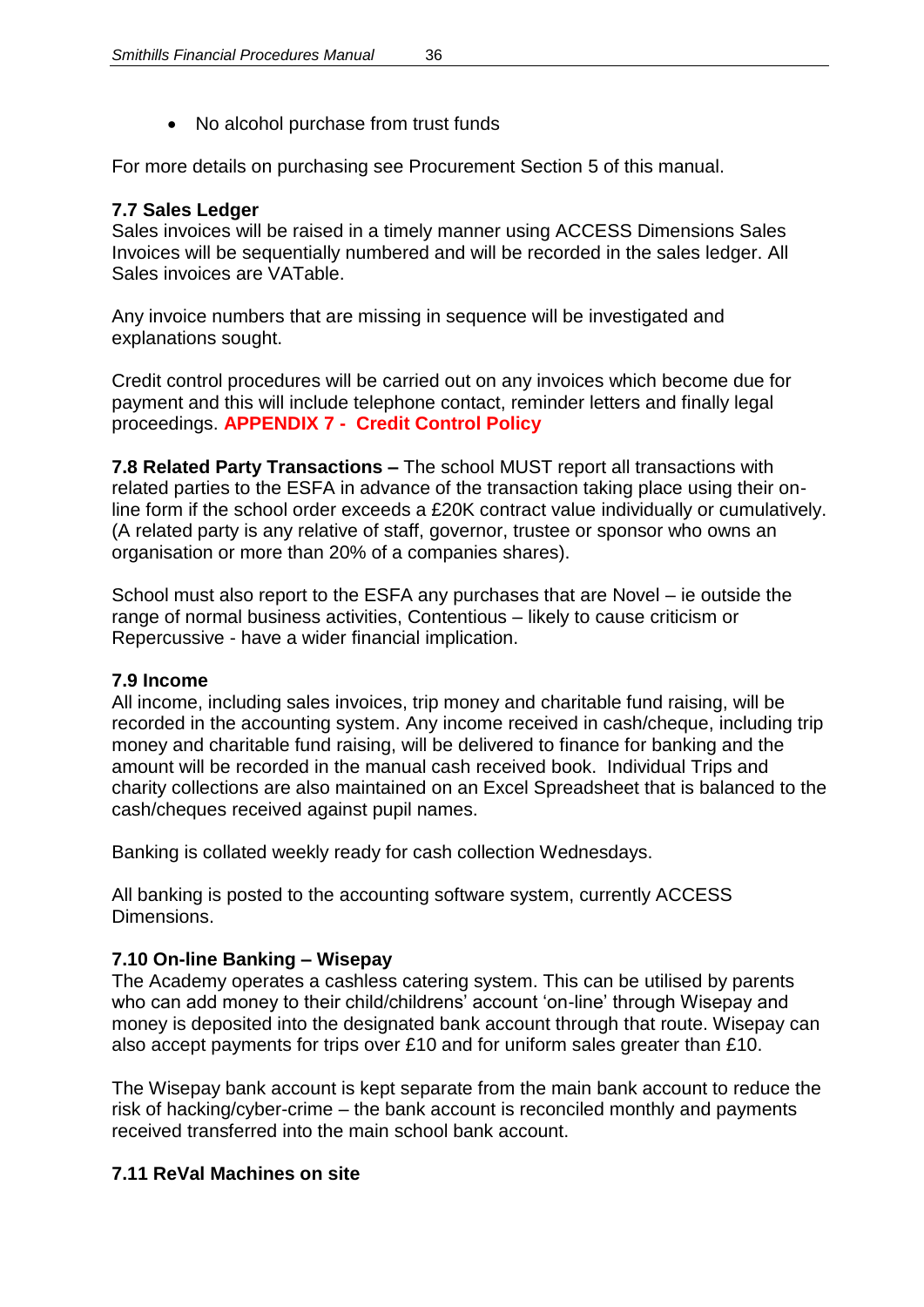Alternatively there are three cash machines across the school buildings where cash can be deposited and its added automatically to an individual's catering account

Re-Val cash machines are emptied and balanced on a daily basis and the money placed in the safe until banked. The software package - Biostore - produces a list of monetary content per Re-Val machine broken down into individual numbers of notes and coins to ensure the money taken matches that allocated to individuals.

# **7.12 Fees and charges.**

The Academy should normally set fees for its chargeable services at full cost, but it may include an additional rate of return, when in a commercial environment. The fees and charges to be charged should be determined in accordance with chapter 6 of HM Treasury's "Managing Public Money"

For school trips, purchase of school equipment and other charges requested from pupils, please see separate Charging policy.

# **7.13 Cash Flow**

The Business Director is responsible for preparing cash flow forecasts should the bank balance fall less than £500K to ensure that the academy has sufficient funds available to pay for day to day operations.

The cash flow should be seen as a working document very much like the budget with monthly progress monitored and reported against the academies financial commitments.

# **8 Procurement – from the Procurement and Tendering Policy**

**8.1 Introduction –** To ensure probity in its purchasing decisions, policies and procedures for procurement are in place. They cover in detail how purchases can be made for the academy and the specific controls around those methods and delegated authority levels, in particular setting out the procedures to be followed for purchases above specified values, to ensure sufficient levels of oversight by the board of trustees.

# **8.2 Probity – including the acceptance of gifts**

Probity is essentially defined as honesty and fairness, but in practice is really the avoidance of deciding unfairly between suppliers.

The academy will ensure that in its purchasing activity it records and reports fully the declaration of any personal business interests of any officer or trustee of the academy in relation to the purchasing activity of the academy.

The academy will ensure that as far as possible it will record and report any connected party transactions of any officer or trustee of the academy in relation to the purchasing activity of the academy. The academy policy is not to accept gifts from suppliers as an incentive to place orders with that supplier.

If a supplier provides a free sample of product for testing or trial or as a raffle or other prize this will not be deemed as a gift by the supplier.

To accept gifts should be the exception. You may accept small 'thank you' gifts of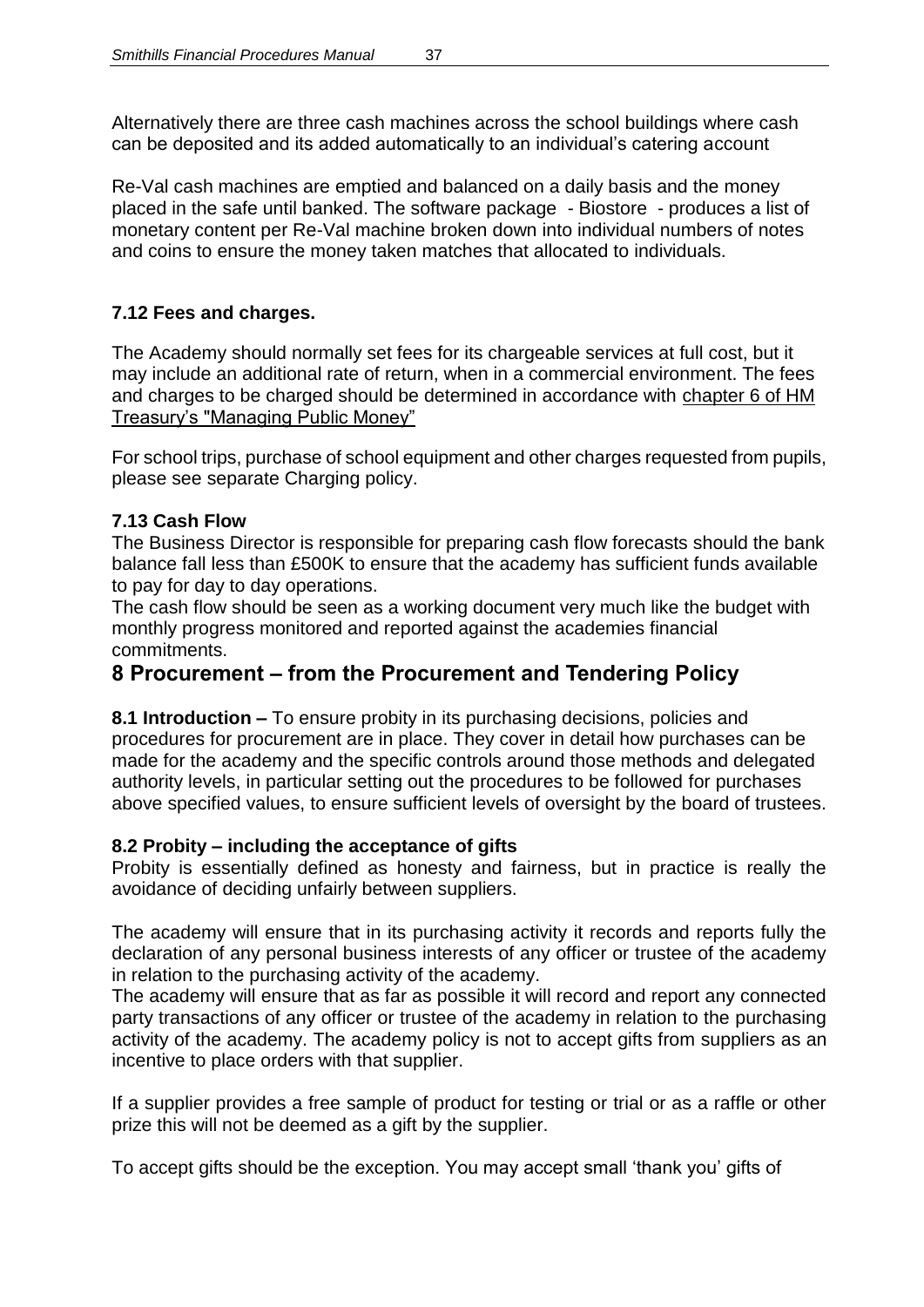token value, such as a diary, a coffee mug or bunch of flowers, not over £35 in value. You should notify the Heads PA of any gift or hospitality over this value for entry in the Register of Business Interests. For further information see ' The Anti-Fraud and Corruption Policy'

#### **8.3 How Purchases can be made**

Goods and Services from time to time will be purchased in order to support the Academies work in meeting its core objectives. It is important therefore that purchases made are in line with that aim and that the expenditure made is on goods and services that are appropriate for the purpose for which they are intended.

In achieving this, expenditure can be incurred on behalf of the academy in a variety of ways. These ways are listed as follows.

> Capital Expenditure requests Purchase Ordering Credit Card Purchases **Expenses** Petty Cash

Each of these ways of expending money will have different processes and controls around them and each is defined below.

#### **8.4 Capital Expenditure**

Capital expenditure is expenditure on goods and services which satisfies two tests

- 1 They are significant in value (i.e. above £2000)
- 2 They will be of benefit to the academy for a period greater than one accounting year.

This is not an exhaustive rule and there may be exceptions but in general if an item of expenditure fits these two criteria then it may be deemed as capital. Any other expenditure is revenue expenditure.

#### *For example*

*The purchase of a stapler for £9.99, whilst being of use to the academy over more than one accounting period is not of significant value and is therefore not capital.*

*The payment of a rates bill for £5,000 whilst being significant in value will not be of use to the academy over a period of greater than one accounting year and is therefore not capital.*

*The purchase of a mobile classroom for £10,000 is both significant in value and of use to the academy over a period that is greater than on accounting year and therefore IS deemed to be capital.*

Any monies expended using grant funds from the DFE will require the procurement rules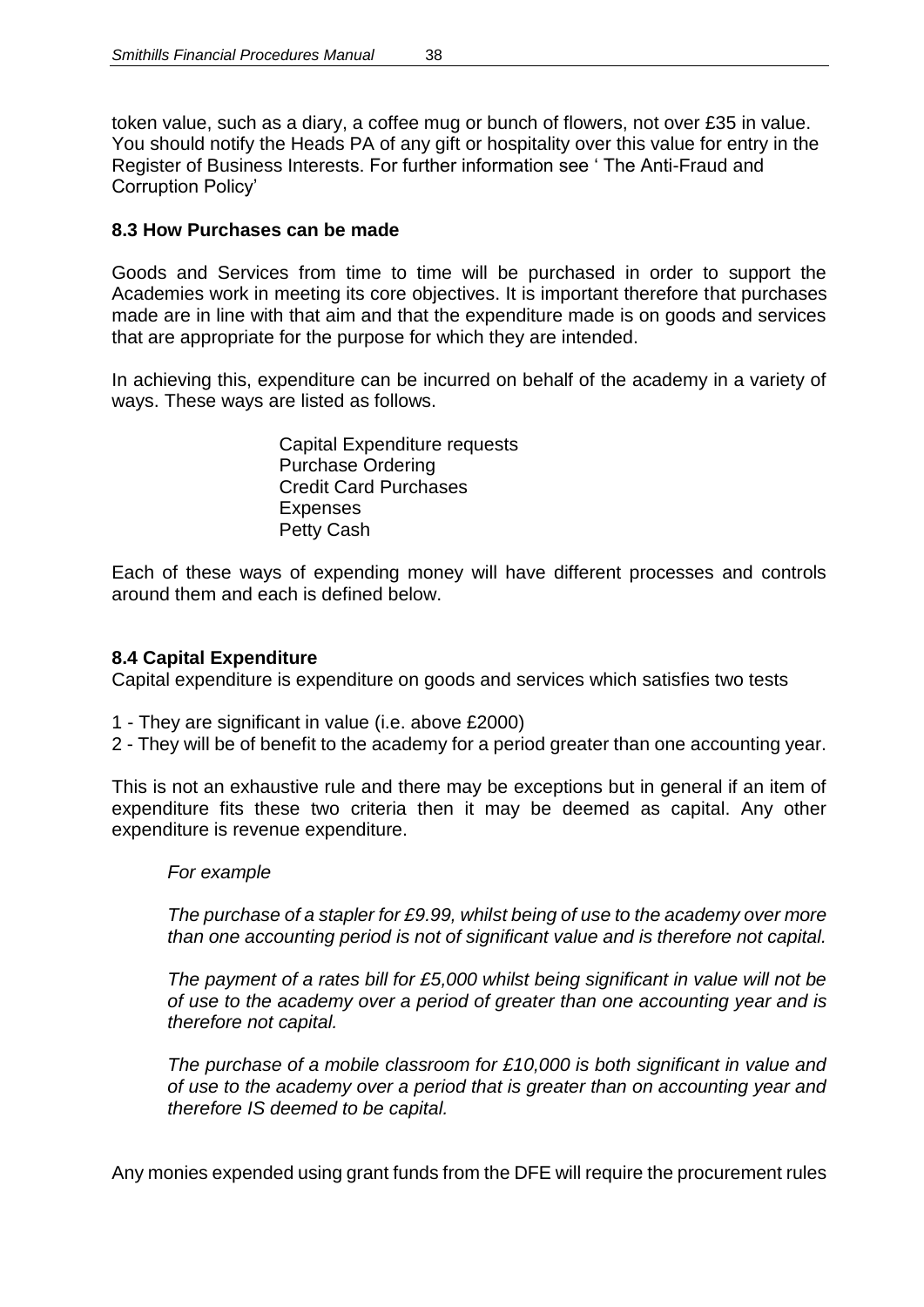of the department to be followed.

The process by which capital expenditure can be made on behalf of the academy is as follows.

- Items up to £30,000 by purchase order on the authority of the Principal as long as they are in line with the trustee approved school spending plan.
- Items between £30,000 and £50,000 by approval of the Resources & Finance Committee.
- Items of a value greater than £50,000 by capital expenditure proposal submission to the Resources & Finance Committee who will scrutinise the detail and forward onto the Board of Trustees for final approval.

# **8.5 Purchase Ordering**

As far as possible all expenditure of the academy, both capital and revenue should be made using an official purchase order, signed by the budget holder and generated by the finance department on the accounts system. The purchase order is numerically numbered and the purchases coded against the relevant cost centre. There will be times when an official order is not be appropriate and whilst the list is not exhaustive, the following examples give guidance on when it is NOT appropriate to use a purchase order.

- For items of a trivial nature and value (e.g. postage stamps)
- For personal expenses incurred whilst on academy business (e.g. mileage claims for car journeys)
- For items of a statutory or mandatory nature (e.g. rates bills, utility bills, payments to HMRC or court deductions)
- For the purchase of catering consumables food, disposables etc where need requires next day/short lead delivery. The Catering Manager/Senior Cook only are allowed to order direct FROM AGREED CATERING SUPPLIERS, grocery provisions and cleaning/packaging sundries as the menu requires. The catering manager (or Asst Manager/Senior Cook in her absence) shall sign all such invoices to confirm the validity of the order.
- For payroll related expenditure.

# **8.6 VETTING OF A NEW SUPPLIER**

With the increase in on-line scams under the guise of rogue websites, it is important for school to be certain that the orders school places are with bona-fide contractors/suppliers. **All new suppliers** will be checked as far as possible using VAT number and company registration numbers checked against more than one website. A file will be kept of annual new additions, with notes as to the checks made.

# **8.7 REQUESTS TO CHANGE BANK ACCOUNT/PAYEE DETAILS**

With fraud very much in mind, ALL REQUESTS to change a supplier's bank details will be checked as valid BEFORE any changes are made on the software that creates the BACS run.

**THE BANK WILL NOT BE RESONSIBLE FOR THE RETURN OF ANY PAYMENT MADE TO A VALID ACCOUNT NUMBER FROM A BACS RUN IN THE CASE OF FRAUD – it is schools responsibility to check that monies paid are going to the**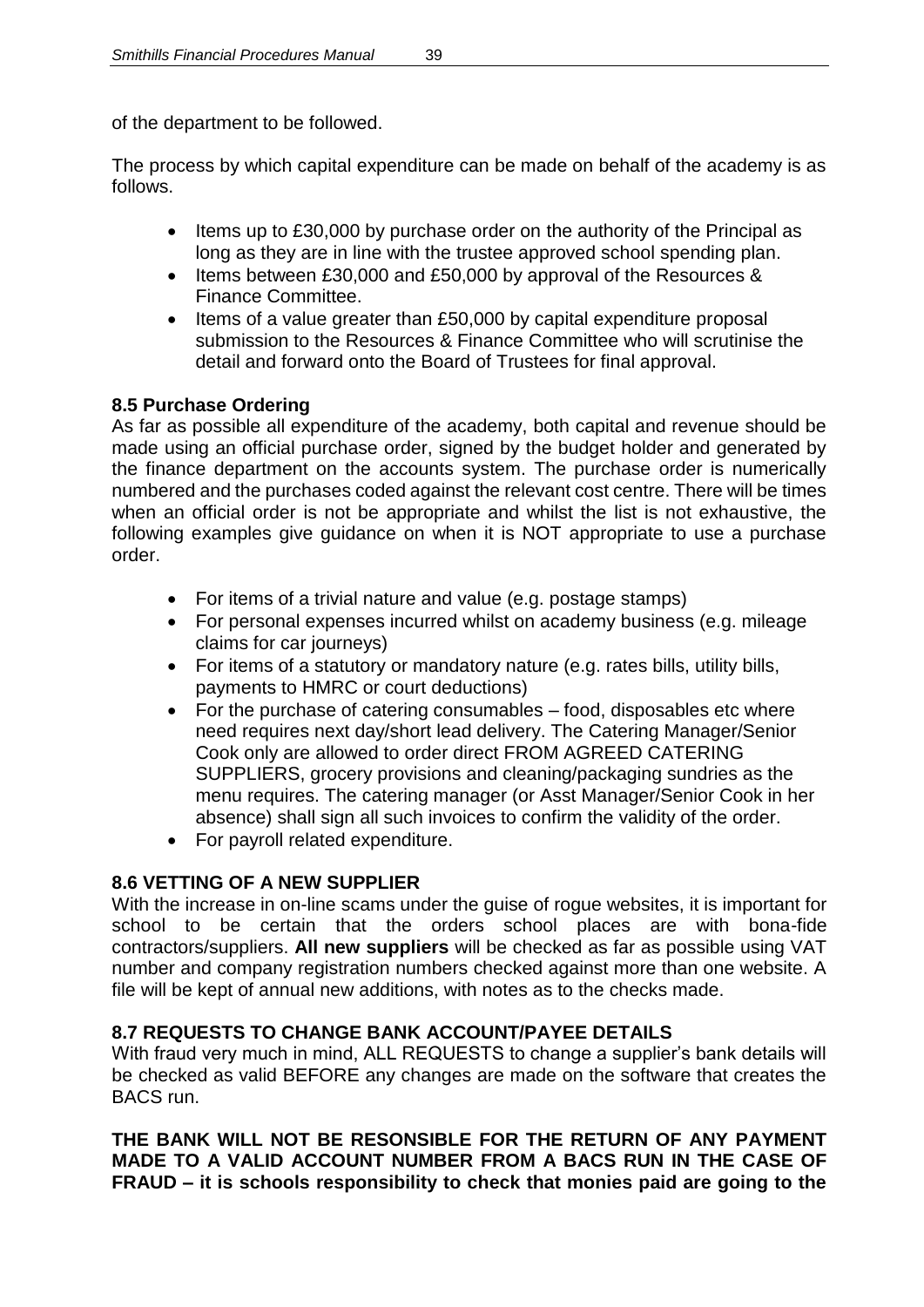# **correct establishment.**

When school receives any such request, it will seek proof of validity by making contact with the supplier – either from their existing contact details, or independent of the letter received, against a website or wider reference. Where possible, school will seek an additional email confirmation that the change of detail is valid and this will be kept in a file for future reference.

ACCESS software has also produced a report that can be run that lists any changes made to bank account details – this should be run at least termly to check the changes.

# **8.8 Purchase Orders**

All official purchase orders will need to show the following detail.

- The name of the supplier
- The name of the contact at the supplier to who queries can be addressed if available.
- A unique purchase order number
- A description of the goods or services being purchased.
- Wherever possible, the agreed price
- The name and registered address of the academy and the place of delivery
- The academies terms and conditions of business.

This information will help to ensure that the correct goods are being purchased, at the correct price and being delivered to the correct place on behalf of the academy.

A copy of a purchase order is included in **APPENDIX 8** of this manual.

All purchase orders will be issued by the finance office and copies held by the budget holder and the finance office.

All purchase orders must be approved and authorised by an appropriate member of the academy in line with the authorisation limits documented within this policy. All purchase orders must also comply with the agreed ordering process.

For the current authorisation levels **see Section 5.4. Delegated Authority Levels**

A copy of all purchase orders must be held within the finance office in numerical order.

When the goods or service are received by the academy the person responsible for requesting the goods or their nominee must check the quality and quantity of what has been delivered by checking the goods to the Goods Received Note. **Where received**, the Goods Received Note should be sent to the Finance Office. They should sign the good's received note or the invoice to accept the purchases accordingly. However, a signature on an invoice is adequate authorisation in the event that delivery notes are not returned to the finance office.

**If there is any problem with the quality of what has been received the goods or service should not be accepted, the documentation marked accordingly and the Finance Office notified immediately. The Finance Officer will discuss the discrepancy with the supplier without delay.**

All signed goods received notes if available, and/or invoices should be sent to the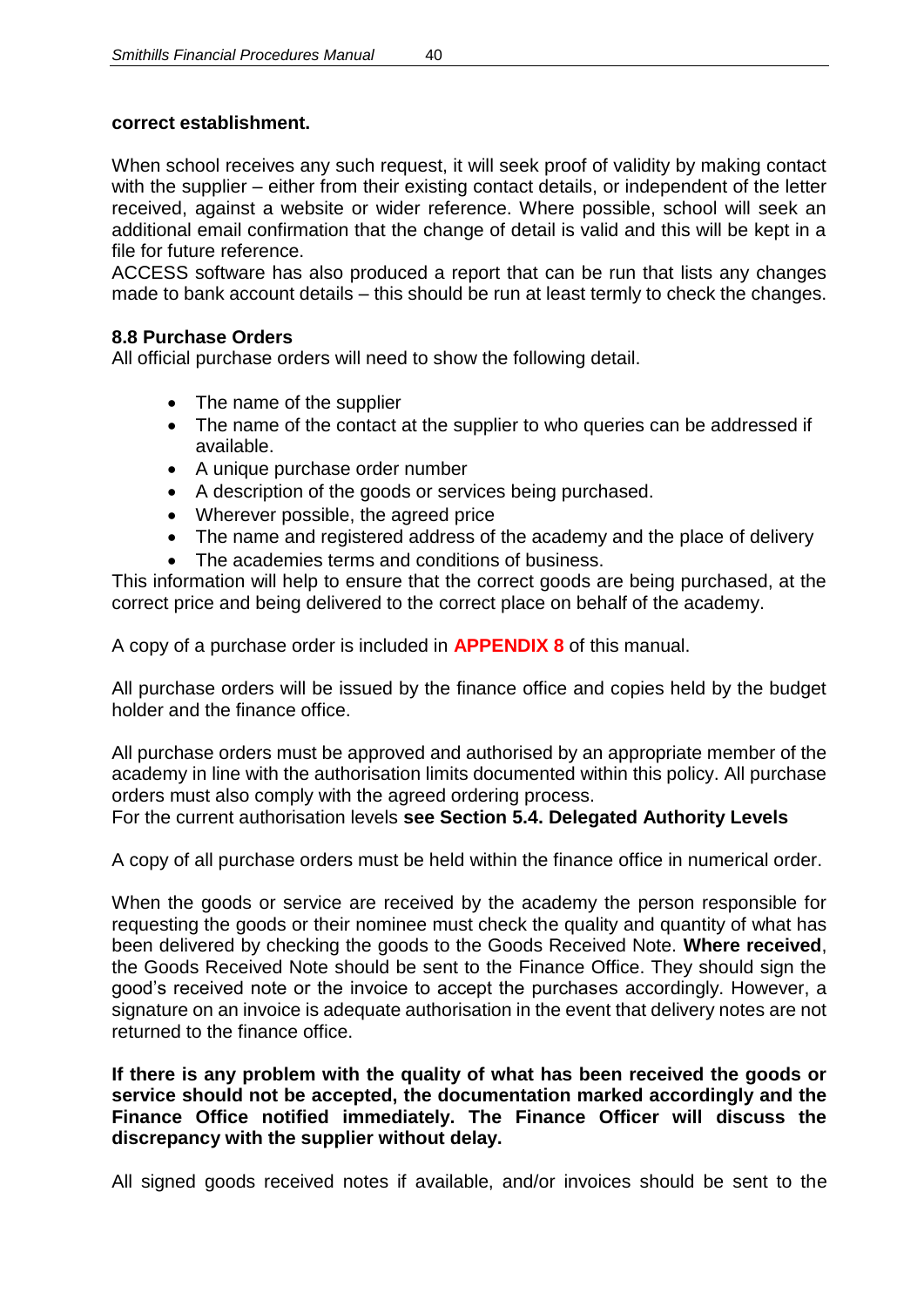Finance Office to be matched with the relevant purchase order. The budget holder should maintain their own copy in case of queries or problems arising.

All suppliers should send their invoices for the attention of the Finance Office.

All suppliers of goods and services to the Academy must clearly record on their invoice the unique order number for the goods or services for which they are charging. This enables to the fast and efficient matching of invoices to properly authorised purchase orders and their onward prompt payment. This matching process is a key financial control over the expenditure made by the academy. Failure to comply could result in the invoice being returned to the supplier unprocessed and unpaid and may result in a disruption to future supplies from that supplier.

Upon receipt of the invoice it will be checked to evidence the following.

- Arithmetical accuracy
- Posting to the purchase ledger.
- Goods/services received
- Agreement to the order
- Prices are correct
- Invoice authorised for payment
- VAT correct.

Providing the goods have been received and the invoice is in agreement with the order and good received note and all other checks are positive the invoice will be sent to the budget holder for authorisation to pay. This needs to be returned to the Finance Office within 7 days of receipt.

Once authorised, the invoice will be processed for payment by the Finance Office Staff and the purchase ledger and cashbook updated accordingly.

If there is any discrepancy then the invoice is held awaiting explanation of the differences. Once the difference is identified and mutually accepted, the invoice will be paid in line with the schools normal payment schedule.

# **8.9 Credit Card Purchases**

Whilst the primary method of purchasing will always be via ordering and invoicing, school recognises that some purchases are more cost effective when purchased on – line. Additionally, some companies to not offer other methods of payment. To allow online purchases, the Trustees have approved a School Business Credit card to named members of staff. Purchases made on this card must adhere to the strict purchasing conditions within the Smithills Credit Card Policy. **APPENDIX 9**

#### **8.10 Expenses inc Mileage Claims**

Sometimes it will simply not be possible to raise a Purchase Order for expenditure that is made "on the job". Examples of such expenditure include

- mileage expenses for car journeys undertaken in relation to academy business,
- subsistence whilst away from the academy,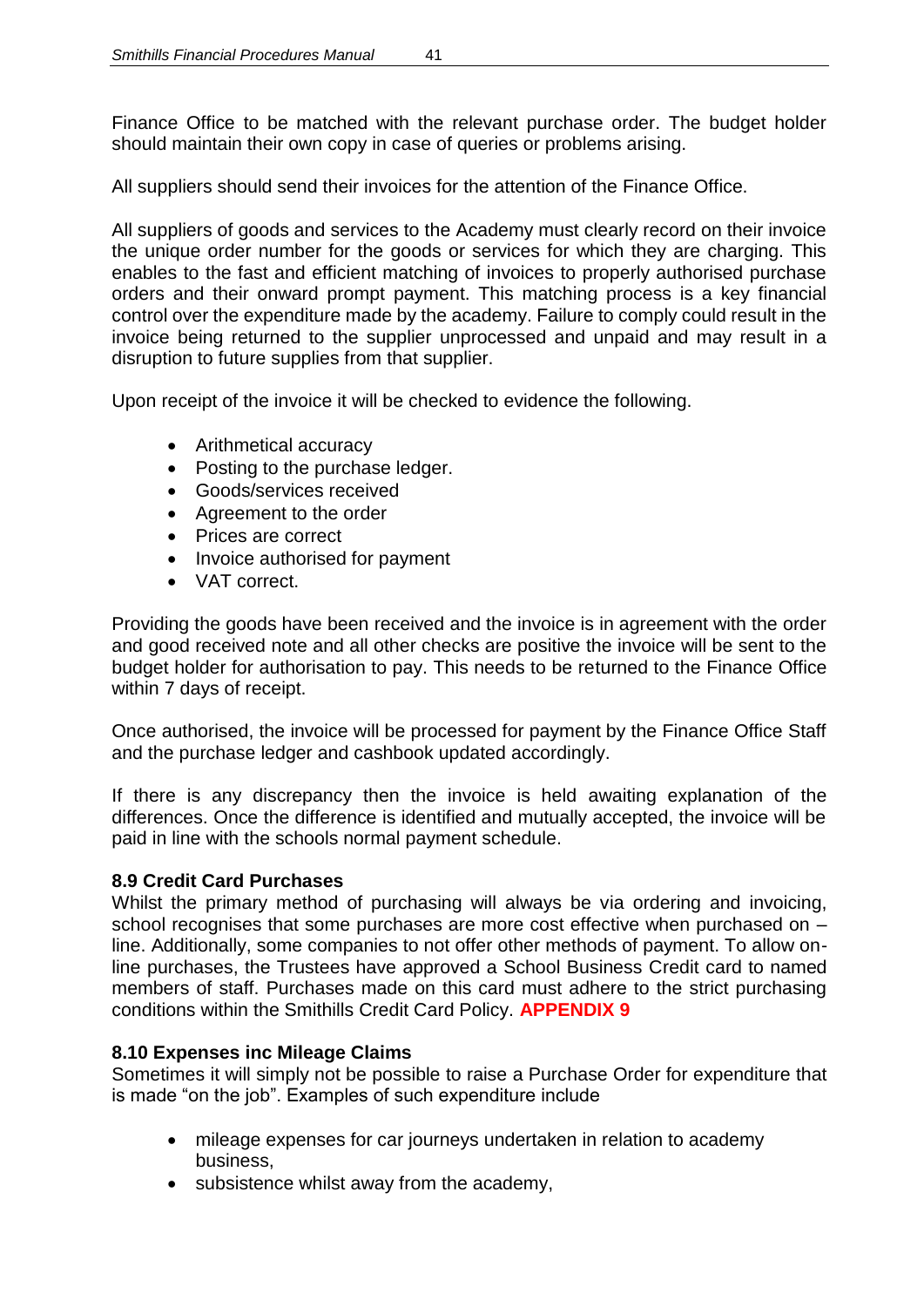- car parking charges
- distress purchases such as urgent stationary and cleaning materials requirements.
- Public transport fares whilst on academy business
- Taxi fares whilst on academy business.
- Overnight accommodation where pre-booking was not possible via a purchase order.
- Small equipment purchases.

Again, this list is not exhaustive, but indicative, and if in doubt, advice should be sought from the Business Director or the Finance Officers.

To claim travel expense, the employee concerned will need to fill out an Expenses Claim Form, with supporting receipts, a copy of the form is shown in **APPENDIX 10** of this manual. Mileage expenses are paid via the payroll and require a supporting VAT fuel receipt. Smaller travel items such as car parking can be paid via Petty Cash, providing receipts, suitably authorised are provided.

For ALL other expenditure as above, the employee should provide receipts for the items being claimed. The simple rule is NO RECEIPT, NO PAYMENT. The only exception to this is where it is simply not possible to obtain a receipt for the item in question. In this case the expenditure can be reimbursed at the discretion of the authoriser, (and if greater than £30, the Principal), who must countersign and agree payment, giving reasons as to why a receipt is not possible.

Forgetting to obtain a receipt or loss of the receipt is not an acceptable reason for not providing a receipt. The Principal retains the discretion to reimburse – subject to due consideration.

All expense claims MUST be authorised by the appropriate budget holder. If they are not available then expense claims can be authorised by either the Business Director, Vice Principal or the Principal, as long as they can verify the expense as valid.

#### **Mileage Claims**

Mileage claims can only be made for journeys which are undertaken on behalf of the academy in relation to a business need. To claim business miles**, it is the employee's responsibility to ensure that their car insurance covers business use.**

There are two types of business travel. These are

#### **Travel between workplaces in the performance of the duties of the employment**

Travel by an employee between two workplaces that he or she must attend to carry out duties of the same employment is business travel.

Travel between the workplaces of two different employments is not business travel

#### **Travel for necessary attendance at a temporary workplace**

Travel between an employee's home and a permanent workplace is not business travel. This rule applies not only to daily commuting journeys but also to emergency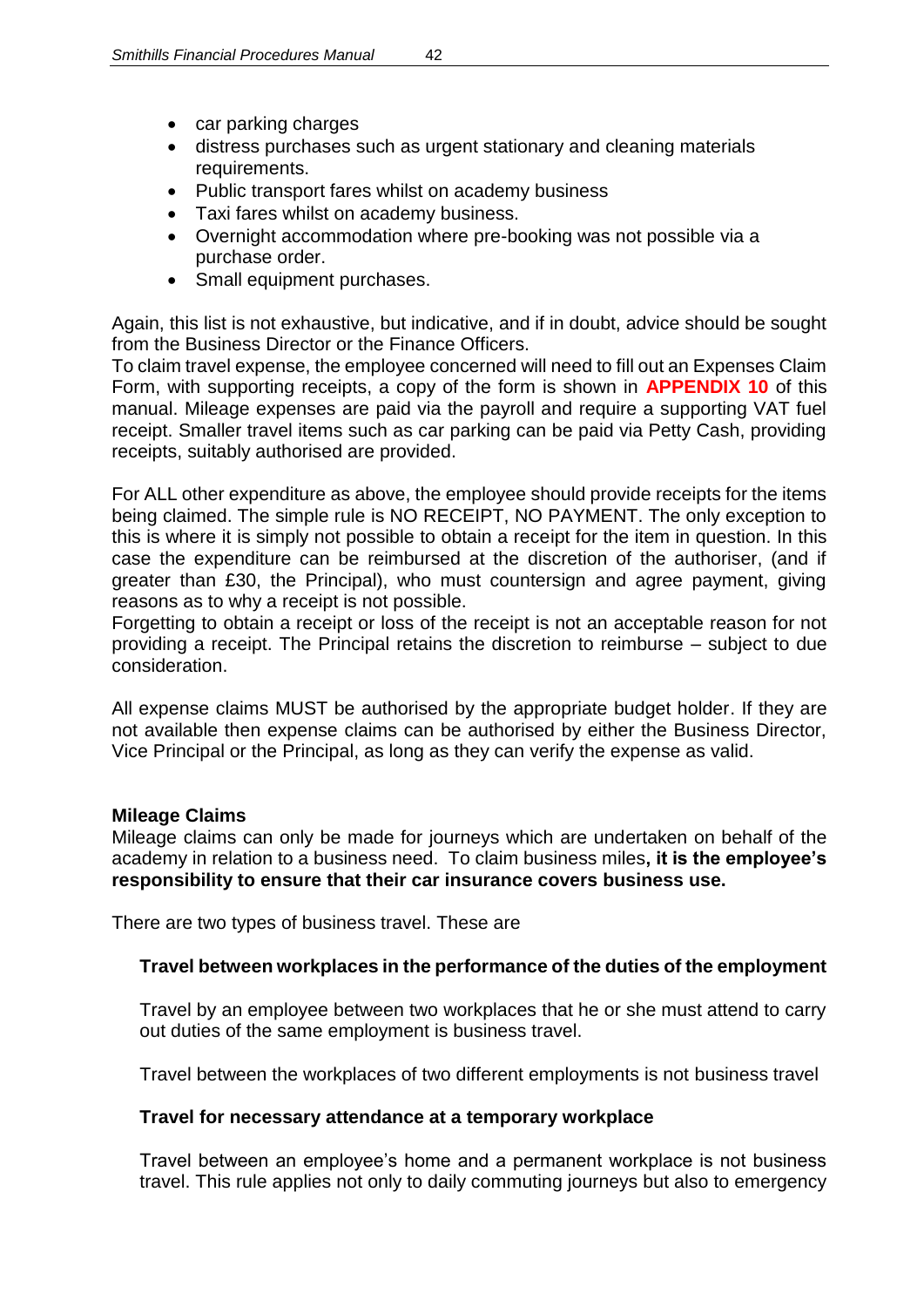call-outs and other travel outside normal hours.

Travel between an employee's home and any other workplace (defined as a) is business travel where attendance at the temporary workplace is necessary to carry out the duties of the employment. Otherwise the journeys are defined as [private](http://www.hmrc.gov.uk/employers/ebik/ebik3/business-travel-09.htm)  [travel.](http://www.hmrc.gov.uk/employers/ebik/ebik3/business-travel-09.htm)

No reimbursement will be made for any private element of a journey.

A private journey constitutes any journey for which there is no business requirement.

Under all circumstances, where the academy is the individual employee's principle place of employment, i.e. the base from which they conduct the majority of their employment activities, then any journey from home to the principle place of employment is deemed as a private journey.

The mileage undertaken should be recorded on the mileage form section of the expenses claim form with details of

- Where the journey was from and to.
- What actual mileage was incurred.
- The reason for the journey being made.

The payment of for mileage will be in line with the guidelines laid down and updated from time to time by HMRC. The current rates paid are the same as Bolton LA.

Where travel on Academy business requires the use of the train, the Academy will reimburse the cost of 2<sup>nd</sup> class rail travel. Any upgrade of travel to first class, is only at the express discretion of the Principal following an assessment of the business case for such means of travel.

The Academy requires that the cheapest mode of transport be used whilst on business for the Academy where possible. (For example, in London the use of the underground is encouraged over Taxi.)

# **8.11 Subsistence**

Where the expense includes entertaining staff or visitors the names and details of all those attending should be recorded on the receipt or added to the expense claim as an attachment.

Where expenses include accommodation and expenditure relating to an overnight stay then the following limits to expenditure apply without prior authorisation from the budget holder.

Accommodation should not exceed £90 per night per person including breakfast An evening meal up to the value of £20\*\* per person may be claimed *\*\*The purchase of alcohol as a drink with dinner is not re-claimable.*

# **8.12 Scheme of Delegation - Authority Levels**

For each different type of expenditure potentially differing authority levels apply.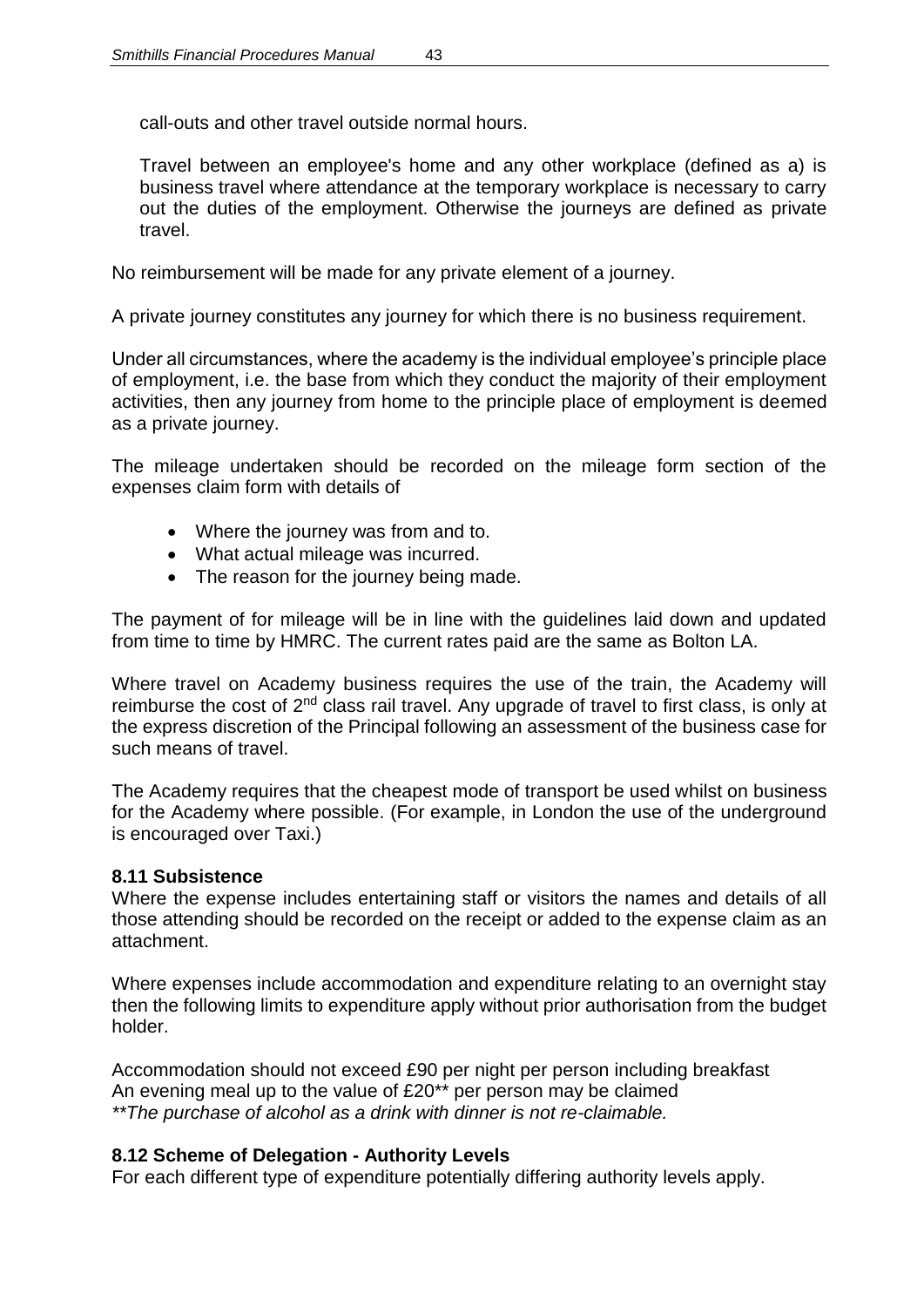# **(APPENDIX 11 – Procurement & Tendering Policy)**

#### **Quotation and Tendering**

The minimum required numbers of tenders or quotations from appropriate contractors for a given estimated value of contract are:

**Above £1,000 and up to £2,500 (£5,000 for works) two oral quotations**:

**Above £2,500 (£5,000 for works) and up to £15,000, three written quotations preferred.** 

**Above £15,000 and up to £50,000, three formal quotations to be submitted in writing.** 

**Above £50,000 and up to EU thresholds, advertised with application to tender, with reasonable wide circulation in a local journal or trade network - three written tenders by a closing date**

#### **Over EU thresholds, full specification to be professionally prepared and put out competitive tender - five tenders preferred, three necessary.**

The values are for single items or groups of items, which must not be disaggregated artificially.

The sterling equivalents of EU thresholds 2019 (net of VAT) are £189,330 for SUPPLIES and Part A services and £4,733,252 for WORKS. The sterling equivalents are changed on 1 January of each even-dated year.

*\*\*For tenders expected to exceed EU thresholds, advertisements must also be placed in OJEU (the Official Journal of the European Union) and must follow EU procurement requirements with particular regard to be given to the timescale for such tenders.* 

#### **8.14 Routine Purchasing**

#### **Departmental Budget Holder - Spend limits – individual item to £500.**

Budget holders will be informed of the departmental capitation available to them as soon as a balanced budget has been agreed for the coming academic year. The budget amount set is to cover stationery, photocopying and smaller resource spend that supports the departmental development plan. Should the budget amount set not be available prior to the commencement of the academic year, then authority to spend rests with the SLT.

It is the responsibility of the budget holder to manage the budget and to ensure that the funds available are not overspent.

Routine departmental purchases up to the value of £500 can be ordered by the budget holder. For spend greater than £500, two quotes must be obtained and authorised with the Business Director prior to the order being placed. In the first instance the budget holder should check the list of approved suppliers maintained in the Finance Office to find an appropriate supplier/s.

A quote or price must be obtained in all cases before an order is placed.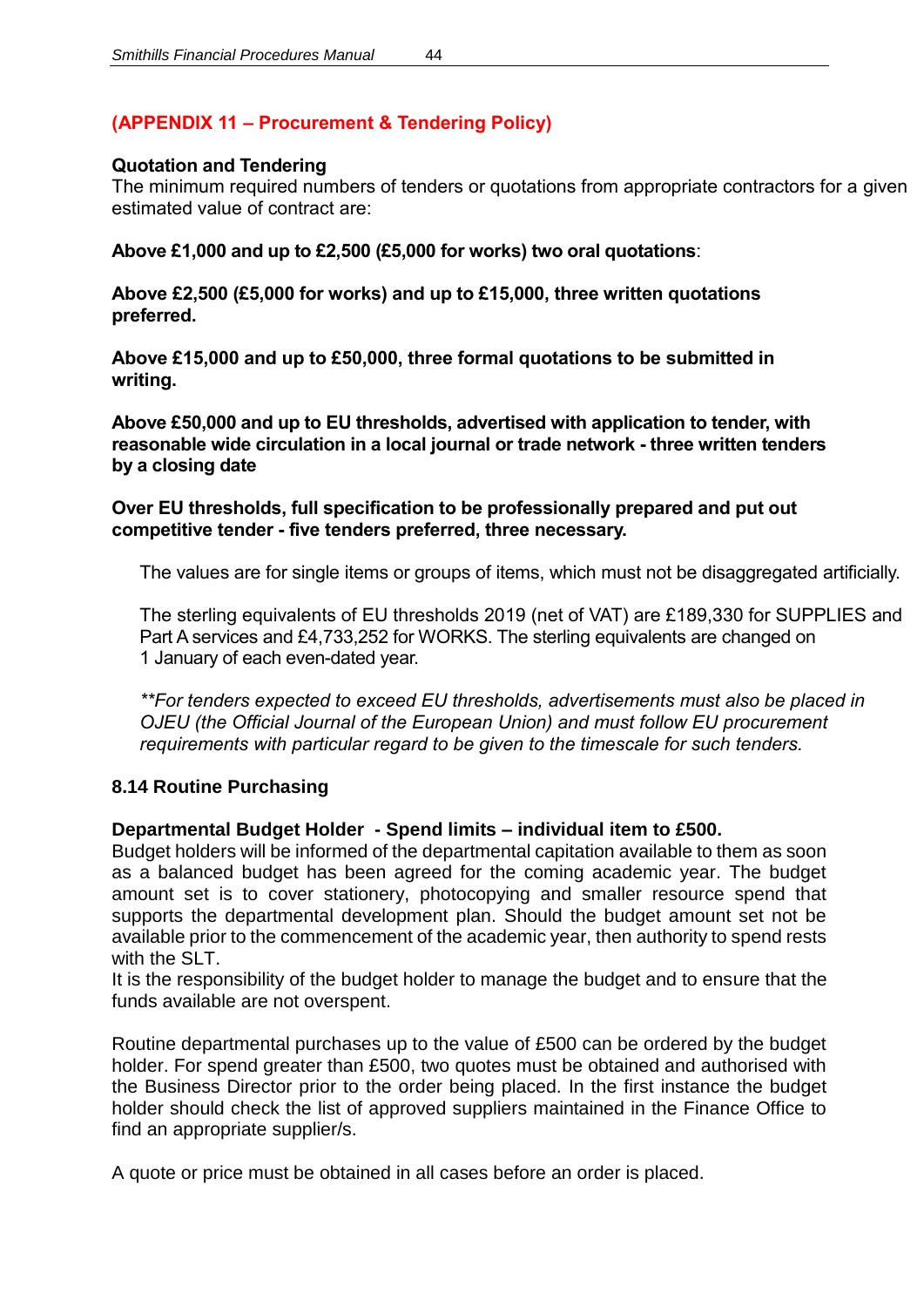Telephone Quotes are acceptable, providing these are evidenced and faxed confirmation has been received prior to an order being placed.

If the budget holder considers that better value for money can be obtained by ordering from a supplier not on the approved supplier list, the reasons for this decision must be discussed and agreed with the Business Director.

# **Finance - Routine Purchasing up to £2,500 (£5,000 for works) but less than £30,000**

For purchases in this range, at least 3 written quotes should be obtained for all orders to identify the best source of goods/services. Written details of quotations should be prepared where appropriate and retained by the finance department for audit purposes.

#### *All orders falling in this category will require the approval of one of the following, plus the Principal*

Business Director Vice Principal **Principal -** The Principal may also authorise vired transfer of funds between cost centres to the value of £20,000

#### **Orders over £30,000 but less than £50,000**

For purchases up to £50,000, provided the expenditure is included in the budget, the decision as to which tender to accept will be taken by the Principal, in consultation with the Business Director and the chair of Resources & Finance Committee

For purchases in this range, at least 3 written quotes must be obtained for all orders to identify the best source of goods/services. Written details of quotations should be prepared and retained by the finance department for audit purposes

Orders over £30,000 may require a written specification with evaluation criteria on which decisions can be made. As the order value increases, so does the need for a more detailed specification to ensure that any purchases made are fit for purpose and value for money– it would be expected that orders above £30,000 would require supporting quotes containing full written detailed criteria, with those requirements further supported by specialist/professional expertise as the financial value increases. There may also be occasion where the purchase is of lesser value, but would benefit from the inclusion of detailed requirements using specialist knowledge.

#### **The Full Trust Board must approve the virement of funds above £20,000.**

With a recommendation from the Resources & Finance Committee, the Full Board of Trustees must approve vired t/f of funds greater than greater than £20,000

#### **The Full Trust Board must approve orders greater than £30,000**

For purchases exceeding £50,000, provided the expenditure has been budgeted for, a Decision will be recommended by the Resources & Finance Committee body for approval by the Board of Trustees.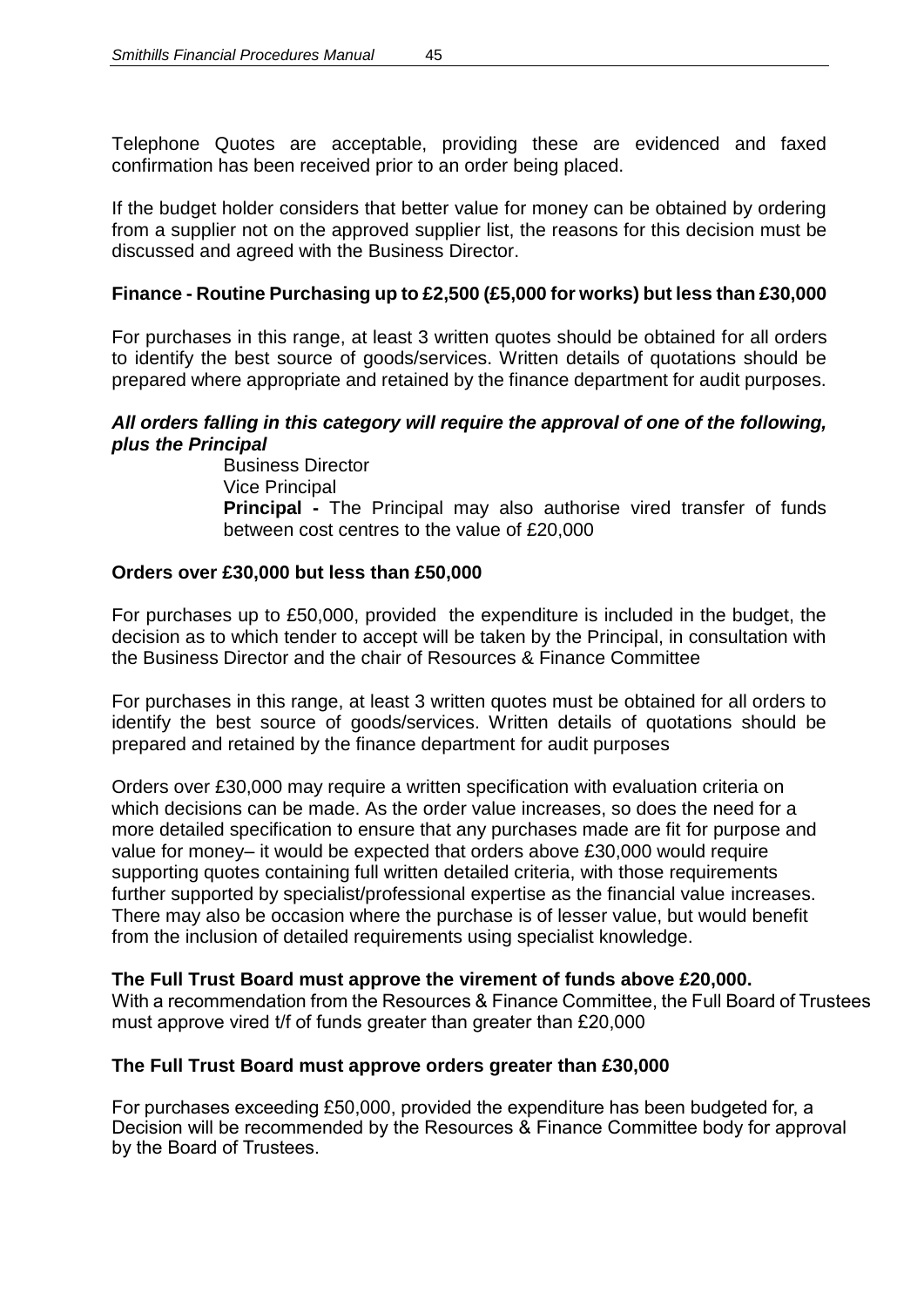All purchases with a value greater than £50,000 must be put out to formal tender.

# **8.15 TENDER - TYPES OF TENDER (from the Tendering Policy)**

# **Formal tender**

The following procedures must be followed in such circumstances:

- A specification will be prepared, authorised by the chair of the relevant committee and Principal and sent to at least four suppliers
- It is anticipated that for any major building works of a value greater than £50,000, the services of an appropriate specialist professional (e.g. Architect, surveyor etc) would be engaged to prepare a detailed technical specification, with suitability to tender.
- Invitations to submit tenders will be advertised in local newspapers and trade journal if appropriate

The invitations to tender will include:

- (a) an introduction/background to the project;
- (b) the scope and objectives of the project;
- (c) any technical requirements;
- (d) implementation details for the project;
- (e) the terms and conditions of the tender; and
- (f) the form and date of response to the academy, or in the case of building works, to the architect or quantity surveyor.

There are three forms of tender procedure: open, restricted and negotiated and the circumstances in which each procedure should be used are described as follows.

#### *Open Tender*

.

This is where all potential suppliers are invited to tender. The budget holder must discuss and agree with the Business Director how best to advertise for suppliers (e.g. general press, trade journals or to identify all potential suppliers and contact directly if practical).

#### *Restricted Tender*

This is where suppliers are specifically invited to tender, and are appropriate where:

There is a need to maintain a balance between the contract value and administrative costs .If, for example a large number of suppliers would come forward, or the nature of the goods are such that only specific suppliers can be expected to supply the academy's requirements. Consider too if the costs of publicity and advertising are likely to outweigh the potential benefits of open tendering.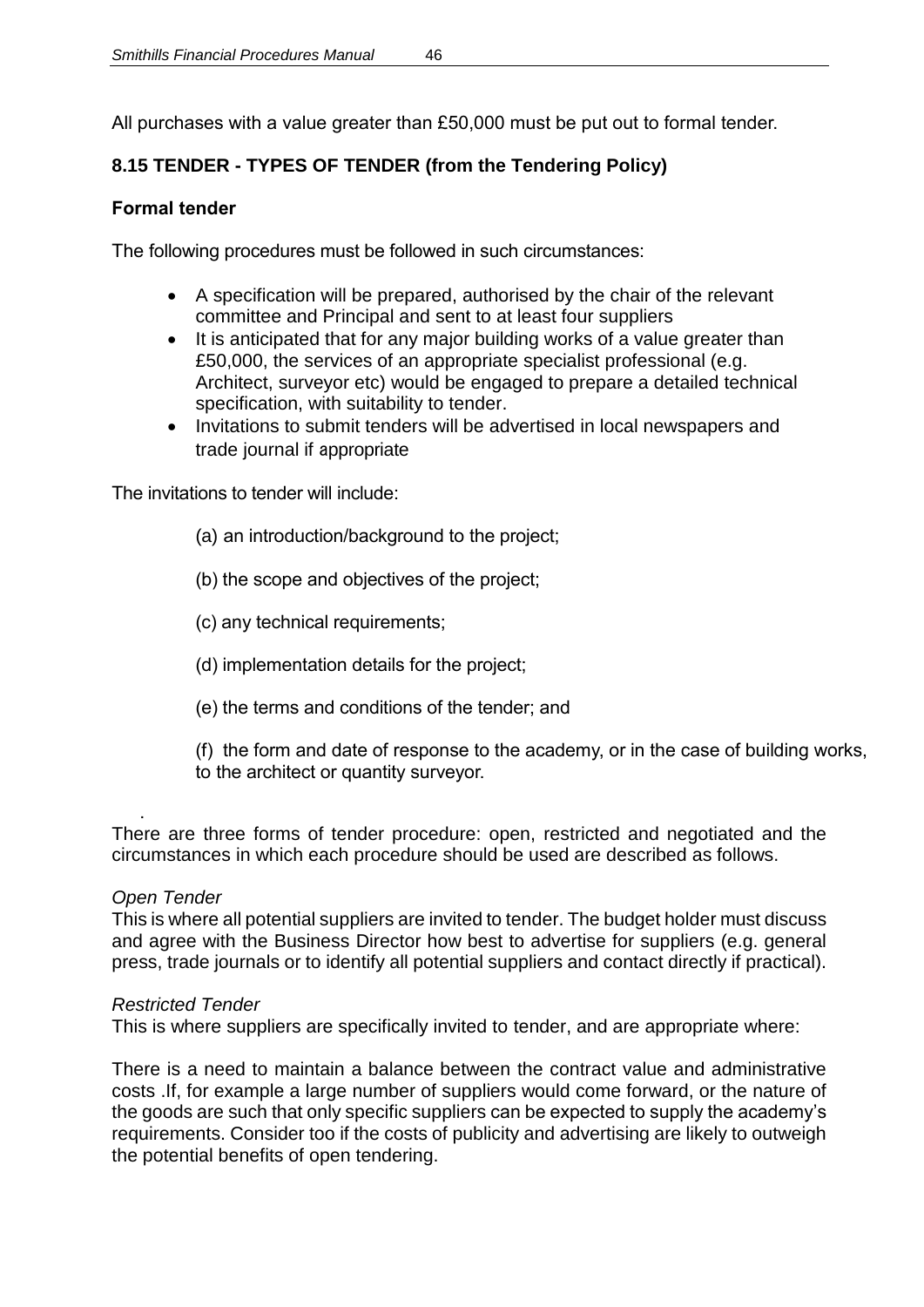#### *Negotiated Tender*

The terms of the contract may be negotiated with one or more chosen suppliers. This is appropriate when

The other methods have been unsuccessful Only one or a very few suppliers are available. Extreme urgency exists Additional deliveries by the existing supplier are justified.

# **Preparation of Tender**

Full consideration should be given to:

- The object of the project
- The overall requirements
- The technical skills required
- The after sales service requirements
- The form of contract.

It may be helpful after all of the requirements have been established, to rank them (for example mandatory, desirable, and additional) and to award points to suppliers on the fulfilment of these requirements. The supplier with the highest point score would be an indication as to the best provider.

### **Invitation to Tender –** *Consider the Schools' Funding Agreement when applying this policy*

If a restricted tender is to be used then an invitation to tender must be issued. If an open tender is to be used an invitation to tender may be issued in response to an initial enquiry.

An invitation to tender should include the following.

- An introduction or background to the project
- The scope and objectives of the project
- Technical requirements
- Implementation of the project
- Terms and conditions of the tender
- Form of response.

#### *Other Considerations*

Look to get a pre-sales demonstration to get a better look at both the supplier and the good or services being offered.

Check into the availability and quality of the after sales service

Gain details on the financial status of the supplier. Suppliers in financial difficulty may have problems completing contracts and in the provision of after sales service. This can be done through the review and checking of audited accounts and or taking up a credit reference from an appropriate agency. Seeking assurance from the supplier themselves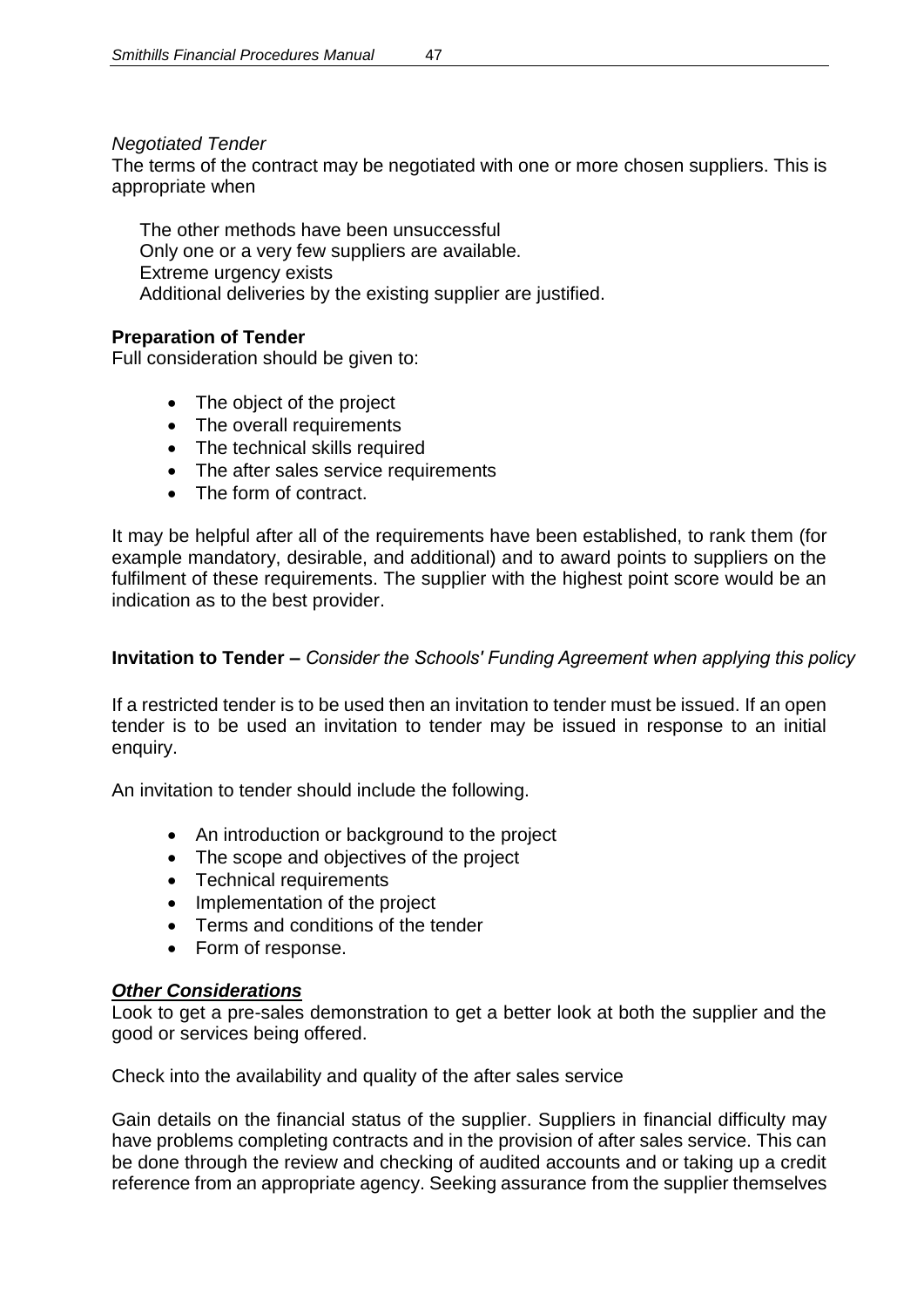as to the level of current orders they are working to fulfil would also be helpful.

#### **Tender Acceptance Procedures**

The invitation to tender should state the date and time by which the completed tender document should be received by the academy. The tenders should be clearly marked that they are tenders and time and date stamped on receipt. They should then be stored in a secure location prior to opening. Tenders received after the submission deadline will not be accepted except in exceptional circumstances.

#### **Tender Opening Procedure**

All replies, if to the Academy, should be addressed to the Business Director in a plain sealed envelope marked 'Tender' to be received by a specified date. All replies must be kept sealed until that date. Tenders submitted should be opened at the same time and the tender details should be recorded,

For all tenders two people should be present for their opening. No contractor will be allowed to amend the tender after the time fixed for receipt.

A separate record should be established to record the names of the firms submitting tenders and the amount tendered. This record must be signed by both people present at the tender opening. The Business Director will file each tender with any accompanying copies of any correspondence received or other relevant information.

A copy of the record, highlighting the chosen tender, should be kept with the signed purchase order once raised for the goods or service in question.

#### **Tender Evaluation**

The criteria for evaluation should be agreed upon prior to the opening of tenders.

The Schools 'DfE Funding Agreement should be considered when applying this policy.

Two people should be present to conduct the evaluation, who have no conflict of interests with any supplier involved. Full records should be kept of all criteria used for evaluation and in all cases a report prepared for the Resource Committee which recommends a decision.

Where required by the conditions attached to a specific grant from the DFE the departments' approval must be gained prior to the acceptance of the tender.

The accepted tender should be one that is economically most advantageous to the academy.

All parties should be informed of the decision.

The reasons for accepting a particular tender must be documented, especially if it is decided to accept other than the lowest tender. All decisions must be reported to the full governing body.

Where additional expenditure is not included in the budget or anticipated expenditure exceeds the budget allocation, the decision as to which tender to accept will be taken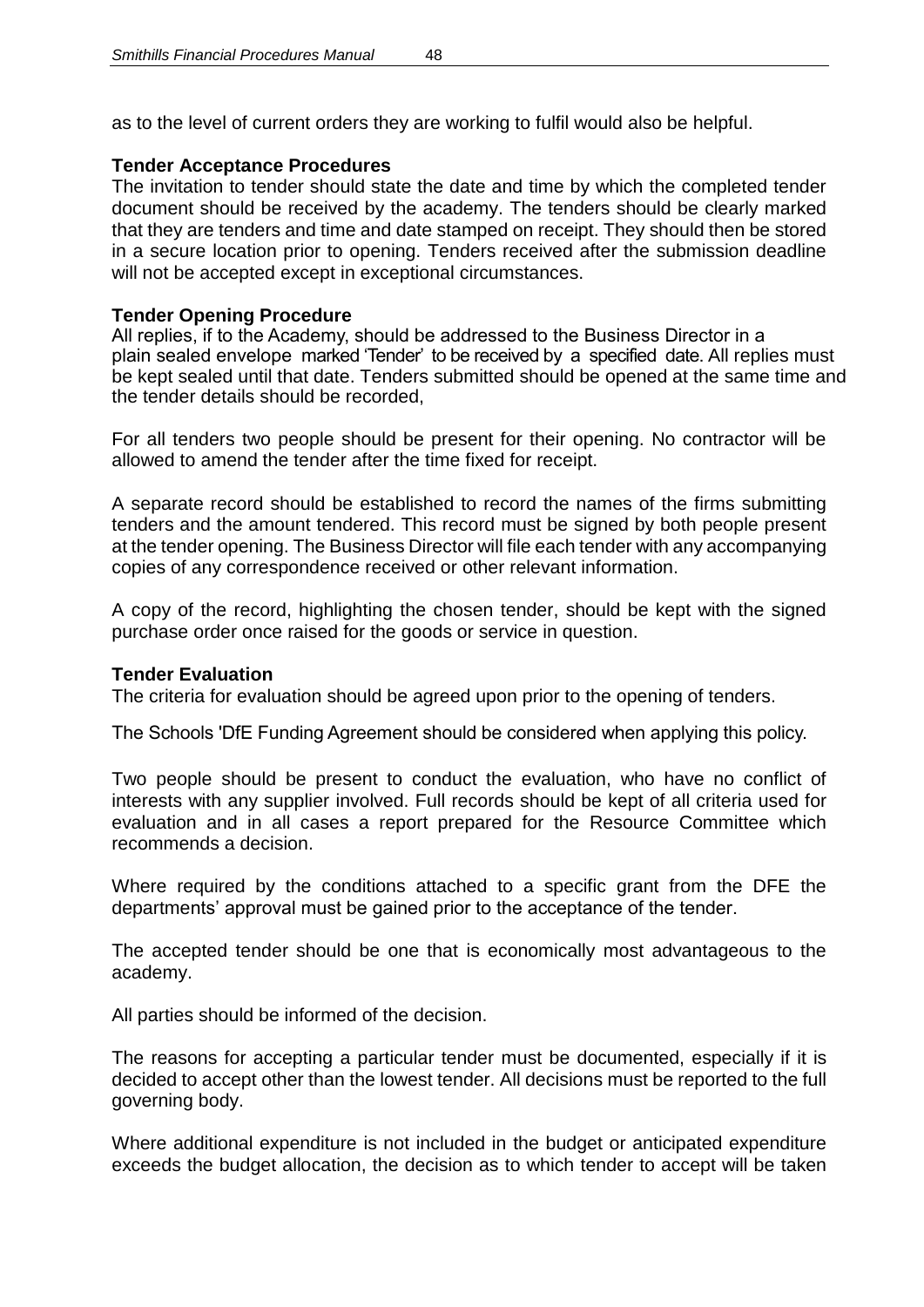by the Resources & Finance Committee, in line with their Terms of Reference and then ratified by the full governing body

In the case of building works, where the tendering process is being carried out by the architect or quantity surveyor, they will be responsible for checking the document content, advising of the lowest tender or most suitable, with reasons, before making a recommendation to the academy.

The reasons for accepting a particular tender must be documented, especially if it is decided to accept other than the lowest tender. All decisions must be reported to the full governing body.

#### **Tender Evaluation - Technical/Suitability**

Take note of the qualifications of the contractor

Take note of the relevant experience of the contractor Identify the description of the technical and service facilities

Ensure that any certificates of quality or conformity with standard are accurate and relevant

Look at the quality control procedures

Take references from pervious customers and take details of previous sales made in this area.

Check the qualifications and experience of the supplier, including membership of professional associations.

Check compliance with the technical requirements laid down by the school.

Check the suppliers own quality control procedures, after sales service, and for building works a six/twelve month defects period and insurance quarantees

#### **Acceptance of Tender**

#### **Financial**

Like should be compared with like and if a lower price means a reduced service or lower quality this must be taken into consideration when reaching a decision.

Care should be taken to ensure that the tender price is the total price and that there are no hidden or extra costs.

Consideration should also be given to the scope for negotiation on price once the tender response has been received.

The following points will be considered when deciding which tender to accept:

1.The overall price and the individual items or services which make up that price.

2. Whether there are any 'hidden costs'- that is additional costs which the academy will have to incur to obtain a satisfactory product.

- 3. Whether there is scope for negotiation, while being fair to all tenderers.
- 4. The financial status of the supplier.
- 5. References from other establishments.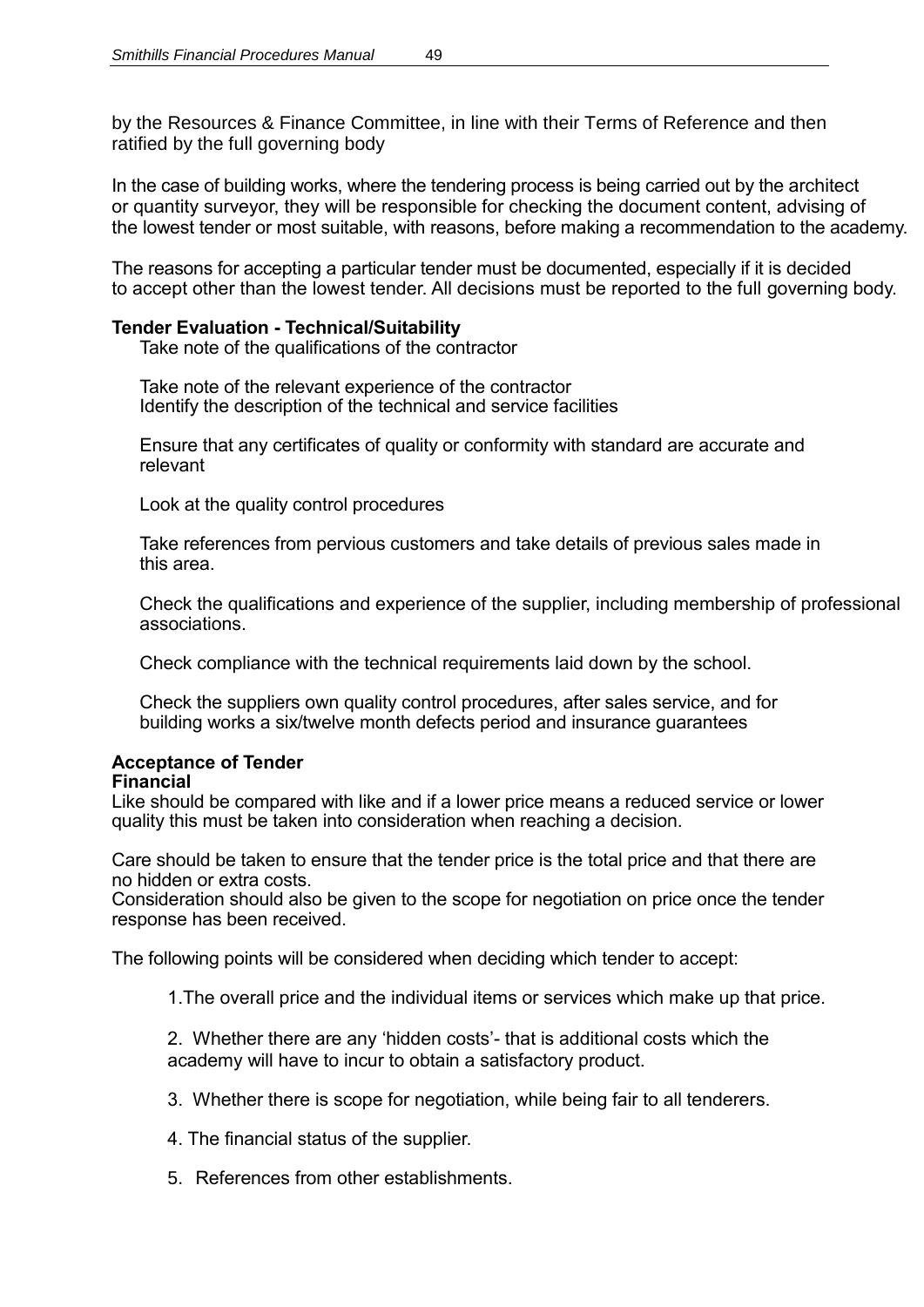#### **Other**

In the case of building works, where the tendering process is being carried out by the architect/quantity surveyor/engaged professional, they will be responsible for checking the documents of the lowest tender before making a recommendation to the academy.

Once a tender is accepted an order should be issued immediately to the supplier in the normal way.

The successful contractor will work in a safe manner on site, with compliance to Health and Safety requirements and working within Construction, Design and Management (CDM) regulations. The successful contractor must also be aware of all Safeguarding/Child Protection Policies in place, as related to working on a school site.

The successful contractor should be informed that the school is a NON SMOKING site.

# **9 Budget Reporting and Financial Planning and Monitoring**

#### **9.1 Financial Management**

It is a condition of DFE funding that the governing body ensures it has sound financial systems in place.

The board of trustees will ensure that financial planning and management controls (including controls against misappropriations, fraud and theft) are appropriate and sufficient to safeguard public funds. The precise financial management arrangements of each governing body will vary according to its size, organisation and particular needs.

The board of trustees will give consideration to how it can best deliver the financial and accounting functions which are required. The overall responsibility for the effectiveness of the financial management arrangements remains with the governing body.

#### **9.2 Financial Planning**

The academy prepares both medium term and short term financial plans.

The medium term financial plan is prepared as part of the development planning process. The development plan indicates how the academy's educational and other objectives are going to be achieved within the expected level of resources over the next three years.

The development plan provides the framework for the annual budget. The budget is a detailed statement of the expected resources available to the academy and the planned use of those resources for the following year.

#### **9.3 Development Plan**

The School Development Plan and School Evaluation Form (**APPENDIX 12**) is concerned with the future aims and objectives of the academy and how they are to be achieved. This includes matching the academies objectives and targets to the resources that are expected to be available.

Plans should be kept relatively simple and flexible. They are the big picture within which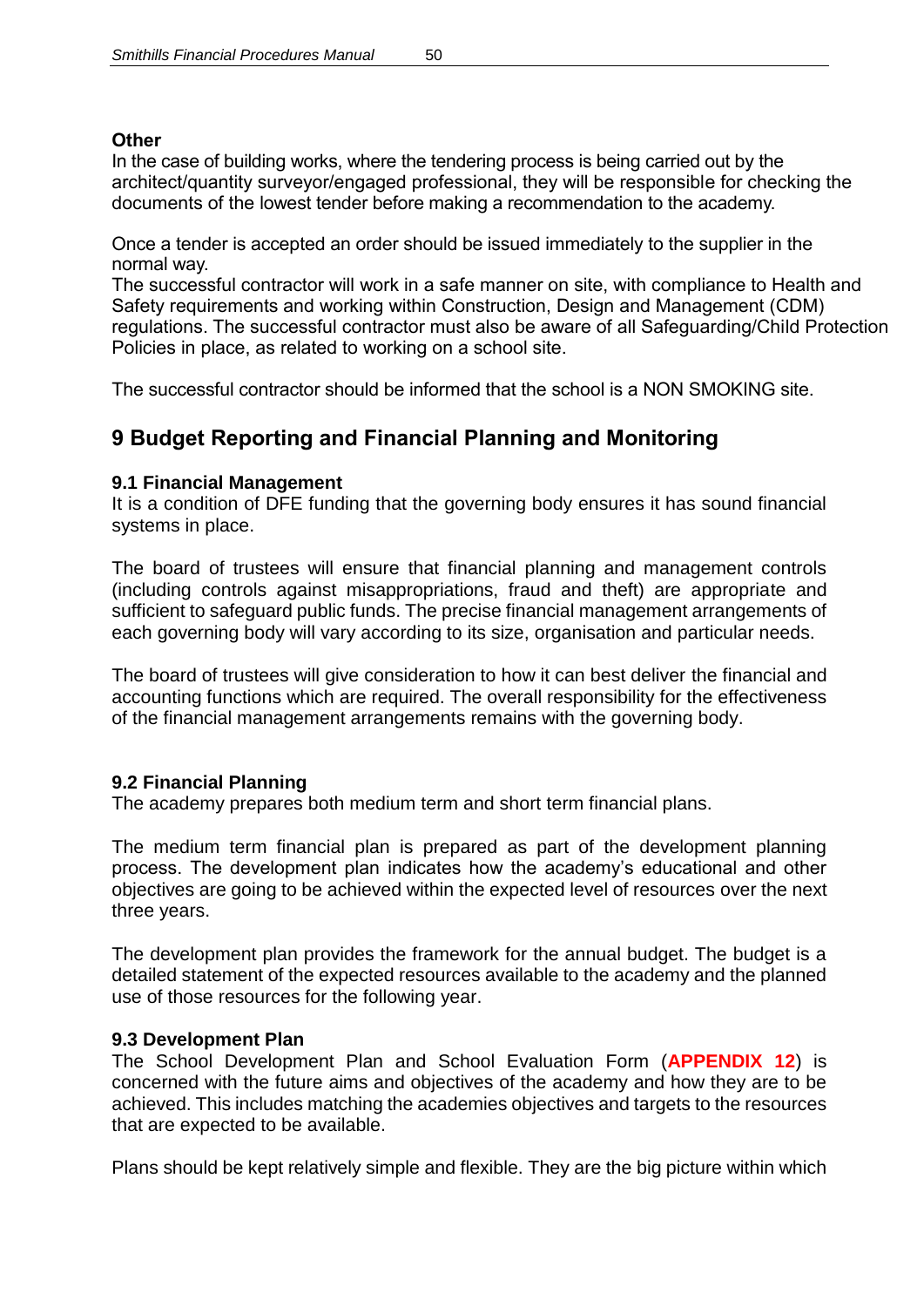more detailed plans may be integrated.

The form and content of the development plan includes detailed objectives for the coming academic year and outline objectives for the following years.

The academy will establish a planning cycle and timetable to the Trustee governing body which allows for the following.

- A review of past activities, aims and objectives "did we get it right?"
- Definition or redefinition of aims and objectives "are we still heading in the right direction?"
- Development of the plan and associated budgets "how do we go forward?"
- Implementation, monitoring and review of the plan " how do we make it work?"
- Feedback into the next planning cycle "what can we do better next time?"

The plan should also include the estimated resource costs, both capital and revenue associated with each objective and success criteria against which success can be measured.

For each specific Development Plan objective the lead responsibility for ensuring progress will be handed on to a named individual. They will monitor performance against defined success criteria throughout the year and report to the Senior Leadership Team on a regular basis.

The Senior Leadership Team will report to the board of trustees if there is a significant divergence from the agreed plan and will recommend an appropriate course of action.

# **9.4 Budget Setting - Preparation**

With the latest information from the Principal re strategic curriculum development and staff planning, the Business Director will prepare an annual budget which sets out the expected income and expenditure of the academy month by month over the budget period for submission to the board of trustees.

Except with the Secretary of State's prior agreement, the trustees of Smithills School cannot budget for expenditure in any year in excess of expected income, nor enter into commitments which are likely to have substantial implications for future levels of grant, or for the period grant may be required. No decision by the trustees will commit the Secretary of State to any particular amount of grant.

The Business Director is responsible for preparing and obtaining approval for the annual budget.

The annual budget will reflect the best estimate of the resources available to the academy for the forthcoming year and will detail how those resources are to be utilised.

There should be a clear link between the development plan objectives and the budgeted utilisation of resources.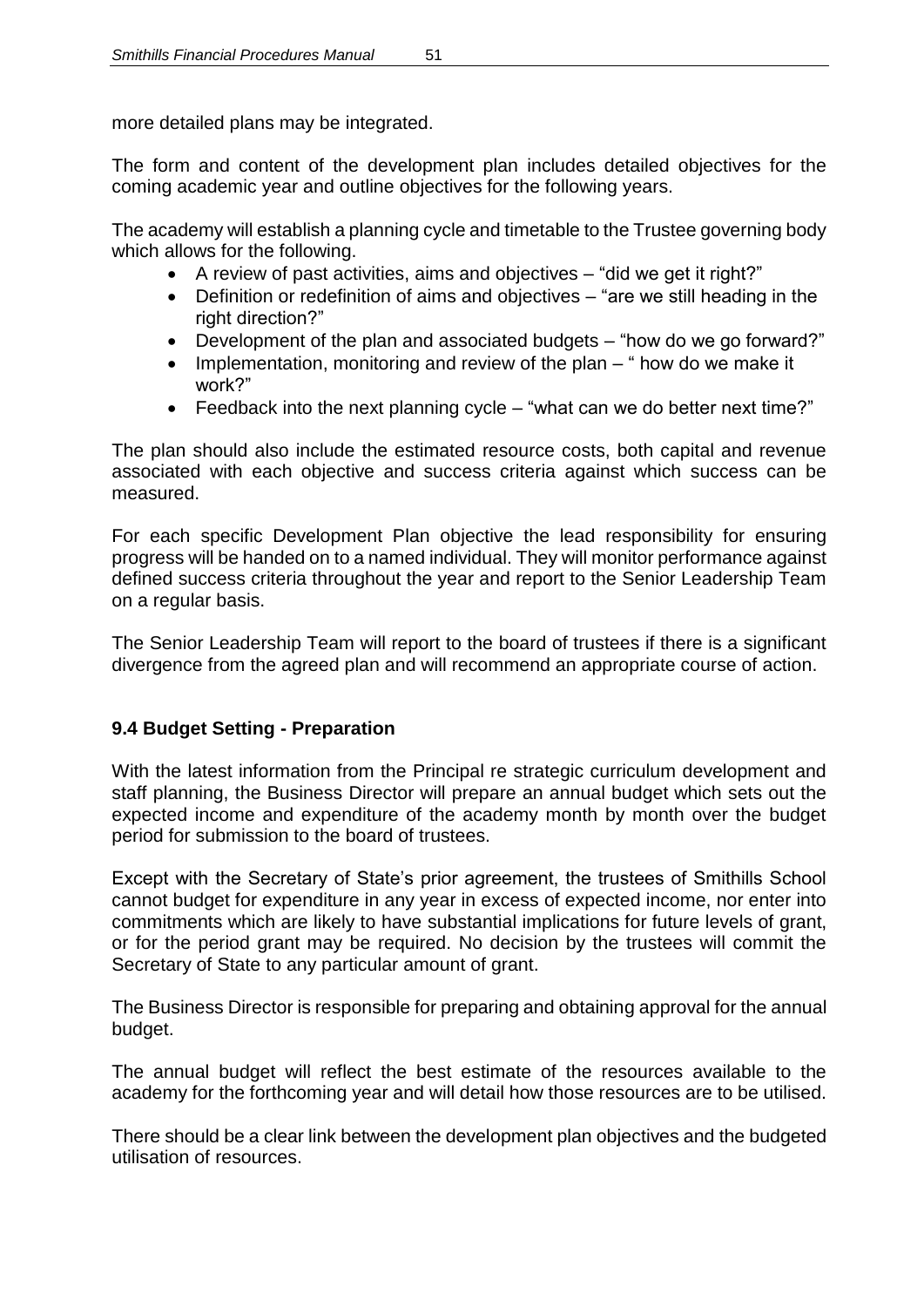The budgetary planning process will incorporate the following elements

- Forecasts of the likely numbers of pupils to estimate the DFE grant receivable.
- Review of other income sources available to the academy to assess the likely level of receipts
- Review of past performance against budgets to promote an understanding of the academy cost base.
- Identification of potential efficiency savings
- Review of the main expenditure headings in light of the development plan objectives and the expected variations in costs (e.g. pay increases, inflation and other anticipated changes.

Before the budget can be approved it must be balanced. (i.e. costs must at least be covered by income.)

Once the budget process has been completed, the Business Director prepares a draft of the budget for approval.

# **9.5 Budget Approval**

Principal, Resources & Finance Committee and the Full board of Trustees must approve the budget.

It is recognised that, from time to time, school's financial plans and budget priorities may change. The Resources & Finance Committee will agree procedures so that all significant amendments to budgets such as transfers between budget headings ('virements') are promptly notified to them for approval.

#### **9.6 Dissemination and Control**

The budget once approved, should be communicated to all staff with budget responsibility, so that everyone is aware of the overall budgetary constraints.

The budget should be accompanied by a statement of assumptions and hierarchy of priorities so that if circumstances change, it is easier for all concerned to take remedial action.

The budget must be viewed as a working document that is subject to change and revision through the year as circumstances change.

In cases of extreme financial difficulty the Senior Leadership Team has ultimate authority to rescind all other budgetary delegated responsibility in order to impose tight control and restrictions until the matters causing the problem is rectified. The Business Director will lead on this reduction in spend, with the Principal available to deal with any appeals should they arise.

#### **9.7 Reporting the Budget to the DFE**

The academy is required to submit a copy of their annual budget to the ESFA by 31<sup>st</sup> July annually. This should be in the format requested by the DfE in the form of an income and expenditure statement.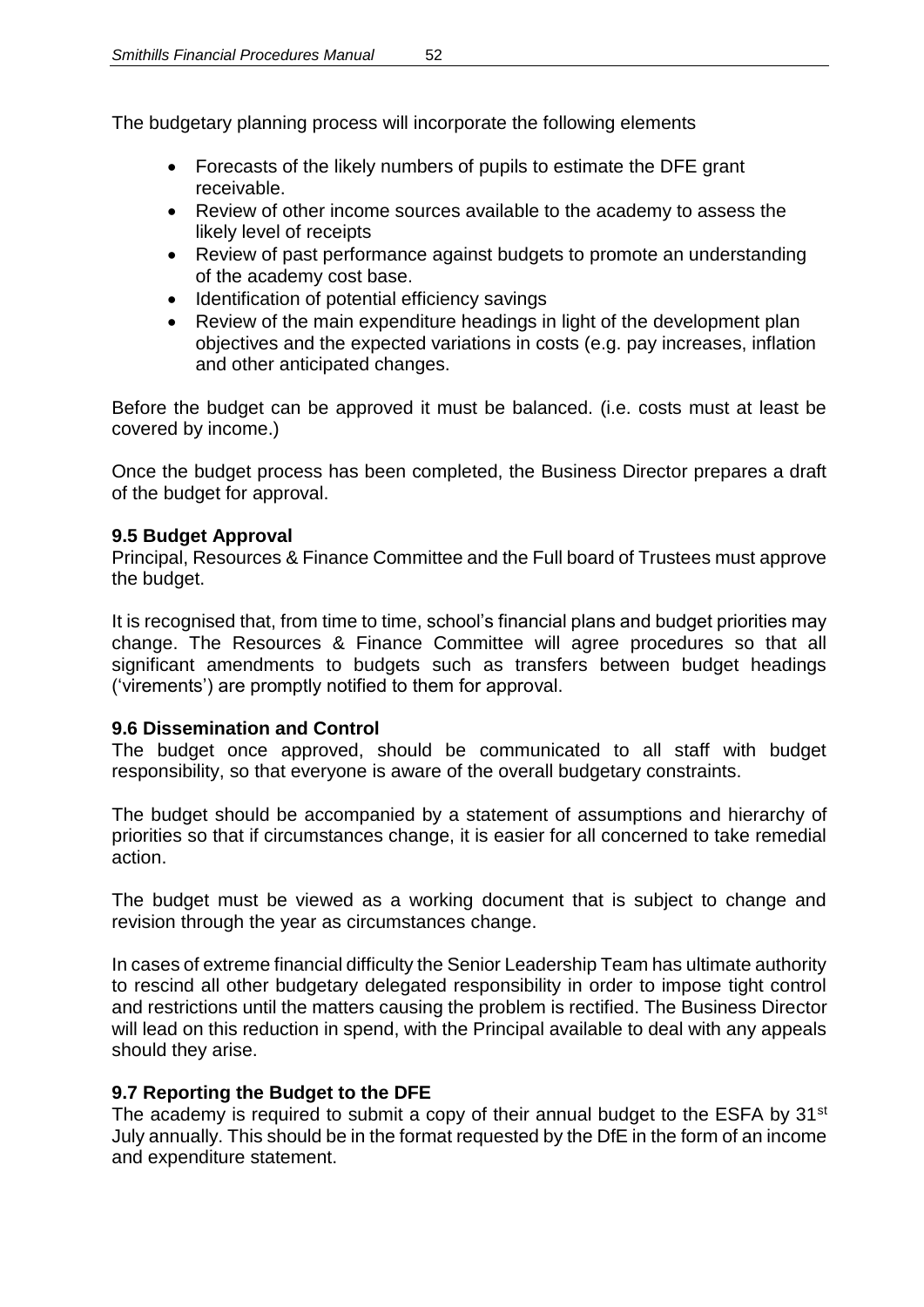# **10. Financial Reporting Arrangements**

# **10.1 Budget Monitoring - Management Team and Trustees' Responsibilities**

Monthly accounts to include reports detailing actual income and expenditure against budget are discussed with the Principal, highlighting any unusual or exceptional items.

The Resource & Finance Committee Trustees receive termly reports, but may decide they need to be kept informed on a monthly basis if need arises. The Chair of the Board and Chair of Resources and Finance receive monthly accounts.

The termly financial report are accompanied by a written narrative report from the Business Director covering any major issues currently arising and explaining any significant variances.

In monitoring the budget the Resources& Finance Committee proactively reviews priorities to assess whether it is necessary to reallocate funds to achieve the academies objectives.

Any potential or actual budget overspends must be discussed with the Business Director and a solution found to where that overspend will be financed from.

# **Reporting Budget v Actual Results to the DFE**

Smithills must submit budget monitoring returns to the DFE, on an accruals basis, at two stages in the accounting year.

# **By 31 March: A mid-year budget review statement must be submitted.**

# **By 30 September: A provisional final outturn statement must be submitted setting out actual income and expenditure for the academic year just ended.**

It is expected that the academy will be re-forecasting its budget mid-year - monitoring actual costs as part of the routine internal management accounting procedures and reflecting any significant changes

The DFE may request additional financial and monitoring information with reasonable notice from the academy at any time.

#### **10.2 D**i**sclosure - Special payments**

The school MUST disclose aggregate figures for transactions of any amount and separate disclosure for individual transactions above £5000 for

- Special payments Severance
- Special payments compensation
- Special payments ex-gratia
- Writing off debts and losses
- Guarantees/letters of comfort and indemnity
- Gifts by the trust
- Disposal of heritage assets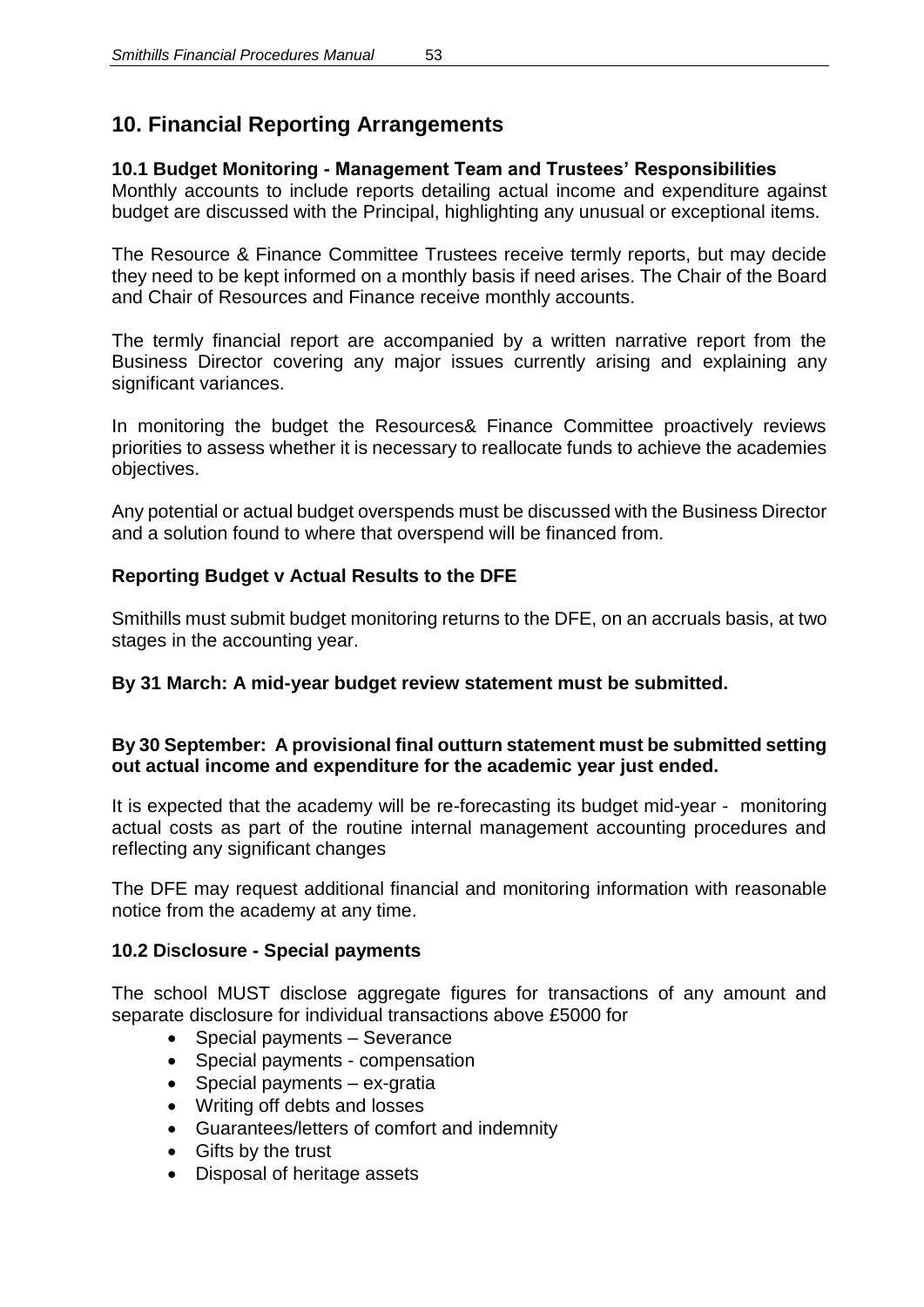• Acquisition or disposal of a freehold of land and buildings.

# **11. Accounting Policies**

### **11.1 Format of financial statements**

The standard format for the financial statements as required by the Companies Act 1985 schedule 4 part 1 has been adapted to provide more appropriate information which complies with the Statement of Recommended Practice 'Accounting and Reporting by Charities issued in March 2015. (Charities SORP) and reflects the activities of the Academy.

# **11.2 Basis of Accounting**

The academy prepares its financial statements in accordance with applicable accounting standards and the Charities SORP 2015.

# **11.3 Incoming Resources**

Grants receivable are included in the Statement Of Financial Activities on a receivable basis. The balance of income received for specific purposes but not expended during the period is shown in the relevant funds on the balance sheet.

Any sponsorship income provided to the Academy which amounts to a donation is recognised in the statement of financial activities in the period in which it is receivable.

Donations are included in the statement of financial activities on a cash received basis

The value of donated services and gifts in kind provided to the Academy is recognised in the statement of financial activities as incoming resources and resources expended at their estimated value to the Academy in the period in which they are receivable and where the benefit is both quantifiable and measurable.

Interest receivable is included within the statement of financial activities on a receivable basis.

#### **11.4 Resources Expended**

Resources expended are recognised in the period in which they are incurred and include irrecoverable VAT. They are classified under headings that aggregate all costs relating to that activity.

In accordance with the Charities SORP 2015, expenditure is analysed between the costs of generating funds, the Academy's charitable activities and governance. Items of expenditure which require more than one cost category are apportioned on a reasonable, justifiable and consistent basis for the cost category concerned

Governance costs include the costs attributable to the Academies compliance with constitutional and statutory requirements, including audit, strategic management and trustee meetings and reimbursed expenses. Such costs include both direct and allocated support costs.

# **11.5 Fund Accounting**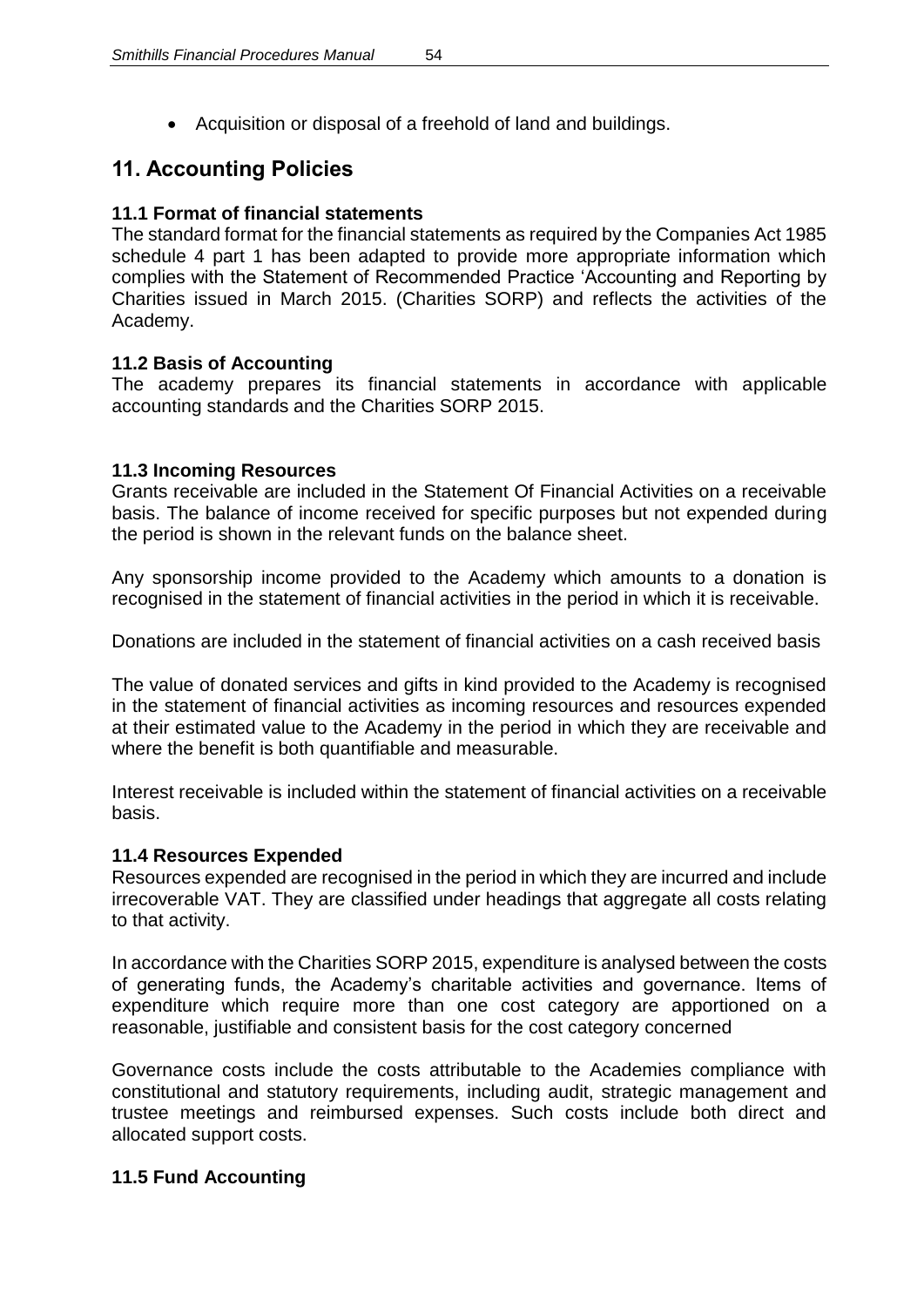General funds represent those resources which may be used towards meeting any of the objects of the Academy at the discretion of the trustees

Restricted funds comprise grants from the DFE and other donors which are to be used for specific purposes.

#### **11.6 Tangible Fixed Assets & Security of Assets**

Tangible fixed assets acquired since the Academy was established are included in the accounts at cost.

Where tangible fixed assets have been acquired with the aid of specific grants, either from the Government of from the private sector, they are included in the balance sheet at cost and depreciated over the expected useful economic life. The related grants are credited to a restricted fixed asset fund (in the statement of financial activities and carried forward in the balance sheet). The depreciation on such assets is charged in the statement of financial activities over the expected useful economic life of the related asset on a basis consistent with the depreciation policy.

Assets costing less than £2000 are written off in the year of acquisition. Assets over £2000 are capitalised.

**Security of Assets** –School should have adequate arrangements for ensuring that assets owned by the school are securely held so that there is no unnecessary risk of theft. An important tool in the prevention of loss of assets is the use of an inventory and therefore all schools must keep up to date inventories. **SEE Section 5 - Asset Register**

#### **11.7 Depreciation**

Depreciation is provided on a straight line basis on the cost of tangible fixed assets, to write them down to their estimated residual values over their expected useful economic lives.

No depreciation is provided on freehold land.

The principle annual depreciation rates used for other assets are

| <b>Freehold Buildings</b>      | 2%           |
|--------------------------------|--------------|
| Long Leasehold Property        | 2%           |
| Plant and machinery            | 10%          |
| <b>Furniture and Equipment</b> | $5\% - 10\%$ |
| <b>Computer Equipment</b>      | <b>20%</b>   |

Assets in the course of construction are included at cost. Depreciation on these assets is not charged until they are brought into use.

#### **11.8 Investments**

The academy shows investments at cost in the balance sheet. Any investment MUST be tightly controlled and the trustees must have a policy in place that is robust enough to protect school funds from loss. Investment risk must be properly managed - especially in light of volatile financial markets.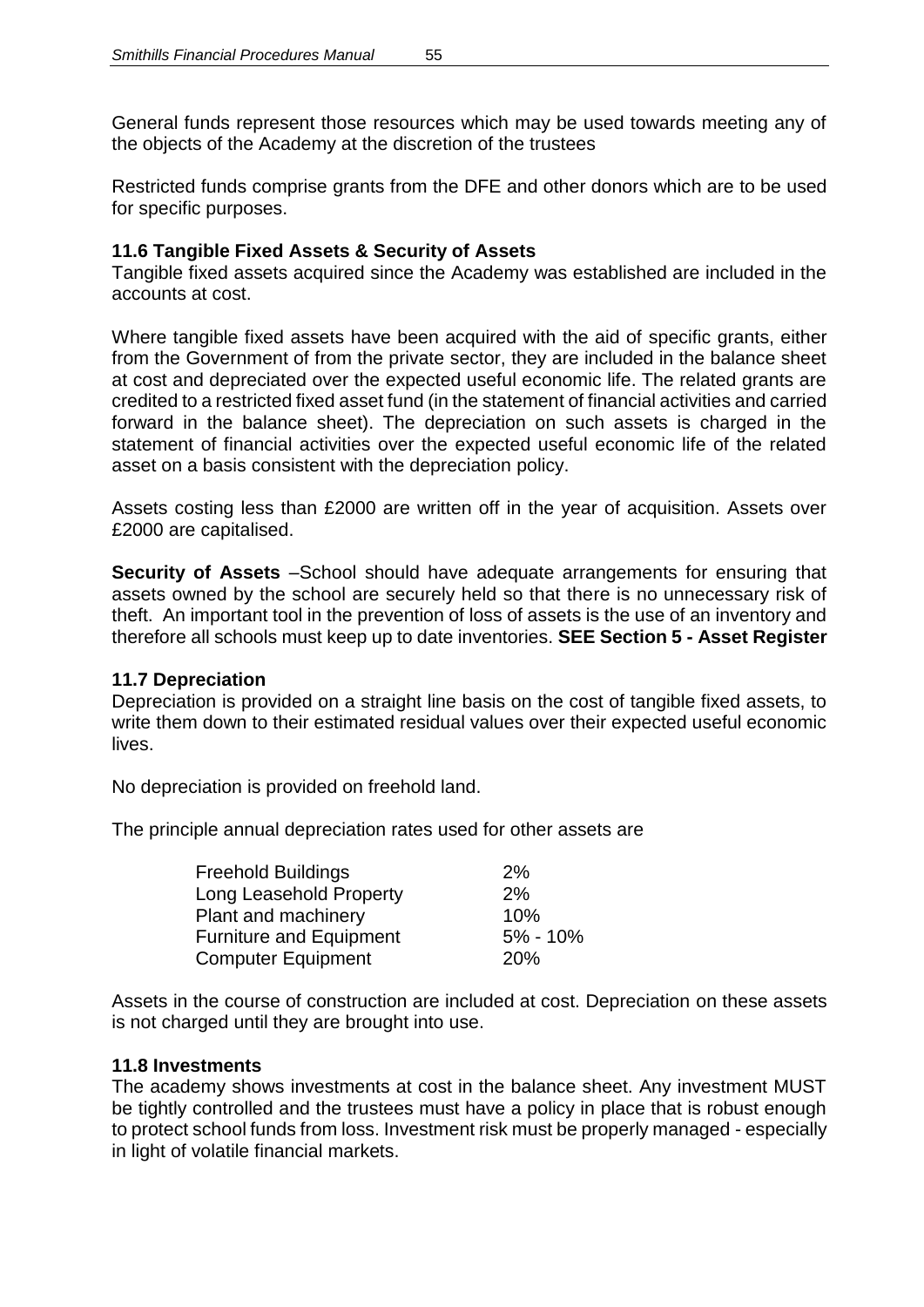# **11.9 Stock**

Unused stationery, uniform and catering supplies are valued at the lower of cost or net realiseable value.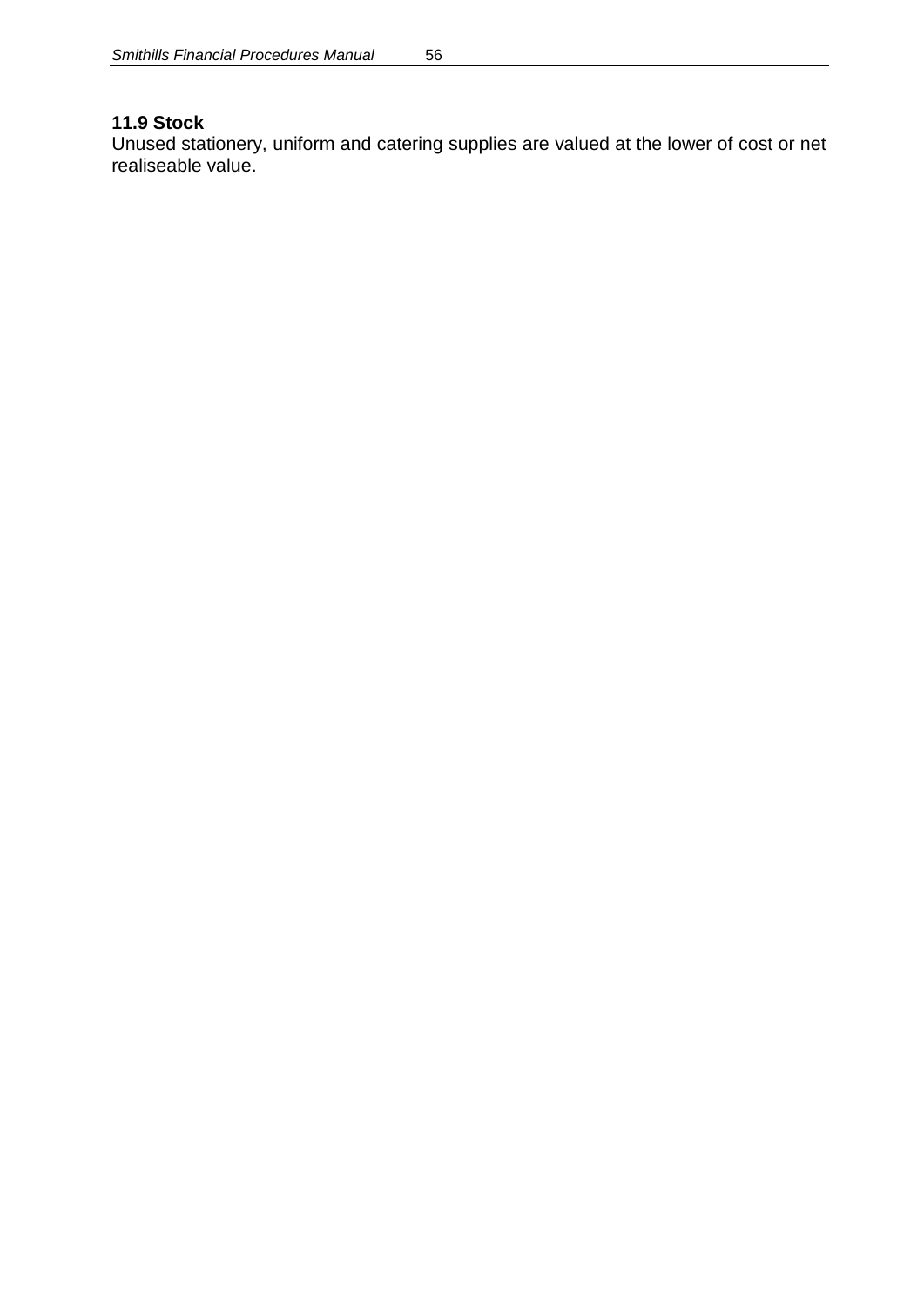# **12. Annual Audit and Account Processes**

# **12.1 Introduction**

As a charitable company, Smithills School must comply with company law as set out in the Companies Act 1985 (and subsequent Acts) and with charity law. This includes a requirement to prepare a trustees report and financial statements ('annual accounts') and to arrange for these to be independently audited by a registered auditor**.**

The financial statements are prepared to **31 August each year** and are required to give a true and fair view of the academies financial position at the balance sheet date and of the financial activities and cash flows for the period ended on that date. A pro-forma set of accounts are contained at Annex 5A in the Academies Financial Handbook.

In order to give a true and fair view the financial statements must be prepared according to the requirements not only of the Companies Act, but also applicable accounting standards and the current *Statement of Recommended Practice - Accounting and Reporting by Charities ('the Charities SORP')*. They must also be prepared in accordance with the accounting policies agreed by the academies governing body.

The model format of accounts which is updated by the ESFA along with the annual accounts direction given by the same body will be used by Smithills MAT in completing its financial statements. The auditors will be expected to check that the accounts submitted to them by the academy are in the given format

The accounts will be independently reviewed before submission to the governing body and the auditors.

All recommendations made by the auditor in their annual *management letter* should be dealt with by the Resources Committee and referred to governing body in a timely manner to be considered as part of the accounts preparation process for the next year

# **12.2 Audit requirements**

#### **Academy trusts are subject to audit and review to give assurance to Parliament and the public that public funds are being used for the purpose intended.**

# **12.3 Statutory audit**

As set out in Part 2 of the Financial Handbook, because the Academy is required by law to produce audited accounts, the Board of Trustees appoints statutory auditors, who are registered under the requirements of the Companies Act, to conduct an audit (which is in compliance with the requirements of the Companies Act) and certify that the accounts are "true and fair".

The contract for the audit is in writing. This must take the form of a letter of engagement. The letter of engagement must only cover the external audit. If additional services are to be purchased, a separate letter of engagement must be obtained which must specify the precise requirements of the work and the fees to be charged.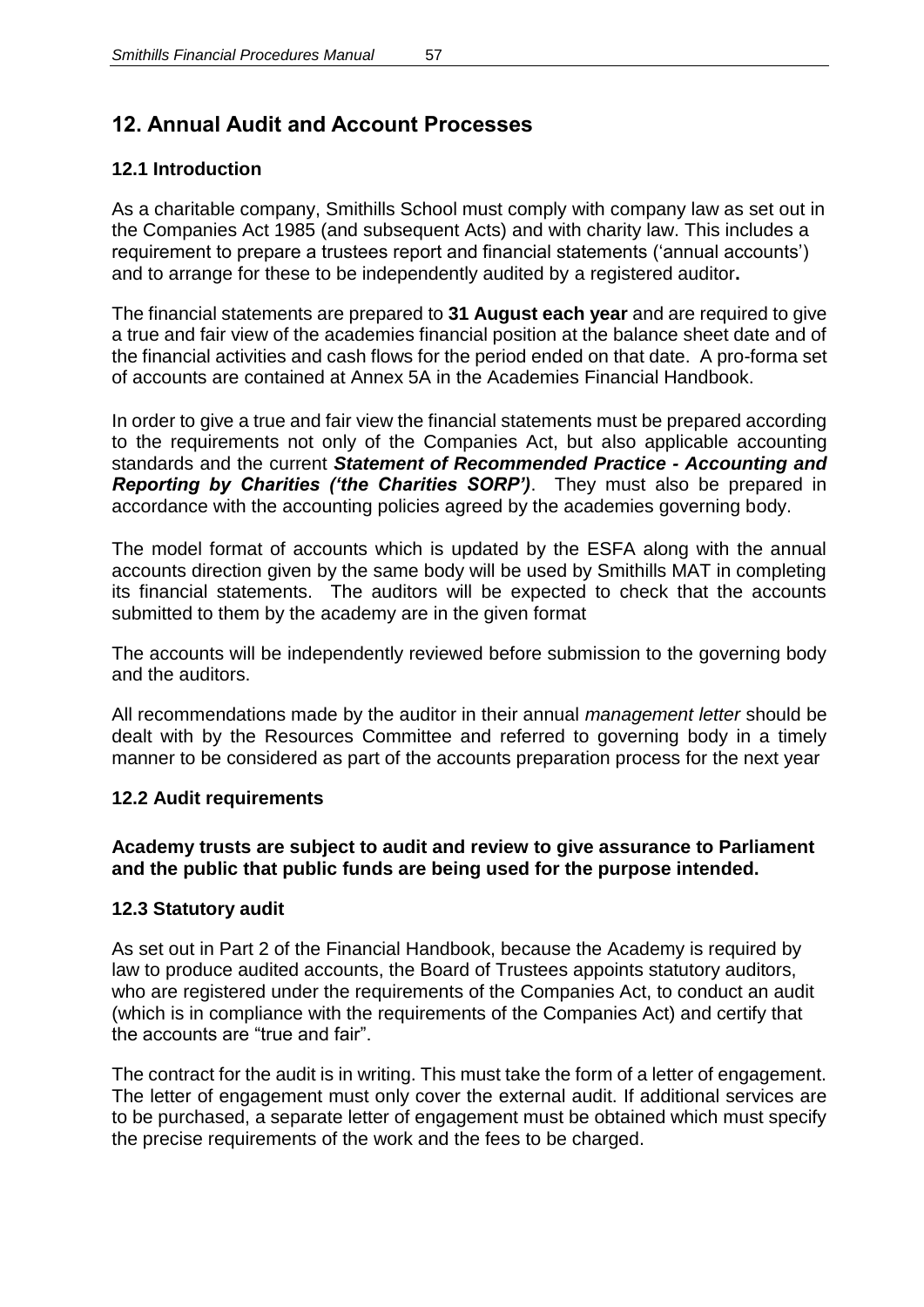The letter of engagement must provide for the removal of auditors before the expiry of the term of office in exceptional circumstances, notwithstanding the other terms of the contract. Proposals to remove auditors must require a majority vote of members of the trust board. If the auditors resign, there must be a requirement for them to state their reasons.

The trust board must notify the ESFA immediately of the removal or resignation of auditors. In the case of removal, the trust board must notify the ESFA of the reasons for the removal. In the case of resignation, auditors must copy to the ESFA a statement of their reasons.

# **12.4 Accounting Officers statement**

An Accounting Officers statement on governance, regularity, propriety and compliance must be included in the Academy's annual report. This is a formal declaration by the Academy's Accounting Officer that they have met their personal responsibilities to Parliament for the resources under their control during the year. It includes a responsibility to ensure that public money is spent for the purposes intended by Parliament (regularity) and a responsibility to ensure that appropriate standards of conduct, behaviour and corporate governance are maintained when applying the funds under their control (propriety), a responsibility to ensure good value for money and for the efficient and effective use of all the resources in their charge. The Accounting Officer also has a responsibility to advise the governing body and the ESFA of any instances of irregularity or impropriety, or non-compliance with the terms of the Academy's Funding Agreement. The format of the statement is included within the Accounts Direction which is issued annually.

# **12.5 Regularity audit**

A review of the Accounting Officers statement must be included within the remit of the Academy's external auditors. This opinion will be addressed jointly to the Academy and to the Secretary of State through the ESFA. The ESFA will draw formal assurance from this regularity audit. Further information is included in the Annual Accounts Direction to Academies.

#### **12.6 Financial management reviews**

In order to gain assurance over the adequacy of financial arrangements governing the use of public funds by academies, the ESFA may choose to conduct financial management reviews. These will examine whether the systems and control mechanisms that exist in the Academy meet the requirements set out in the Academies Financial Handbook.

#### **12.7 Internal audit, the responsible officer and nominated trustee review**

The Academy has in place a process for independent checking of financial controls, systems, transactions and risks using the Responsible Officer.

This process is driven by the Resources & Finance Committee in the first instance and findings presented to the Risk & Audit Committee appointed by the board of trustees before being presented at the Full Board.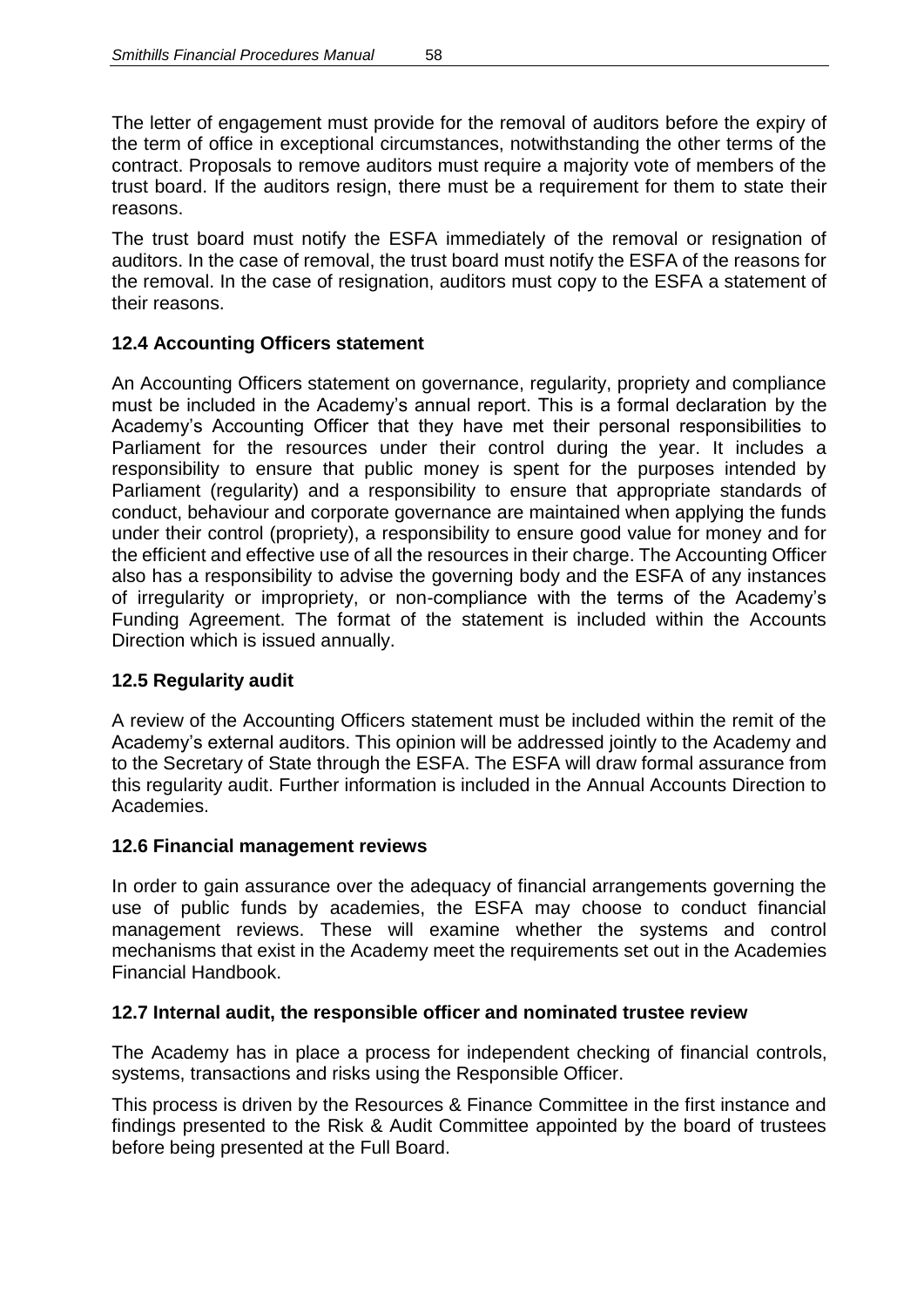To further support the schools financial control, a Nominated Trustee for Internal Audit/Budget Review, will visit the Finance Office and Business Director termly as a critical friend, looking at budget, budget against actuals to date and any other area of financial interest.

The Resource & Finance Committee reviews the risks to internal financial control at the Academy and if necessary, agrees a programme of work that will address these risks, inform the statement of internal control and, so far as is possible, provide assurance to the external auditors.

# **13 Reporting Timetable to Government and other Regulatory Bodies.**

# **13.1 Timetable for Financial Reporting**

In general the timetable for financial reporting to the DFE is as follows:

**By 31 December at the very latest (4 months after the end of the accounting year)** hard copies of the audited accounts, comprising the trustees annual report and the financial statements, containing signatures of the board of trustees and auditor, should be submitted to the Department of Education.

**As soon as possible after the above DFE deadline, but by no later than 30 June (10 months after the end of the accounting year),** a copy of the trustees annual report and audited financial statements must be sent to the Companies Registrar.

# **Budget submission by 31st July for the following year**

# **14 VAT**

# **14.1 Introduction**

Academies can recover all of their VAT expenditure in relation to their educational activities. Business VAT can only be recovered if the Academy is registered for VAT. Some of the Sport Centre community use does not allow full recovery of some VAT elements.

# **14.2 Procedure**

VAT information will be captured in the nominal ledger from source documents.

The Academy shall currently submit claims for recovery of VAT quarterly

September to November claimed in December December to February claimed in March March to May claimed in June June to August claimed in September

The Sport Centre Community use has an element of VAT that is non-recoverable. This is calculated by the MAT auditors and appropriate journal adjustment made when VAT payment received.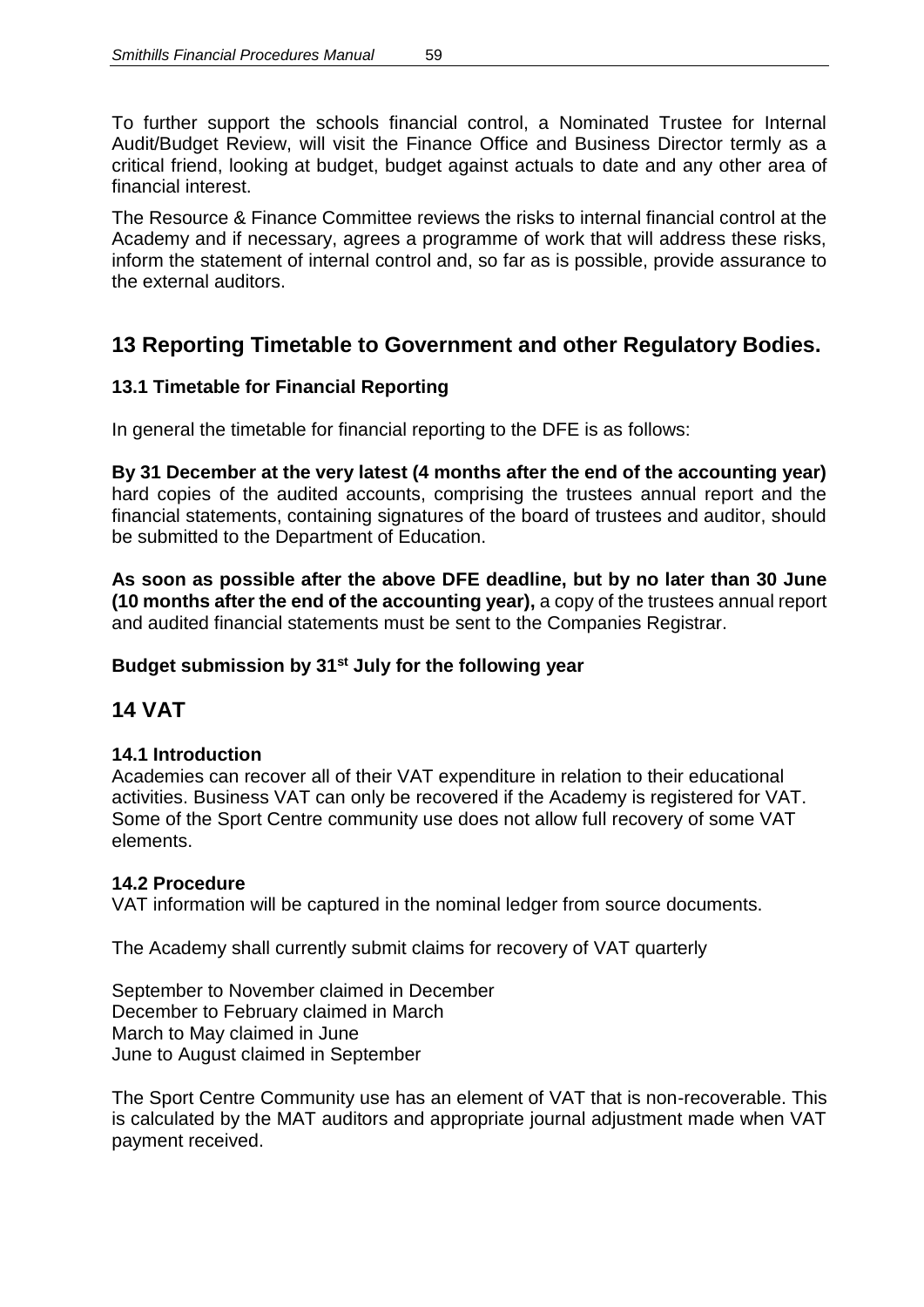# **15. Investment**

#### **Investment Policy**

Investments shall be limited to placing spare cash resources into a safe high interest bank account, which does not have a limit on accessibility. Any other investment will only be made on prior approval of the BMAT Board.

# **16. Fraud**

# **The Secretary of State must be Notified**

School must be aware of Fraud, theft and irregularity and address this risk by putting in place appropriate controls. The trust MUST notify the ESFA of any instance of fraud, theft or irregularity exceeding £5000 (single or cumulative). Details required – full event with dates, value of the loss, measures taken to prevent re-occurrence, if the matter was referred to the Police (and if not why), whether insurance offsets any loss. The ESFA retains the right to involve other parties to investigate. See also the ESFA guidance on reducing fraud.

# **17. Risk Management**

All Risk Assessments, Fixed Asset Register, Emergency Planning, INVAC/Lockdown Procedure and Business Continuity Plan is maintained within the Academy

The Site Manager is school's Health and Safety Officer and he maintains and reviews all the school's Risk Assessments, Risk Register/Emergency Procedures Plan, Lockdown Procedure and Business Continuity Plan on a regular basis, reporting termly to the Health and Safety Working Group. They are reviewed annually by the Senior Leadership Team, IT Manager and Business Director.

Fire Evacuation Procedures & the Lockdown Procedure (INVAC) are reviewed by the Vice Principal, who also arranges termly fire evacuation and INVAC test drills.

Where relevant assessments and plans are reviewed and signed off annually by the Resources & Finance Committee and reported as such to the Full board of Trustees.

# **18. Insurance**

The trust must ensure that adequate insurance policies are in place to protect buildings, contents, motor vehicles and staff/pupils/trustees as necessary. Statutory public liability and employee's liability must be set at appropriate financial levels.

Trusts should consider opting into the Risk Protection Arrangement (RPA) unless a commercial insurance provider can provide better value for money. The RPA further provides a risk management audit - with recommendations from such audit mandatory or school would run the risk of any future claim being declined after consideration by the DfE/ESFA.

Currently, the school uses Zurich as they provide building works cover not currently provided by the RPA.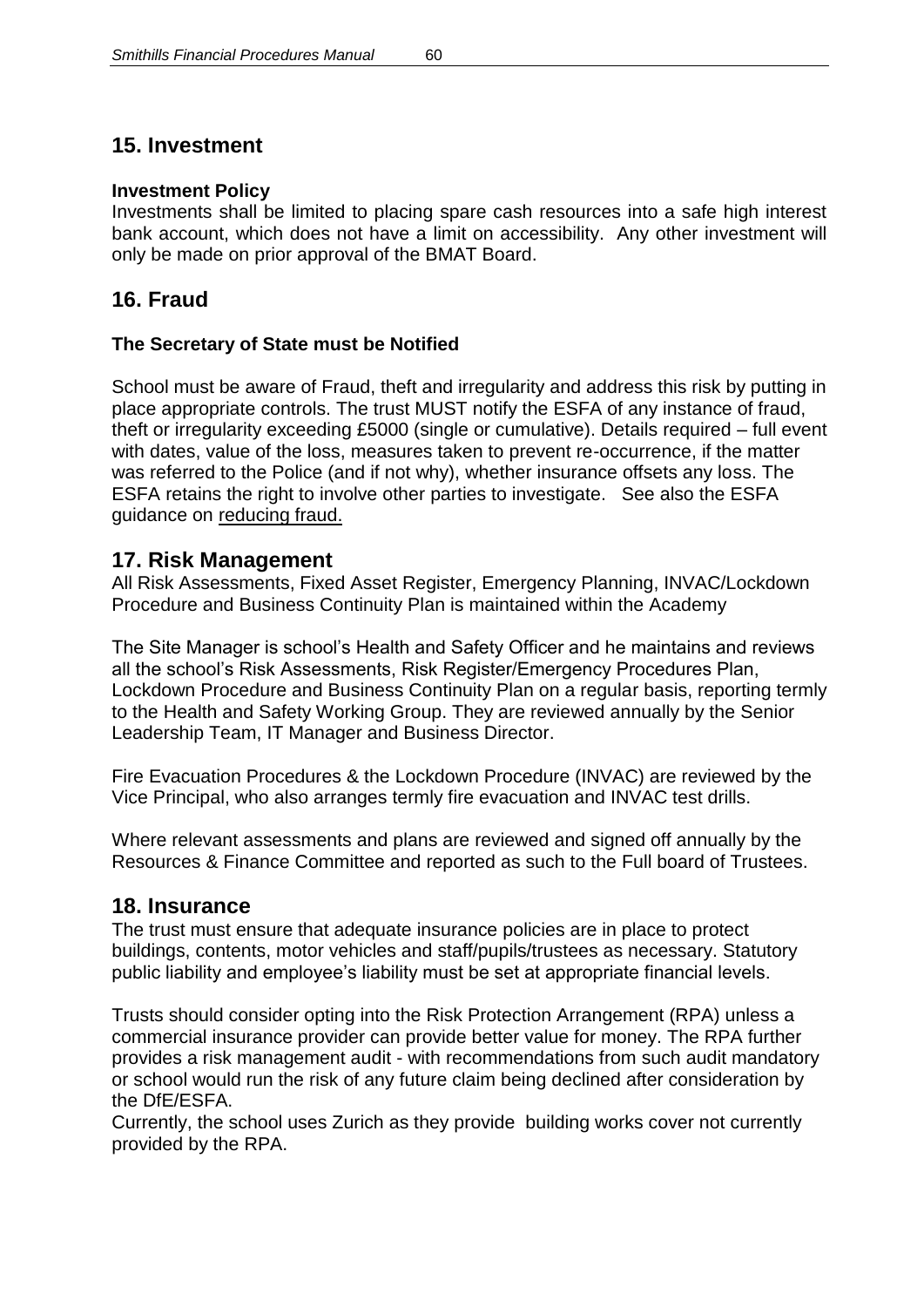# **19 Computer Systems.**

For details of the I.T controls and backup procedures used by the Academy see **APPENDIX 13**

# **20 Charitable Donation of Equipment**

The Academy may agree to give assets bought for a proper purpose, but which are no longer needed for the conduct of its business, to a charity, up to a maximum value of £1,000 per single donation. Residual value of assets is determined by the greater of the written down value or market value.

# **21 Meeting Schedule – Appendix 14**

# **21 Further Sources of Information**

The **Appendices from 15** onwards contain reports and publications from the DFE/ESFA that may be useful sources of further information.

Internal Scrutiny in Academy Trusts – good practice Sept 2019